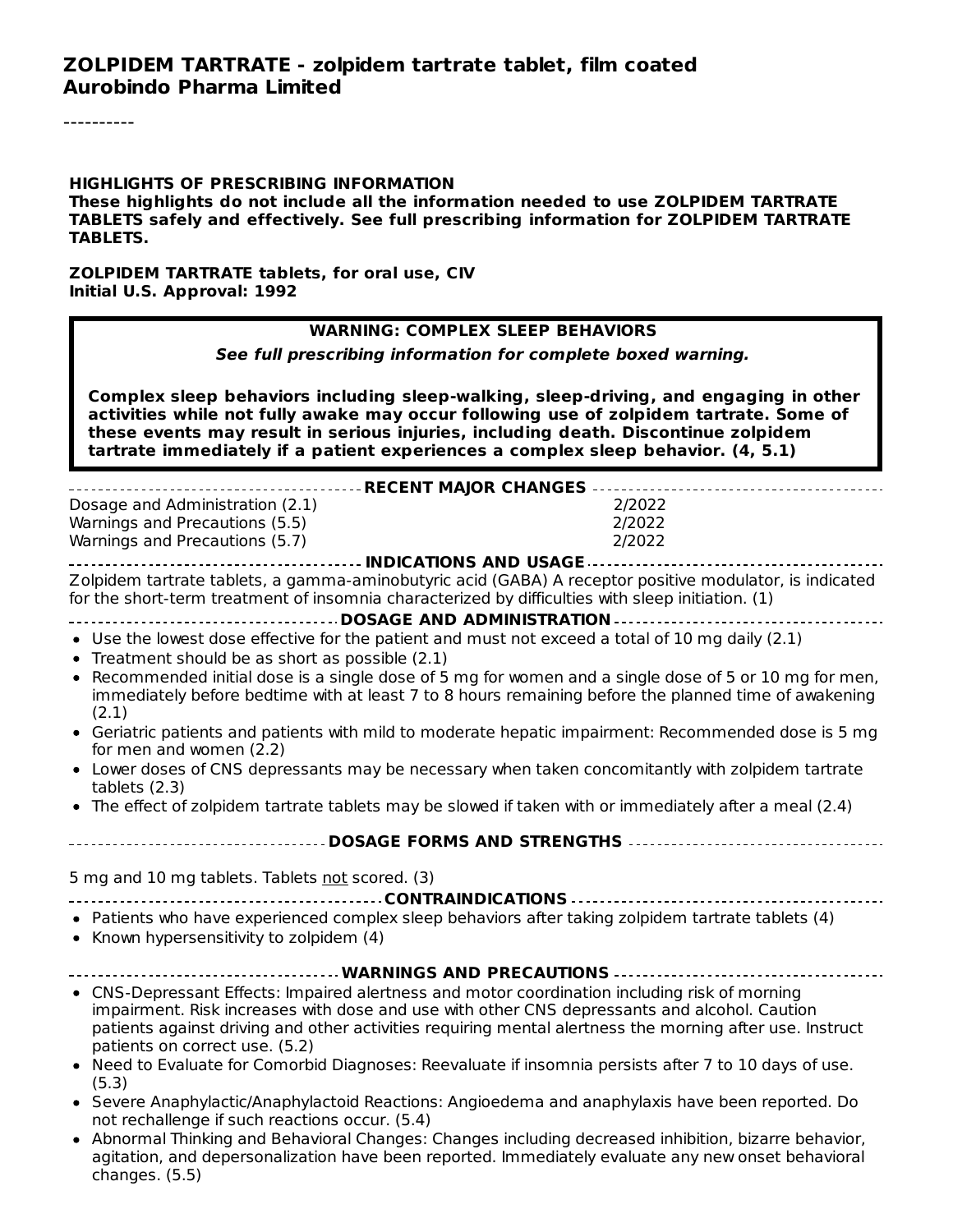- Depression: Worsening of depression or suicidal thinking may occur. Prescribe the least amount of tablets feasible to avoid intentional overdose. (5.6)
- $\bullet$ Respiratory Depression: Consider this risk before prescribing in patients with compromised respiratory function. (5.7)
- Hepatic Impairment: Avoid zolpidem tartrate use in patients with severe hepatic impairment. (5.8)
- Withdrawal Effects: Symptoms may occur with rapid dose reduction or discontinuation. (5.9, 9.3)

**ADVERSE REACTIONS**

Most commonly observed adverse reactions were: Short-term (<10 nights): Drowsiness, dizziness, and diarrhea Long-term (28 to 35 nights): Dizziness and drugged feelings (6.1)

#### **To report SUSPECTED ADVERSE REACTIONS, contact Aurobindo Pharma USA, Inc. at 1-866- 850-2876 or FDA at 1-800-FDA-1088 or www.fda.gov/medwatch.**

- **DRUG INTERACTIONS**
- CNS depressants, including alcohol: Possible adverse additive CNS-depressant effects (5.2, 7.1)
- Opioids: Concomitant use may increase risk of respiratory depression (5.7, 7.1)
- Imipramine: Decreased alertness observed (7.1)
- Chlorpromazine: Impaired alertness and psychomotor performance observed (7.1)
- CYP3A4 inducers (rifampin or St. John's wort): Combination use may decrease effect (7.2)
- Ketoconazole: Combination use may increase effect (7.2)

**USE IN SPECIFIC POPULATIONS**

- Pregnancy: May cause respiratory depression and sedation in neonates with exposure late in the third trimester. (8.1)
- Lactation: A lactating woman may pump and discard breast milk during treatment and for 23 hours after zolpidem tartrate administration. (8.2)
- Pediatric use: Safety and effectiveness not established. Hallucinations (incidence rate 7%) and other psychiatric and/or nervous system adverse reactions were observed frequently in a study of pediatric patients with Attention-Deficit/Hyperactivity Disorder. (5.5, 8.4)

#### **See 17 for PATIENT COUNSELING INFORMATION and Medication Guide.**

**Revised: 4/2022**

# **FULL PRESCRIBING INFORMATION: CONTENTS\* WARNING: COMPLEX SLEEP BEHAVIORS**

#### **1 INDICATIONS AND USAGE**

#### **2 DOSAGE AND ADMINISTRATION**

- 2.1 Dosage in Adults
- 2.2 Special Populations
- 2.3 Use with CNS Depressants
- 2.4 Administration

#### **3 DOSAGE FORMS AND STRENGTHS**

#### **4 CONTRAINDICATIONS**

#### **5 WARNINGS AND PRECAUTIONS**

- 5.1 Complex Sleep Behaviors
- 5.2 CNS-Depressant Effects and Next-Day Impairment
- 5.3 Need to Evaluate for Comorbid Diagnoses
- 5.4 Severe Anaphylactic and Anaphylactoid Reactions
- 5.5 Abnormal Thinking and Behavioral Changes
- 5.6 Use in Patients with Depression
- 5.7 Respiratory Depression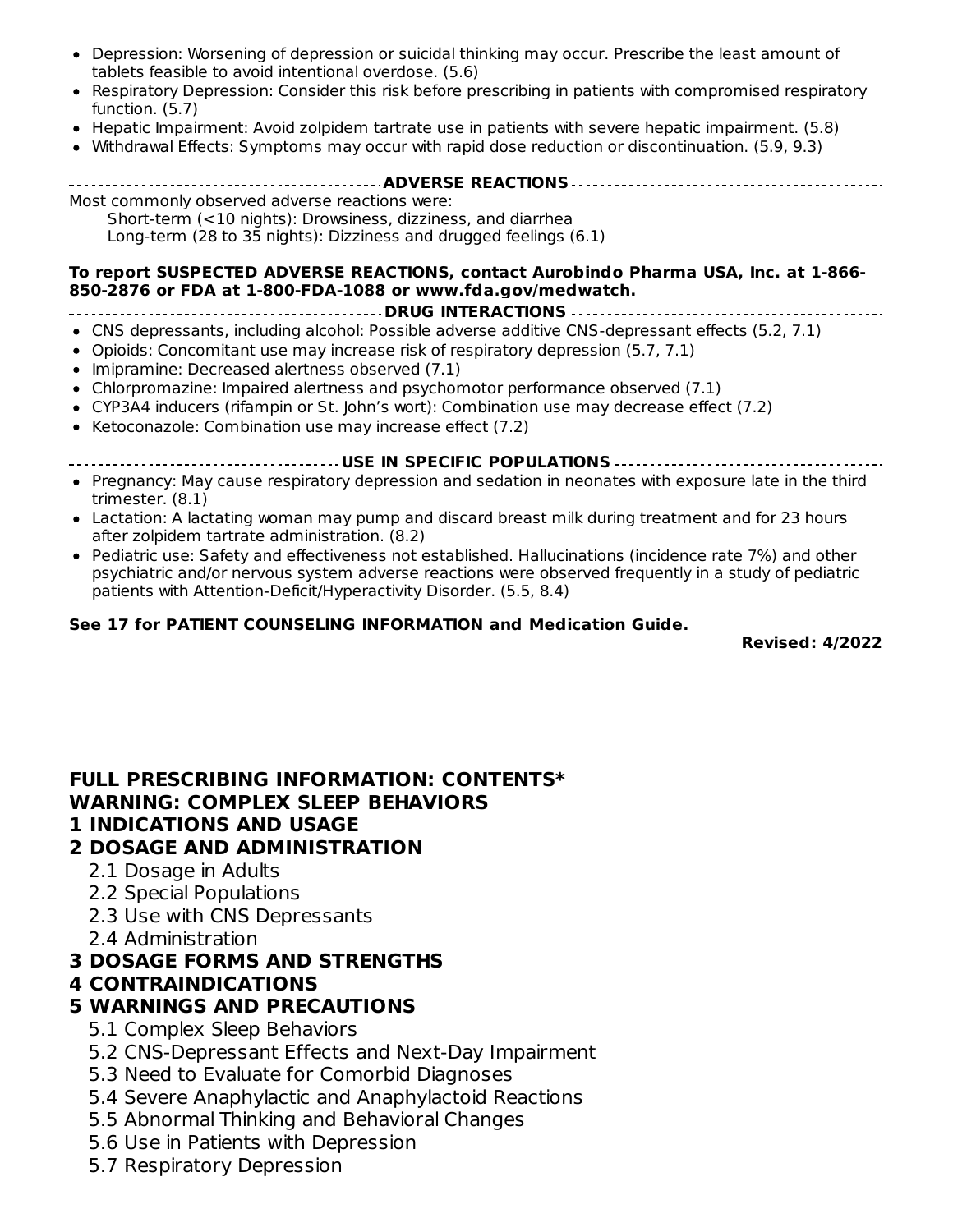5.8 Precipitation of Hepatic Encephalopathy

5.9 Withdrawal Effects

# **6 ADVERSE REACTIONS**

- 6.1 Clinical Trials Experience
- 6.2 Postmarketing Experience

# **7 DRUG INTERACTIONS**

- 7.1 CNS-Active Drugs
- 7.2 Drugs that Affect Drug Metabolism via Cytochrome P450

# **8 USE IN SPECIFIC POPULATIONS**

- 8.1 Pregnancy
- 8.2 Lactation
- 8.4 Pediatric Use
- 8.5 Geriatric Use
- 8.6 Gender Difference in Pharmacokinetics
- 8.7 Hepatic Impairment

# **9 DRUG ABUSE AND DEPENDENCE**

- 9.1 Controlled Substance
- 9.2 Abuse
- 9.3 Dependence

# **10 OVERDOSAGE**

- 10.1 Signs and Symptoms
- 10.2 Recommended Treatment

# **11 DESCRIPTION**

# **12 CLINICAL PHARMACOLOGY**

- 12.1 Mechanism of Action
- 12.2 Pharmacodynamics
- 12.3 Pharmacokinetics

# **13 NONCLINICAL TOXICOLOGY**

13.1 Carcinogenesis, Mutagenesis, Impairment of Fertility

# **14 CLINICAL STUDIES**

- 14.1 Transient Insomnia
- 14.2 Chronic Insomnia

14.3 Studies Pertinent to Safety Concerns for Sedative/Hypnotic Drugs

# **16 HOW SUPPLIED/STORAGE AND HANDLING**

# **17 PATIENT COUNSELING INFORMATION**

 $\ast$  Sections or subsections omitted from the full prescribing information are not listed.

# **FULL PRESCRIBING INFORMATION**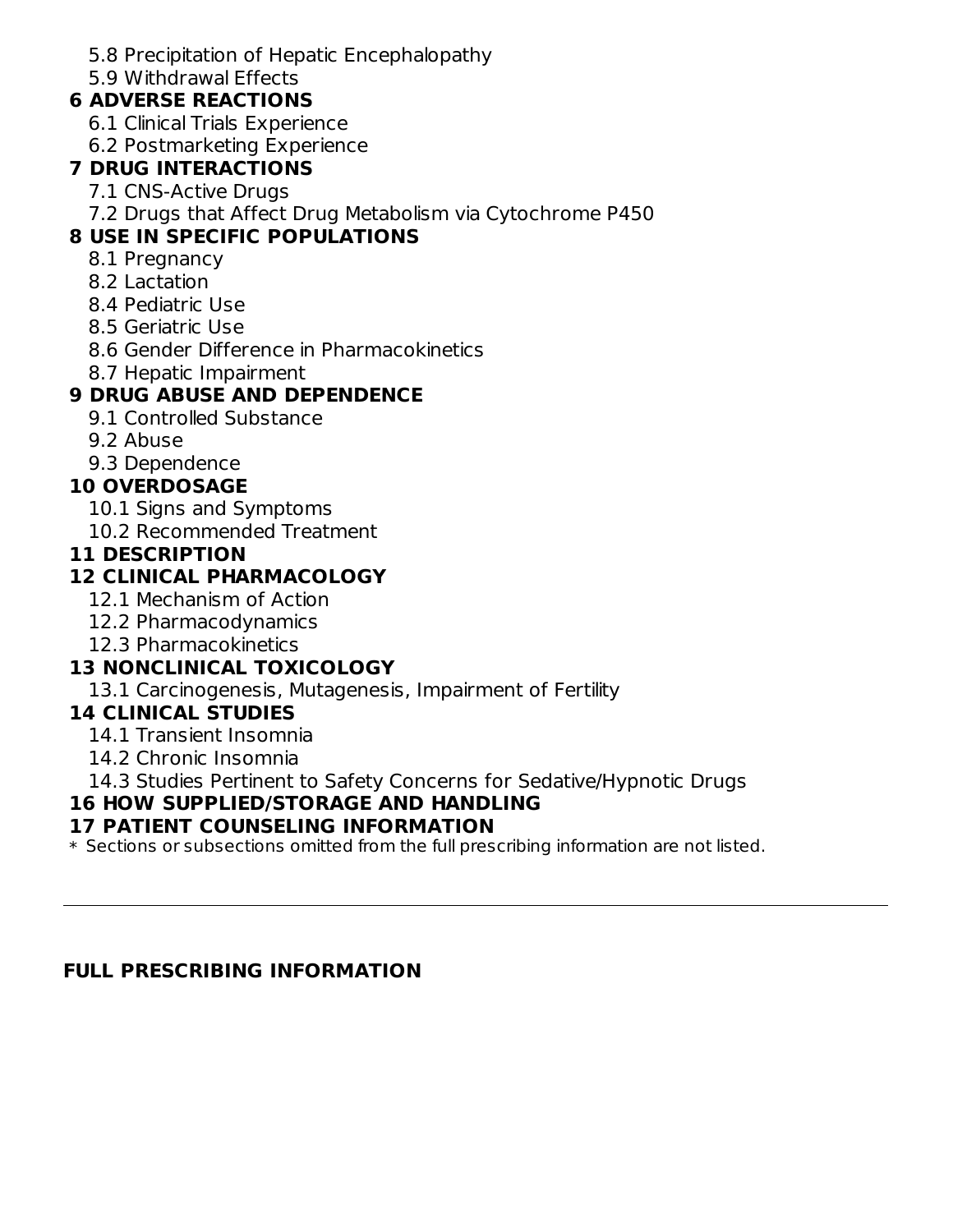### **WARNING: COMPLEX SLEEP BEHAVIORS**

**Complex sleep behaviors including sleep-walking, sleep-driving, and engaging in other activities while not fully awake may occur following use of zolpidem tartrate. Some of these events may result in serious injuries, including death. Discontinue zolpidem tartrate immediately if a patient experiences a complex sleep behavior [see Contraindications (4) and Warnings and Precautions (5.1)].**

# **1 INDICATIONS AND USAGE**

Zolpidem tartrate tablets are indicated for the short-term treatment of insomnia characterized by difficulties with sleep initiation. Zolpidem tartrate tablets have been shown to decrease sleep latency for up to 35 days in controlled clinical studies (see Clinical Studies (14)].

The clinical trials performed in support of efficacy were 4 to 5 weeks in duration with the final formal assessments of sleep latency performed at the end of treatment.

# **2 DOSAGE AND ADMINISTRATION**

# **2.1 Dosage in Adults**

Use the lowest effective dose for the patient. The recommended initial dose is 5 mg for women and either 5 or 10 mg for men, taken only once per night immediately before bedtime with at least 7 to 8 hours remaining before the planned time of awakening. If the 5 mg dose is not effective, the dose can be increased to 10 mg. In some patients, the higher morning blood levels following use of the 10 mg dose increase the risk of next-day impairment of driving and other activities that require full alertness [see Warnings and Precautions (5.2)]. The total dose of zolpidem tartrate tablets should not exceed 10 mg once daily immediately before bedtime. Zolpidem tartrate tablets should be taken as a single dose and should not be readministered during the same night.

The recommended initial doses for women and men are different because zolpidem clearance is lower in women.

Long-term use of zolpidem tartrate tablets is not recommended. Treatment should be as short as possible. Extended treatment should not take place without re-evaluation of the patient's status because the risk of abuse and dependence increases with the duration of treatment [see Drug Abuse and Dependence (9.3)].

# **2.2 Special Populations**

Elderly or debilitated patients may be especially sensitive to the effects of zolpidem tartrate. The recommended dose of zolpidem tartrate in these patients is 5 mg once daily immediately before bedtime [see Warnings and Precautions (5.2), Use in Specific Populations (8.5)].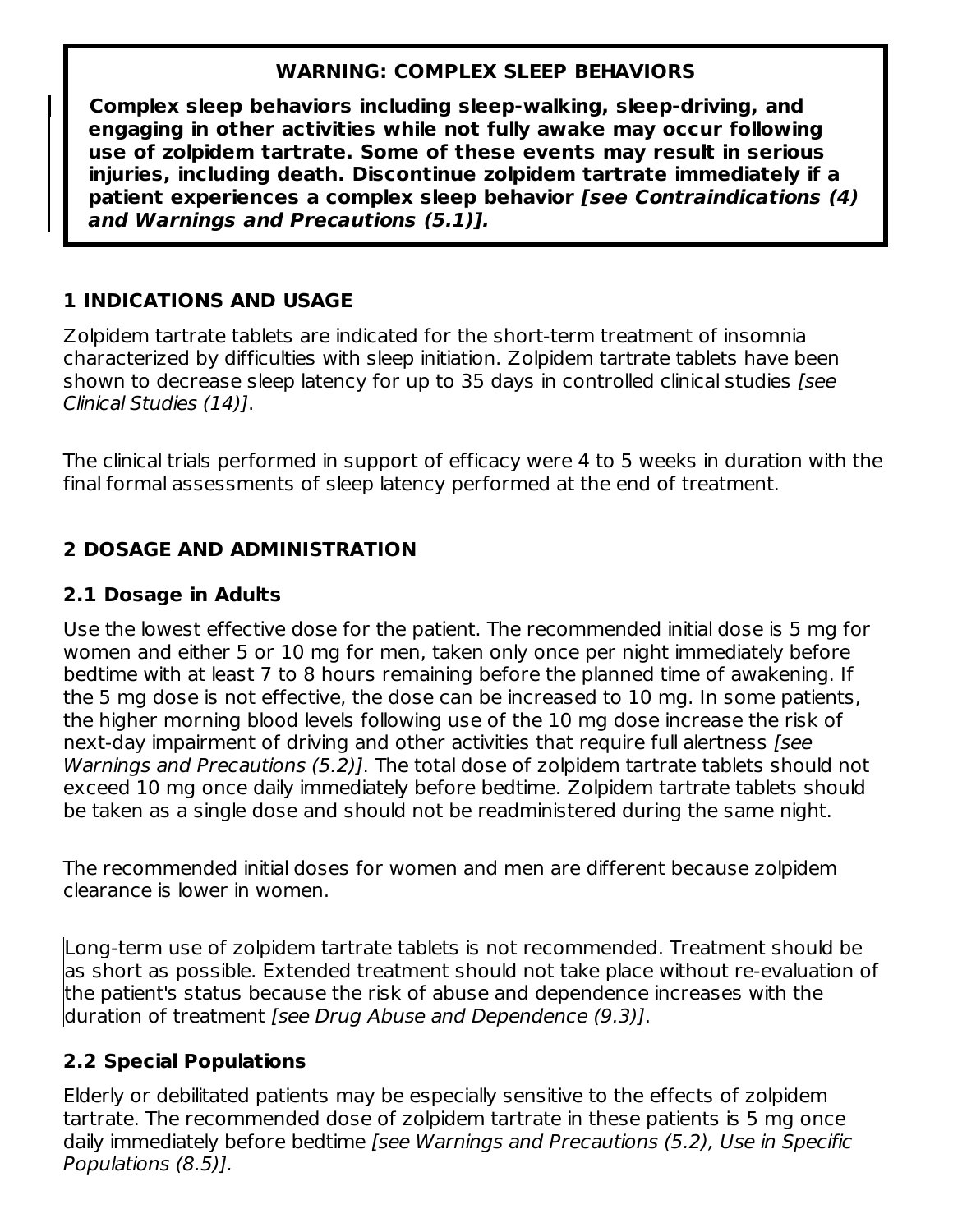Patients with mild to moderate hepatic impairment do not clear the drug as rapidly as normal subjects. The recommended dose of zolpidem tartrate in these patients is 5 mg once daily immediately before bedtime. Avoid zolpidem tartrate use in patients with severe hepatic impairment as it may contribute to encephalopathy (see Warnings and Precautions (5.8), Use in Specific Populations (8.7), Clinical Pharmacology (12.3)].

# **2.3 Use with CNS Depressants**

Dosage adjustment may be necessary when zolpidem tartrate tablets are combined with other CNS-depressant drugs because of the potentially additive effects [see Warnings] and Precautions (5.2, 5.7)].

# **2.4 Administration**

The effect of zolpidem tartrate tablets may be slowed by ingestion with or immediately after a meal.

# **3 DOSAGE FORMS AND STRENGTHS**

Zolpidem tartrate is available in 5 mg and 10 mg strength tablets for oral administration. Tablets are not scored.

Zolpidem tartrate tablets USP 5 mg are white to off-white, circular, biconvex, film-coated tablets, debossed with "E" on one side and "78" on the other side.

Zolpidem tartrate tablets USP 10 mg are white to off-white, oval shaped, biconvex, filmcoated tablets, debossed with "E" on one side and "79" on the other side.

# **4 CONTRAINDICATIONS**

Zolpidem tartrate tablets are contraindicated in patients

- who have experienced complex sleep behaviors after taking zolpidem tartrate tablets [see Warnings and Precautions (5.1)].
- with known hypersensitivity to zolpidem. Observed reactions include anaphylaxis and angioedema [see Warnings and Precautions (5.4)].

# **5 WARNINGS AND PRECAUTIONS**

# **5.1 Complex Sleep Behaviors**

Complex sleep behaviors, including sleep-walking, sleep-driving, and engaging in other activities while not fully awake, may occur following the first or any subsequent use of zolpidem tartrate. Patients can be seriously injured or injure others during complex sleep behaviors. Such injuries may result in a fatal outcome. Other complex sleep behaviors (e.g., preparing and eating food, making phone calls, or having sex) have also been reported. Patients usually do not remember these events. Postmarketing reports have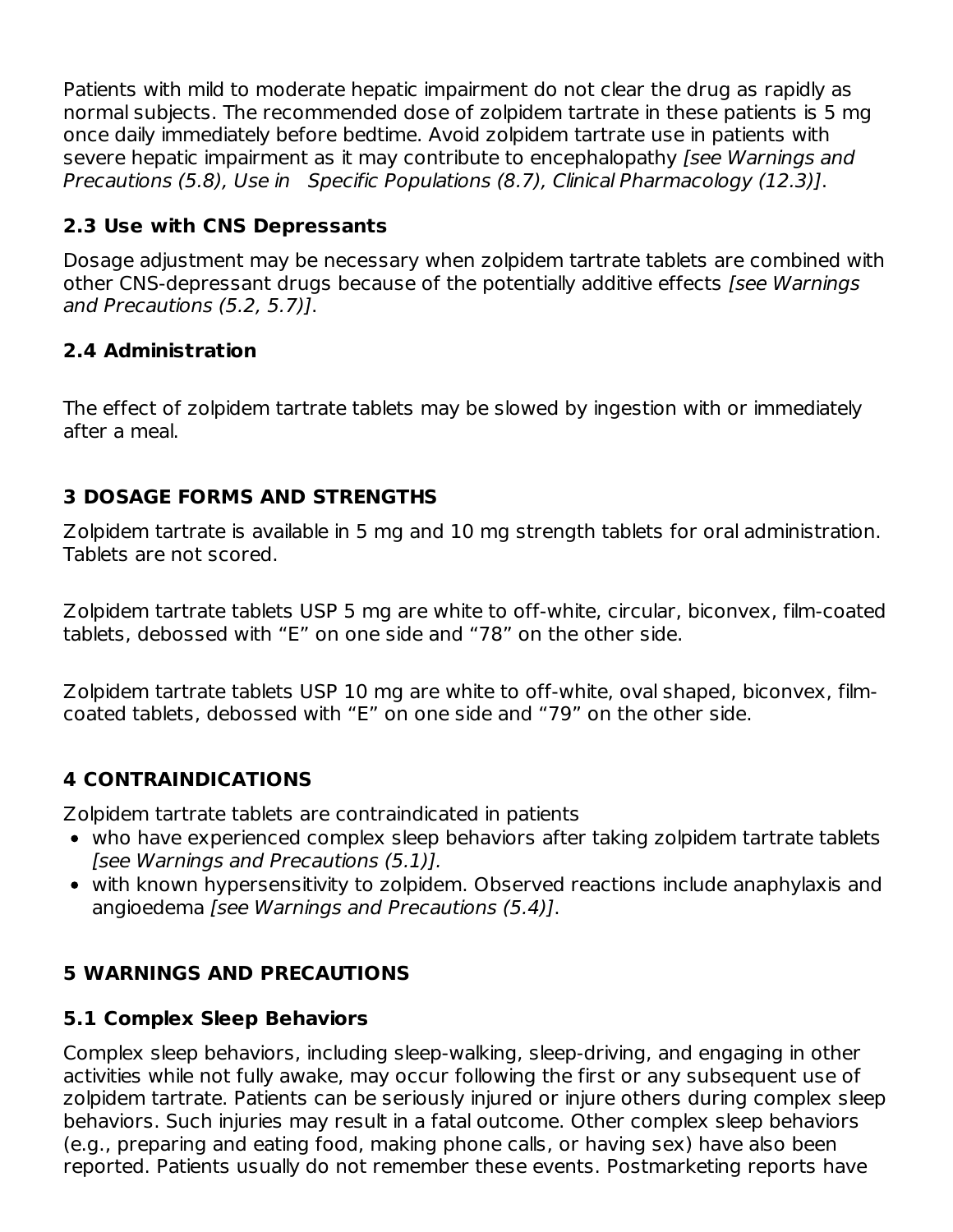shown that complex sleep behaviors may occur with zolpidem tartrate alone at recommended doses, with or without the concomitant use of alcohol or other central nervous system (CNS) depressants [see Drug Interactions (7.1)]. Discontinue zolpidem tartrate immediately if a patient experiences a complex sleep behavior [see Contraindications (4)].

# **5.2 CNS-Depressant Effects and Next-Day Impairment**

Zolpidem tartrate, like other sedative-hypnotic drugs, has CNS-depressant effects. Coadministration with other CNS depressants (e.g., benzodiazepines, opioids, tricyclic antidepressants, alcohol) increases the risk of CNS depression [see Drug Interactions (7.1)]. Dosage adjustments of zolpidem tartrate and of other concomitant CNS depressants may be necessary when zolpidem tartrate is administered with such agents because of the potentially additive effects. The use of zolpidem tartrate with other sedative-hypnotics (including other zolpidem products) at bedtime or the middle of the night is not recommended [see Dosage and Administration (2.3)].

The risk of next-day psychomotor impairment, including impaired driving, is increased if zolpidem tartrate is taken with less than a full night of sleep remaining (7 to 8 hours); if a higher than the recommended dose is taken; if coadministered with other CNS depressants or alcohol; or if coadministered with other drugs that increase the blood levels of zolpidem. Patients should be warned against driving and other activities requiring complete mental alertness if zolpidem tartrate is taken in these circumstances [see Dosage and Administration (2), Clinical Studies (14.3)].

Vehicle drivers and machine operators should be warned that, as with other hypnotics, there may be a possible risk of adverse reactions including drowsiness, prolonged reaction time, dizziness, sleepiness, blurred/double vision, reduced alertness, and impaired driving the morning after therapy. In order to minimize this risk a full night of sleep (7 to 8 hours) is recommended.

Because zolpidem tartrate can cause drowsiness and a decreased level of consciousness, patients, particularly the elderly, are at higher risk of falls.

# **5.3 Need to Evaluate for Comorbid Diagnoses**

Because sleep disturbances may be the presenting manifestation of a physical and/or psychiatric disorder, symptomatic treatment of insomnia should be initiated only after a careful evaluation of the patient. The failure of insomnia to remit after 7 to 10 days of treatment may indicate the presence of a primary psychiatric and/or medical illness that should be evaluated. Worsening of insomnia or the emergence of new thinking or behavior abnormalities may be the consequence of an unrecognized psychiatric or physical disorder. Such findings have emerged during the course of treatment with sedative/hypnotic drugs, including zolpidem.

# **5.4 Severe Anaphylactic and Anaphylactoid Reactions**

Cases of angioedema involving the tongue, glottis or larynx have been reported in patients after taking the first or subsequent doses of sedative-hypnotics, including zolpidem. Some patients have had additional symptoms such as dyspnea, throat closing or nausea and vomiting that suggest anaphylaxis. Some patients have required medical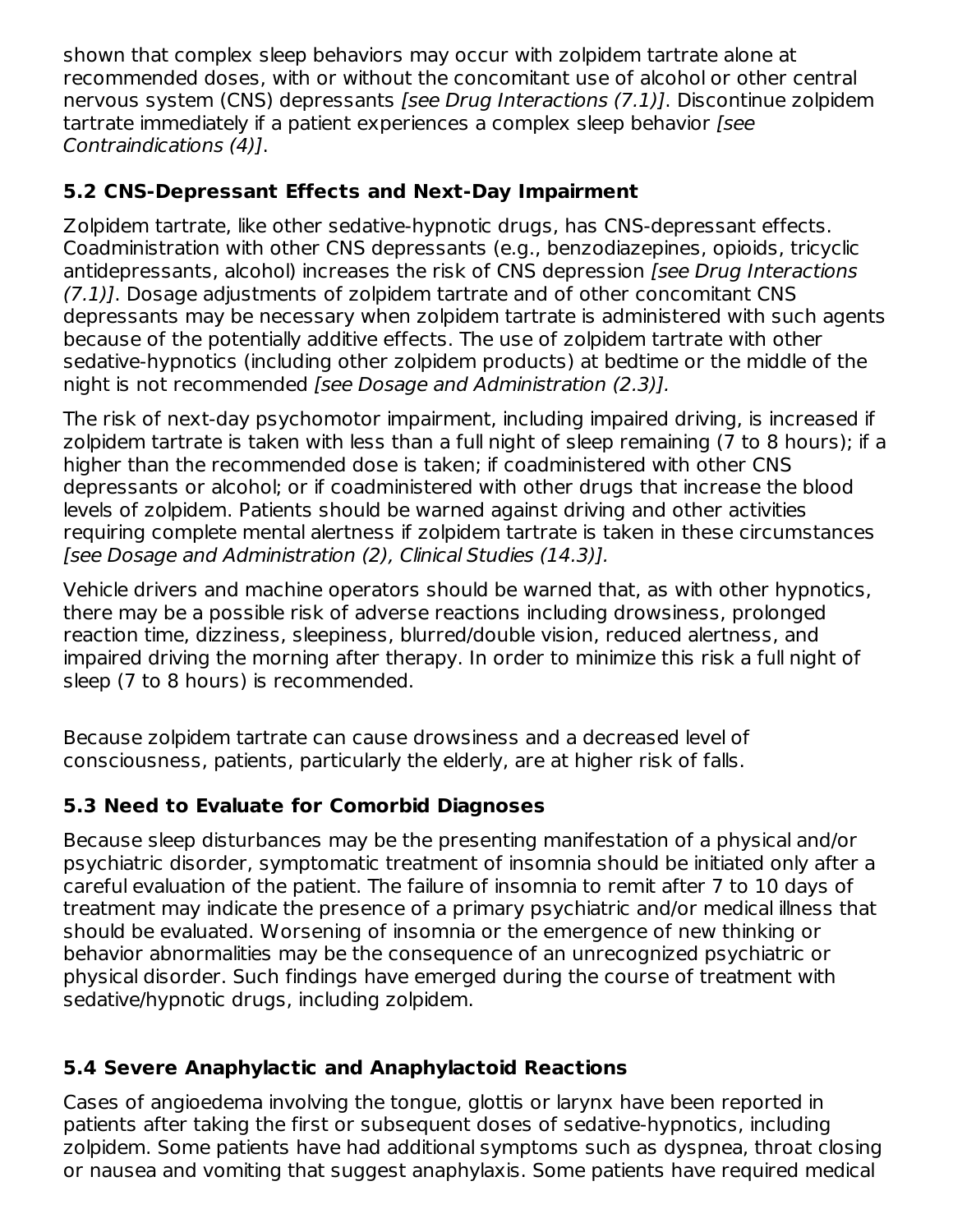therapy in the emergency department. If angioedema involves the throat, glottis or larynx, airway obstruction may occur and be fatal. Patients who develop angioedema after treatment with zolpidem should not be rechallenged with the drug.

# **5.5 Abnormal Thinking and Behavioral Changes**

Abnormal thinking and behavior changes have been reported in patients treated with sedative/hypnotics, including zolpidem tartrate. Some of these changes included decreased inhibition (e.g., aggressiveness and extroversion that seemed out of character), bizarre behavior, agitation and depersonalization. Visual and auditory hallucinations have been reported.

In controlled trials of zolpidem tartrate 10 mg taken at bedtime <1% of adults with insomnia reported hallucinations. In a clinical trial, 7% of pediatric patients treated with zolpidem tartrate 0.25 mg/kg taken at bedtime reported hallucinations versus 0% treated with placebo [see Use in Specific Populations (8.4)]. There have been postmarketing reports of delirium with zolpidem use [Adverse Reactions (6.2)].

It can rarely be determined with certainty whether a particular instance of the abnormal behaviors listed above is drug induced, spontaneous in origin, or a result of an underlying psychiatric or physical disorder. Nonetheless, the emergence of any new behavioral sign or symptom of concern requires careful and immediate evaluation.

# **5.6 Use in Patients with Depression**

In primarily depressed patients treated with sedative-hypnotics, worsening of depression, and suicidal thoughts and actions (including completed suicides), have been reported. Suicidal tendencies may be present in such patients and protective measures may be required. Intentional overdosage is more common in this group of patients; therefore, the lowest number of tablets that is feasible should be prescribed for the patient at any one time.

# **5.7 Respiratory Depression**

Although studies with 10 mg zolpidem tartrate did not reveal respiratory depressant effects at hypnotic doses in healthy subjects or in patients with mild to moderate chronic obstructive pulmonary disease (COPD), a reduction in the Total Arousal Index, together with a reduction in lowest oxygen saturation and increase in the times of oxygen desaturation below 80% and 90%, was observed in patients with mild to moderate sleep apnea when treated with zolpidem compared to placebo. Since sedativehypnotics have the capacity to depress respiratory drive, precautions should be taken if zolpidem tartrate is prescribed to patients with compromised respiratory function or concomitant use with opioids or other CNS depressants. Postmarketing reports of respiratory insufficiency in patients receiving 10 mg of zolpidem tartrate, most of whom had pre-existing respiratory impairment, have been reported. The risk of respiratory depression should be considered prior to prescribing zolpidem tartrate in patients with respiratory impairment including sleep apnea and myasthenia gravis or with concomitant opioid use [see Dosage and Administration (2.3), Drug Interactions (7.1)].

# **5.8 Precipitation of Hepatic Encephalopathy**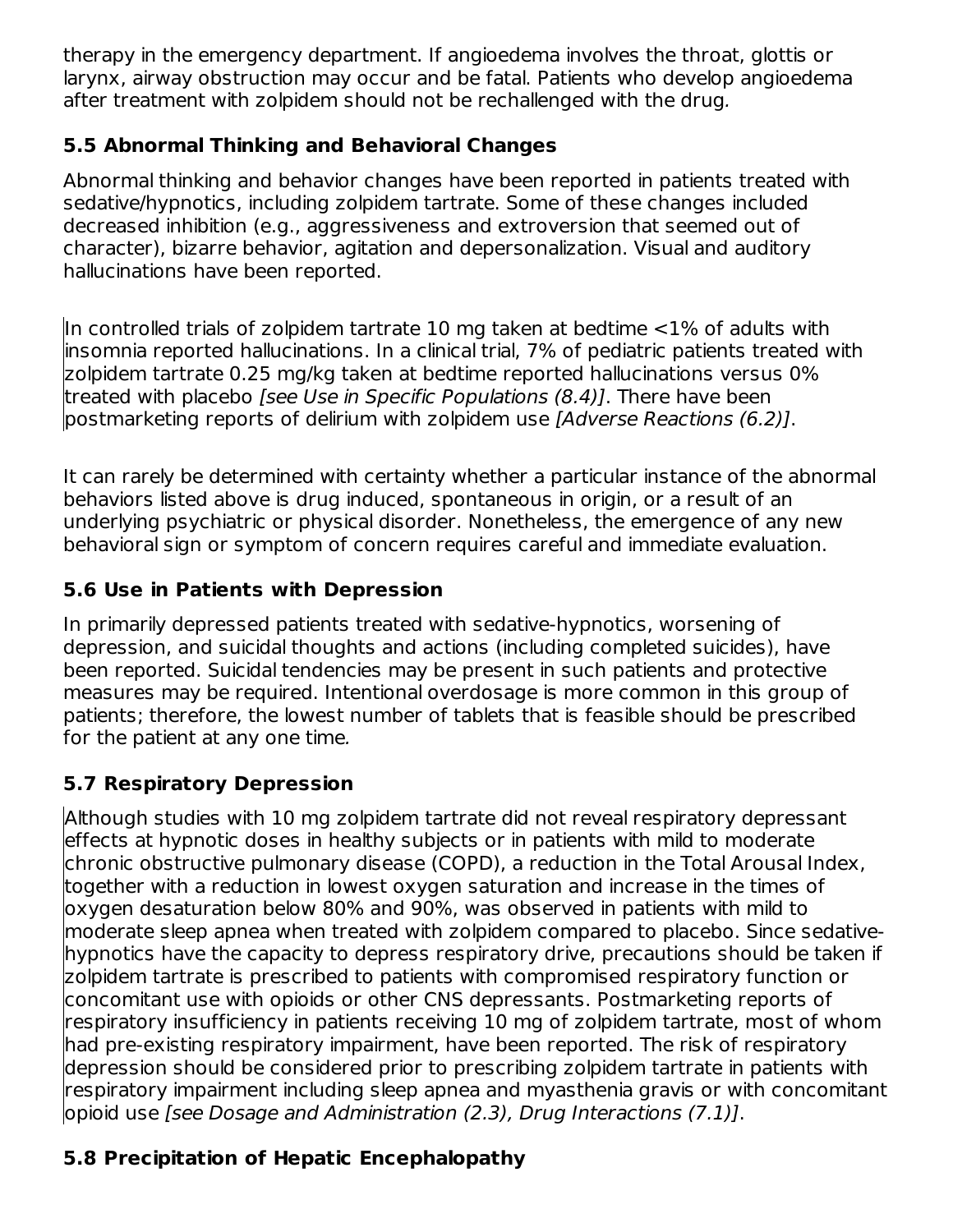Drugs affecting GABA receptors, such as zolpidem tartrate, have been associated with precipitation of hepatic encephalopathy in patients with hepatic insufficiency. In addition, patients with hepatic insufficiency do not clear zolpidem tartrate as rapidly as patients with normal hepatic function. Avoid zolpidem tartrate use in patients with severe hepatic impairment as it may contribute to encephalopathy [see Dosage and Administration (2.2), Use in Specific Populations (8.7), Clinical Pharmacology (12.3)].

# **5.9 Withdrawal Effects**

There have been reports of withdrawal signs and symptoms following the rapid dose decrease or abrupt discontinuation of zolpidem. Monitor patients for tolerance, abuse, and dependence [see Drug Abuse and Dependence (9.2, 9.3)].

# **6 ADVERSE REACTIONS**

The following serious adverse reactions are discussed in greater detail in other sections of the labeling:

- Complex Sleep Behaviors [see Warnings and Precautions (5.1)]
- CNS-Depressant Effects and Next-Day Impairment *[see Warnings and Precautions*  $(5.2)$ ]
- Severe Anaphylactic and Anaphylactoid Reactions *[see Warnings and Precautions*  $(5.4)$ ]
- Abnormal Thinking and Behavior Changes [see Warnings and Precautions (5.5)]
- Withdrawal Effects [see Warnings and Precautions (5.9)]

# **6.1 Clinical Trials Experience**

#### Associated with Discontinuation of Treatment

Approximately 4% of 1,701 patients who received zolpidem at all doses (1.25 to 90 mg) in U.S. premarketing clinical trials discontinued treatment because of an adverse reaction. Reactions most commonly associated with discontinuation from U.S. trials were daytime drowsiness (0.5%), dizziness (0.4%), headache (0.5%), nausea (0.6%), and vomiting (0.5%).

Approximately 4% of 1,959 patients who received zolpidem at all doses (1 to 50 mg) in similar foreign trials discontinued treatment because of an adverse reaction. Reactions most commonly associated with discontinuation from these trials were daytime drowsiness (1.1%), dizziness/vertigo (0.8%), amnesia (0.5%), nausea (0.5%), headache (0.4%), and falls (0.4%).

Data from a clinical study in which selective serotonin reuptake inhibitor (SSRI)-treated patients were given zolpidem revealed that four of the seven discontinuations during double-blind treatment with zolpidem (n=95) were associated with impaired concentration, continuing or aggravated depression, and manic reaction; one patient treated with placebo (n=97) was discontinued after an attempted suicide.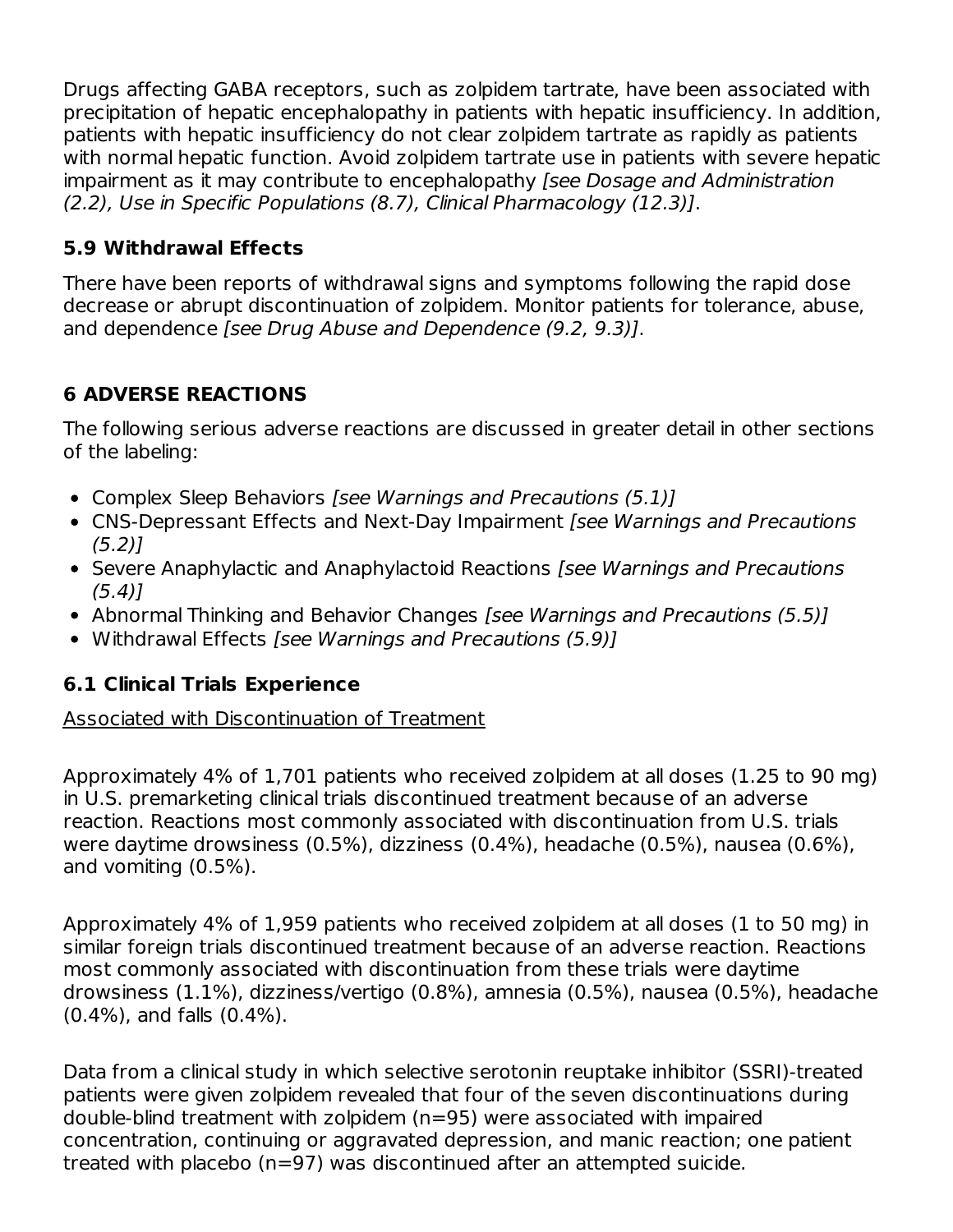#### Most Commonly Observed Adverse Reactions in Controlled Trials

During short-term treatment (up to 10 nights) with zolpidem tartrate at doses up to 10 mg, the most commonly observed adverse reactions associated with the use of zolpidem and seen at statistically significant differences from placebo-treated patients were drowsiness (reported by 2% of zolpidem patients), dizziness (1%), and diarrhea (1%). During longer-term treatment (28 to 35 nights) with zolpidem at doses up to 10 mg, the most commonly observed adverse reactions associated with the use of zolpidem and seen at statistically significant differences from placebo-treated patients were dizziness (5%) and drugged feelings (3%).

#### Adverse Reactions Observed at an Incidence of ≥1% in Controlled Trials

The following tables enumerate treatment-emergent adverse reactions frequencies that were observed at an incidence equal to 1% or greater among patients with insomnia who received zolpidem tartrate and at a greater incidence than placebo in U.S. placebocontrolled trials. Events reported by investigators were classified utilizing a modified World Health Organization (WHO) dictionary of preferred terms for the purpose of establishing event frequencies. The prescriber should be aware that these figures cannot be used to predict the incidence of side effects in the course of usual medical practice, in which patient characteristics and other factors differ from those that prevailed in these clinical trials. Similarly, the cited frequencies cannot be compared with figures obtained from other clinical investigators involving related drug products and uses, since each group of drug trials is conducted under a different set of conditions. However, the cited figures provide the physician with a basis for estimating the relative contribution of drug and nondrug factors to the incidence of side effects in the population studied.

The following table was derived from results of 11 placebo-controlled short-term U.S. efficacy trials involving zolpidem in doses ranging from 1.25 to 20 mg. The table is limited to data from doses up to and including 10 mg, the highest dose recommended for use.

#### **Table 1: Incidences of Treatment-Emergent Adverse Reactions in Placebo-Controlled Clinical Trials Lasting up to 10 Nights (percentage of patients reporting)**

| <b>Body System</b><br>Adverse Reaction*      | <b>Zolpidem</b><br>$(\leq10 mg)$<br>$(N=685)$ | <b>Placebo</b><br>$(N=473)$ |
|----------------------------------------------|-----------------------------------------------|-----------------------------|
| <b>Central and Peripheral Nervous System</b> |                                               |                             |
| Headache                                     |                                               | h                           |
| <b>Drowsiness</b>                            |                                               |                             |
| <b>Dizziness</b>                             |                                               |                             |
| <b>Gastrointestinal System</b>               |                                               |                             |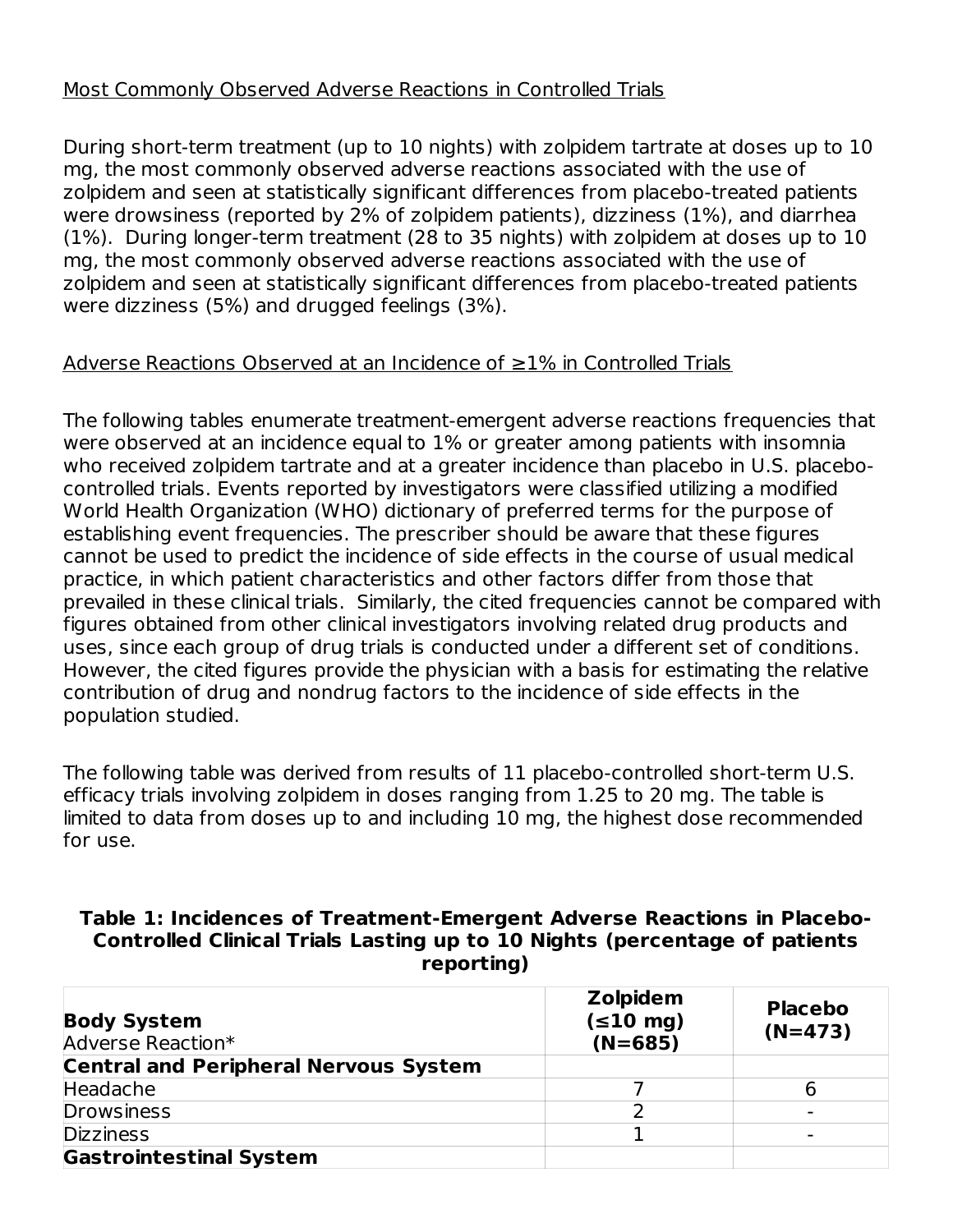| Diarrhea                                                                                  |  |
|-------------------------------------------------------------------------------------------|--|
| $*$ Poactions reported by at loast 1% of patients troated with zeloidem tartrate and at a |  |

 $\rm{*}$  Reactions reported by at least 1% of patients treated with zolpidem tartrate and at a greater frequency than placebo.

The following table was derived from results of three placebo-controlled long-term efficacy trials involving zolpidem tartrate. These trials involved patients with chronic insomnia who were treated for 28 to 35 nights with zolpidem at doses of 5, 10, or 15 mg. The table is limited to data from doses up to and including 10 mg, the highest dose recommended for use. The table includes only adverse events occurring at an incidence of at least 1% for zolpidem patients.

#### **Table 2: Incidences of Treatment-Emergent Adverse Experiences in Placebo-Controlled Clinical Trials Lasting up to 35 Nights (percentage of patients reporting)**

| <b>Body System</b>                           | <b>Zolpidem</b>            | <b>Placebo</b> |
|----------------------------------------------|----------------------------|----------------|
| Adverse Event*                               | $(\leq10 mg)$<br>$(N=152)$ | $(N=161)$      |
| <b>Autonomic Nervous System</b>              |                            |                |
| Dry mouth                                    | 3                          | $\mathbf 1$    |
| <b>Body as a Whole</b>                       |                            |                |
| Allergy                                      | 4                          | 1              |
| <b>Back Pain</b>                             | $\overline{\mathsf{3}}$    | $\overline{2}$ |
| Influenza-like symptoms                      | $\overline{2}$             |                |
| Chest pain                                   | $\mathbf{1}$               |                |
| <b>Cardiovascular System</b>                 |                            |                |
| Palpitation                                  | $\overline{2}$             |                |
| <b>Central and Peripheral Nervous System</b> |                            |                |
| Drowsiness                                   | 8                          | 5              |
| <b>Dizziness</b>                             | $\overline{5}$             | 1              |
| Lethargy                                     | $\overline{3}$             | 1              |
| Drugged feeling                              | $\overline{3}$             |                |
| Lightheadedness                              | $\overline{2}$             | 1              |
| Depression                                   | $\overline{2}$             | $\overline{1}$ |
| Abnormal dreams                              | $\overline{1}$             |                |
| Amnesia                                      | $\overline{1}$             |                |
| Sleep disorder                               | $\overline{1}$             |                |
| <b>Gastrointestinal System</b>               |                            |                |
| Diarrhea                                     | 3                          | $\overline{2}$ |
| Abdominal pain                               | $\overline{2}$             | $\overline{2}$ |
| Constipation                                 | $\overline{2}$             | $\overline{1}$ |
| <b>Respiratory System</b>                    |                            |                |
| <b>Sinusitis</b>                             | 4                          | 2              |
| Pharyngitis                                  | $\overline{3}$             | $\overline{1}$ |
| <b>Skin and Appendages</b>                   |                            |                |
| Rash                                         | 2                          | $\mathbf{1}$   |

\* Reactions reported by at least 1% of patients treated with zolpidem tartrate and at a greater frequency than placebo.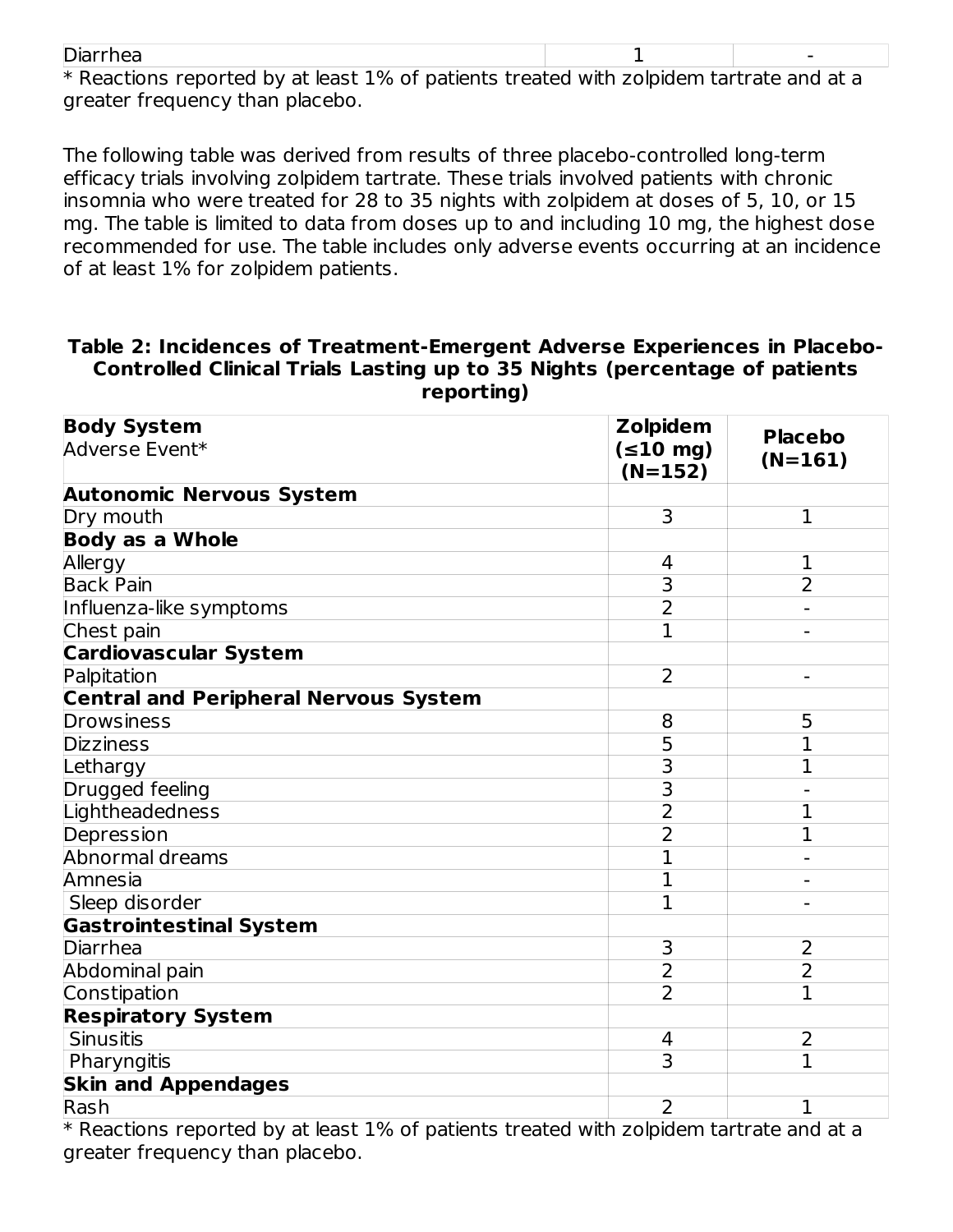#### Dose Relationship for Adverse Reactions

There is evidence from dose comparison trials suggesting a dose relationship for many of the adverse reactions associated with zolpidem use, particularly for certain CNS and gastrointestinal adverse events.

#### Adverse Event Incidence Across the Entire Preapproval Database

Zolpidem tartrate was administered to 3,660 subjects in clinical trials throughout the U.S., Canada, and Europe. Treatment-emergent adverse events associated with clinical trial participation were recorded by clinical investigators using terminology of their own choosing. To provide a meaningful estimate of the proportion of individuals experiencing treatment-emergent adverse events, similar types of untoward events were grouped into a smaller number of standardized event categories and classified utilizing a modified World Health Organization (WHO) dictionary of preferred terms.

The frequencies presented, therefore, represent the proportions of the 3,660 individuals exposed to zolpidem, at all doses, who experienced an event of the type cited on at least one occasion while receiving zolpidem. All reported treatment-emergent adverse events are included, except those already listed in the table above of adverse events in placebo-controlled studies, those coding terms that are so general as to be uninformative, and those events where a drug cause was remote. It is important to emphasize that, although the events reported did occur during treatment with zolpidem tartrate, they were not necessarily caused by it.

Adverse events are further classified within body system categories and enumerated in order of decreasing frequency using the following definitions: frequent adverse events are defined as those occurring in greater than 1/100 subjects; infrequent adverse events are those occurring in 1/100 to 1/1,000 patients; rare events are those occurring in less than 1/1,000 patients.

**Autonomic nervous system:** Infrequent: increased sweating, pallor, postural hypotension, syncope. Rare: abnormal accommodation, altered saliva, flushing, glaucoma, hypotension, impotence, increased saliva, tenesmus.

**Body as a whole:** Frequent: asthenia. Infrequent: edema, falling, fatigue, fever, malaise, trauma. Rare: allergic reaction, allergy aggravated, anaphylactic shock, face edema, hot flashes, increased ESR, pain, restless legs, rigors, tolerance increased, weight decrease.

**Cardiovascular system:** Infrequent: cerebrovascular disorder, hypertension, tachycardia. Rare: angina pectoris, arrhythmia, arteritis, circulatory failure, extrasystoles, hypertension aggravated, myocardial infarction, phlebitis, pulmonary embolism, pulmonary edema, varicose veins, ventricular tachycardia.

**Central and peripheral nervous system:** Frequent: ataxia, confusion, euphoria,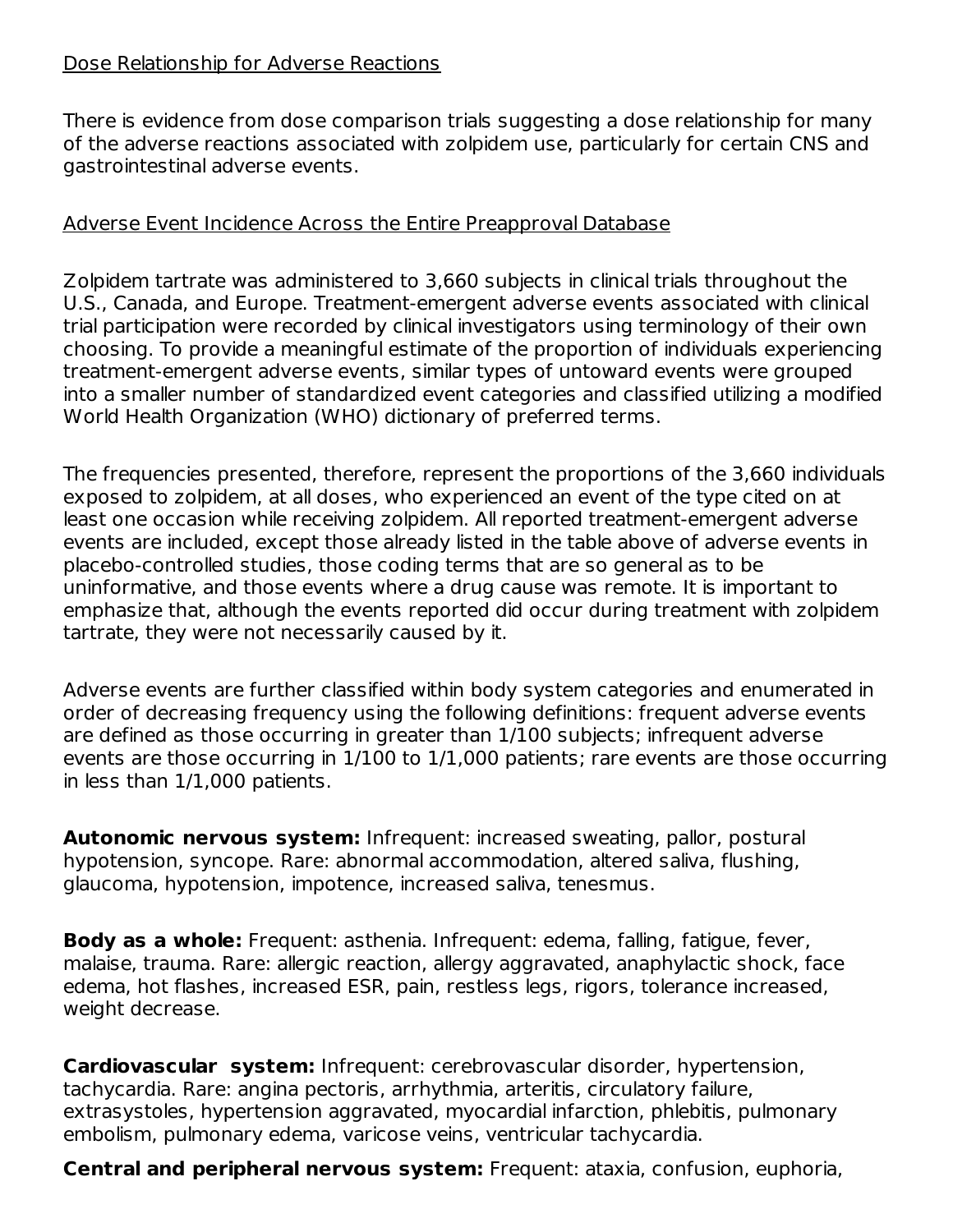headache, insomnia, vertigo. Infrequent: agitation, anxiety, decreased cognition, detached, difficulty concentrating, dysarthria, emotional lability, hallucination, hypoesthesia, illusion, leg cramps, migraine, nervousness, paresthesia, sleeping (after daytime dosing), speech disorder, stupor, tremor. Rare: abnormal gait, abnormal thinking, aggressive reaction, apathy, appetite increased, decreased libido, delusion, dementia, depersonalization, dysphasia, feeling strange, hypokinesia, hypotonia, hysteria, intoxicated feeling, manic reaction, neuralgia, neuritis, neuropathy, neurosis, panic attacks, paresis, personality disorder, somnambulism, suicide attempts, tetany, yawning.

**Gastrointestinal system:** Frequent: dyspepsia, hiccup, nausea. Infrequent: anorexia, constipation, dysphagia, flatulence, gastroenteritis, vomiting. Rare: enteritis, eructation, esophagospasm, gastritis, hemorrhoids, intestinal obstruction, rectal hemorrhage, tooth caries.

**Hematologic and lymphatic system:** Rare: anemia, hyperhemoglobinemia, leukopenia, lymphadenopathy, macrocytic anemia, purpura, thrombosis.

**Immunologic system:** Infrequent: infection. Rare: abscess herpes simplex herpes zoster, otitis externa, otitis media.

**Liver and biliary system:** Infrequent: abnormal hepatic function, increased SGPT. Rare: bilirubinemia, increased SGOT.

**Metabolic and nutritional:** Infrequent: hyperglycemia, thirst. Rare: gout, hypercholesteremia, hyperlipidemia, increased alkaline phosphatase, increased BUN, periorbital edema.

**Musculoskeletal system:** Frequent: arthralgia, myalgia. Infrequent: arthritis. Rare: arthrosis, muscle weakness, sciatica, tendinitis.

**Reproductive system:** Infrequent: menstrual disorder, vaginitis. Rare: breast fibroadenosis, breast neoplasm, breast pain.

**Respiratory system:** Frequent: upper respiratory infection, lower respiratory infection. Infrequent: bronchitis, coughing, dyspnea, rhinitis. Rare: bronchospasm, respiratory depression, epistaxis, hypoxia, laryngitis, pneumonia.

**Skin and appendages:** Infrequent: pruritus. Rare: acne, bullous eruption, dermatitis, furunculosis, injection-site inflammation, photosensitivity reaction, urticaria.

**Special senses:** Frequent: diplopia, vision abnormal. Infrequent: eye irritation, eye pain, scleritis, taste perversion, tinnitus. Rare: conjunctivitis, corneal ulceration, lacrimation abnormal, parosmia, photopsia.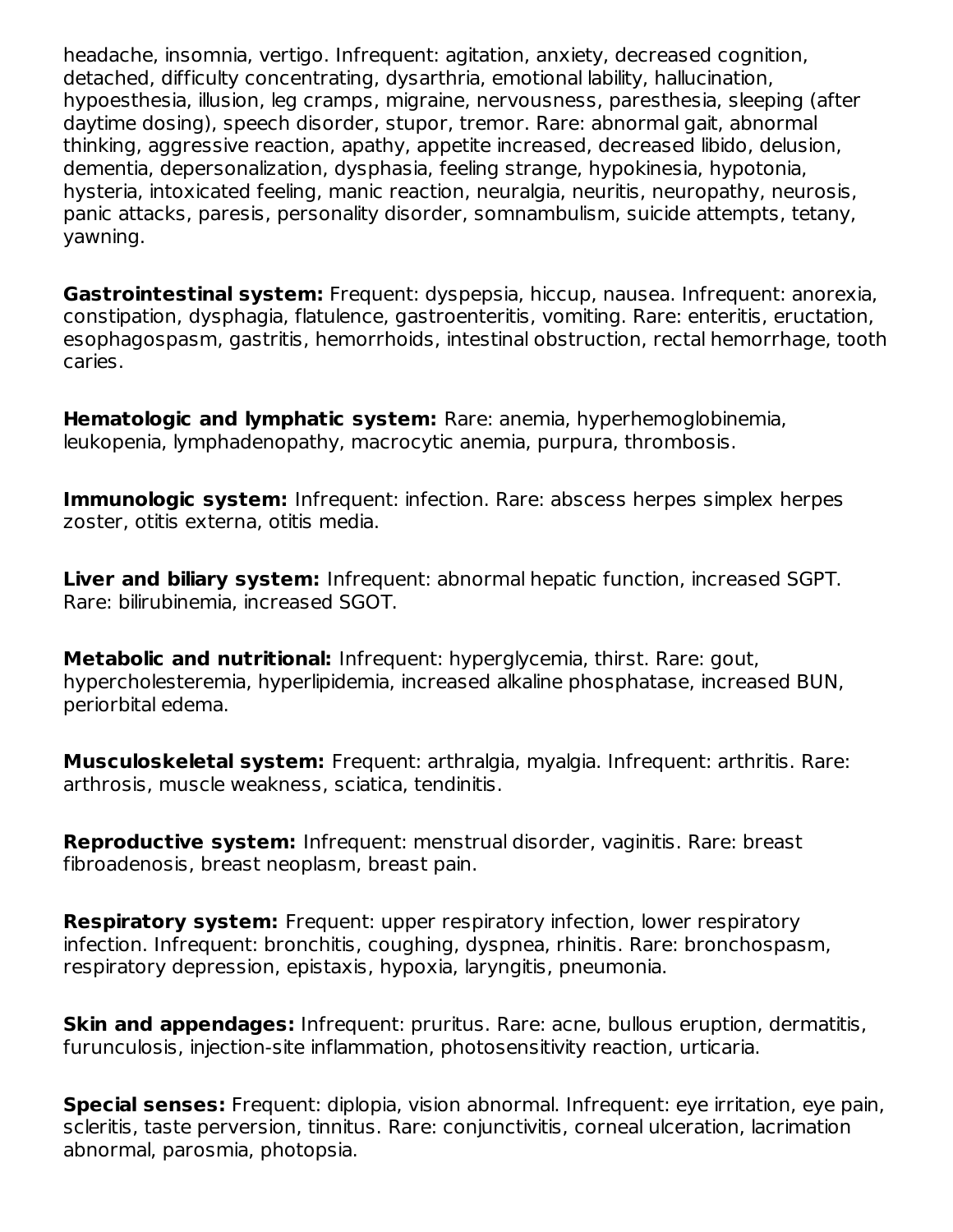**Urogenital system:** Frequent: urinary tract infection. Infrequent: cystitis, urinary incontinence. Rare: acute renal failure, dysuria, micturition frequency, nocturia, polyuria, pyelonephritis, renal pain, urinary retention.

# **6.2 Postmarketing Experience**

The following adverse reactions have been identified during postapproval use of zolpidem tartrate. Because these reactions are reported voluntarily from a population of uncertain size, it is not always possible to reliably estimate their frequency or establish a causal relationship to drug exposure.

Liver and biliary system: acute hepatocellular, cholestatic or mixed liver injury with or without jaundice (i.e., bilirubin >2 x ULN, alkaline phosphatase  $\geq$  2 x ULN, transaminase  $\geq$ 5 x ULN).

Psychiatric disorders: delirium

# **7 DRUG INTERACTIONS**

# **7.1 CNS-Active Drugs**

### CNS Depressants

Coadministration of zolpidem with other CNS depressants increases the risk of CNS depression. Concomitant use of zolpidem with these drugs may increase drowsiness and psychomotor impairment, including impaired driving ability [see Warnings and Precautions (5.1, 5.2)]. Zolpidem tartrate was evaluated in healthy volunteers in singledose interaction studies for several CNS drugs.

# Alcohol

An additive adverse effect on psychomotor performance between alcohol and oral zolpidem was demonstrated [see Warnings and Precautions (5.1, 5.2)].

# **Opioids**

The concomitant use of zolpidem tartrate with opioids may increase the risk of respiratory depression. Limit dosage and duration of concomitant use of zolpidem tartrate and opioids [see Dosage and Administration (2.3), Warnings and Precautions  $(5.7)$ ].

#### Imipramine, Chlorpromazine

Imipramine in combination with zolpidem produced no pharmacokinetic interaction other than a 20% decrease in peak levels of imipramine, but there was an additive effect of decreased alertness. Similarly, chlorpromazine in combination with zolpidem produced no pharmacokinetic interaction, but there was an additive effect of decreased alertness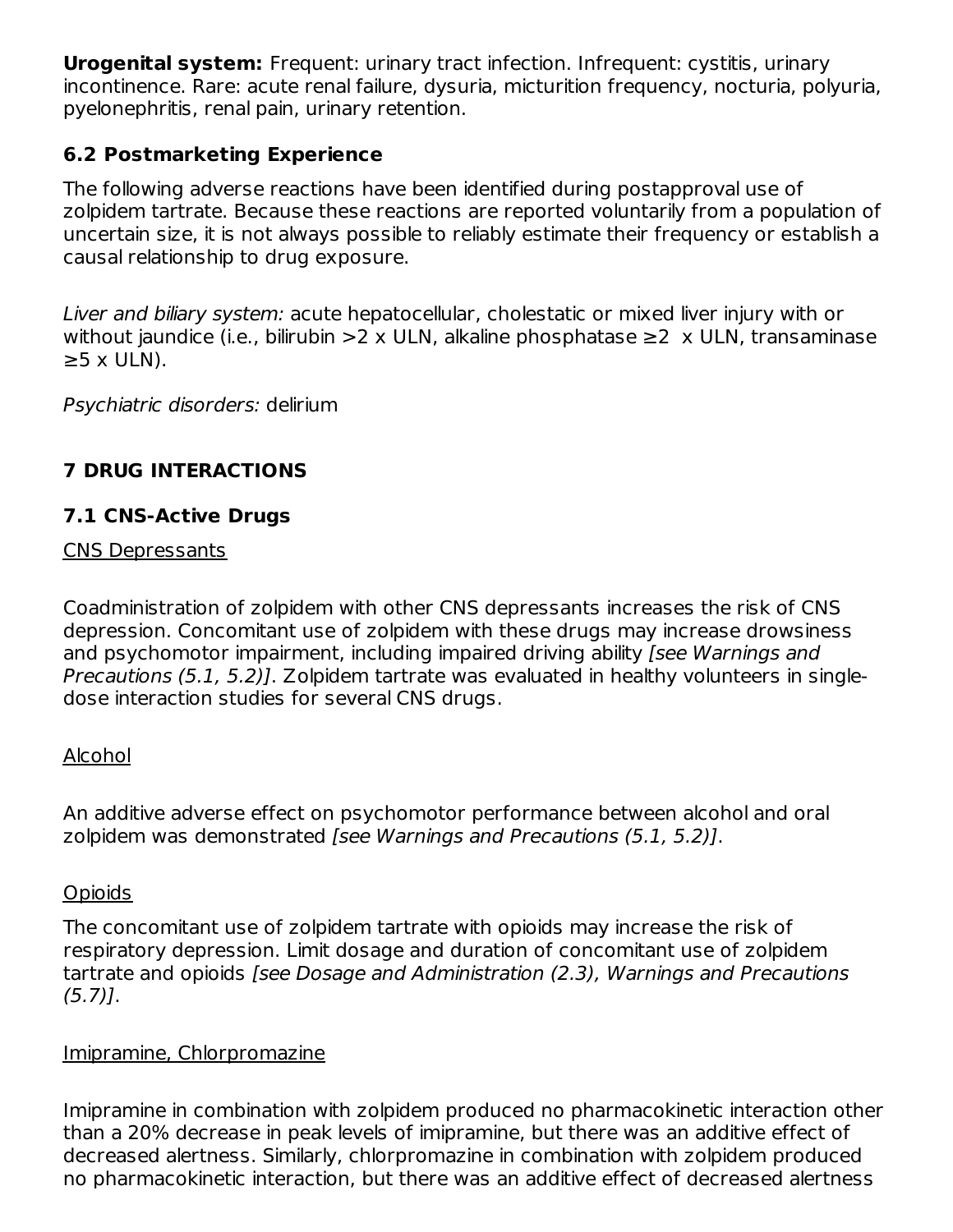no pharmacokinetic interaction, but there was an additive effect of decreased alertness and psychomotor performance [see Clinical Pharmacology (12.3)].

### **Sertraline**

Concomitant administration of zolpidem and sertraline increases exposure to zolpidem [see Clinical Pharmacology (12.3)].

#### Fluoxetine

After multiple doses of zolpidem tartrate and fluoxetine an increase in the zolpidem halflife (17%) was observed. There was no evidence of an additive effect in psychomotor performance [see Clinical Pharmacology (12.3)].

#### Haloperidol

A study involving haloperidol and zolpidem revealed no effect of haloperidol on the pharmacokinetics or pharmacodynamics of zolpidem. The lack of a drug interaction following single-dose administration does not predict the absence of an effect following chronic administration [see Clinical Pharmacology (12.3)].

# **7.2 Drugs that Affect Drug Metabolism via Cytochrome P450**

Some compounds known to induce or inhibit CYP3A may affect exposure to zolpidem. The effect of drugs that induce or inhibit other P450 enzymes on the exposure to zolpidem is not known.

#### CYP3A4 Inducers

#### Rifampin

Rifampin, a CYP3A4 inducer, significantly reduced the exposure to and the pharmacodynamic effects of zolpidem. Use of Rifampin in combination with zolpidem may decrease the efficacy of zolpidem and is not recommended [see Clinical Pharmacology (12.3)].

#### St. John's wort

Use of St. John's wort, a CYP3A4 inducer, in combination with zolpidem may decrease blood levels of zolpidem and is not recommended.

#### CYP3A4 Inhibitors

#### Ketoconazole

Ketoconazole, a potent CYP3A4 inhibitor, increased the exposure to and pharmacodynamic effects of zolpidem. Consideration should be given to using a lower dose of zolpidem when a potent CYP3A4 inhibitor and zolpidem are given together [see Clinical Pharmacology (12.3)].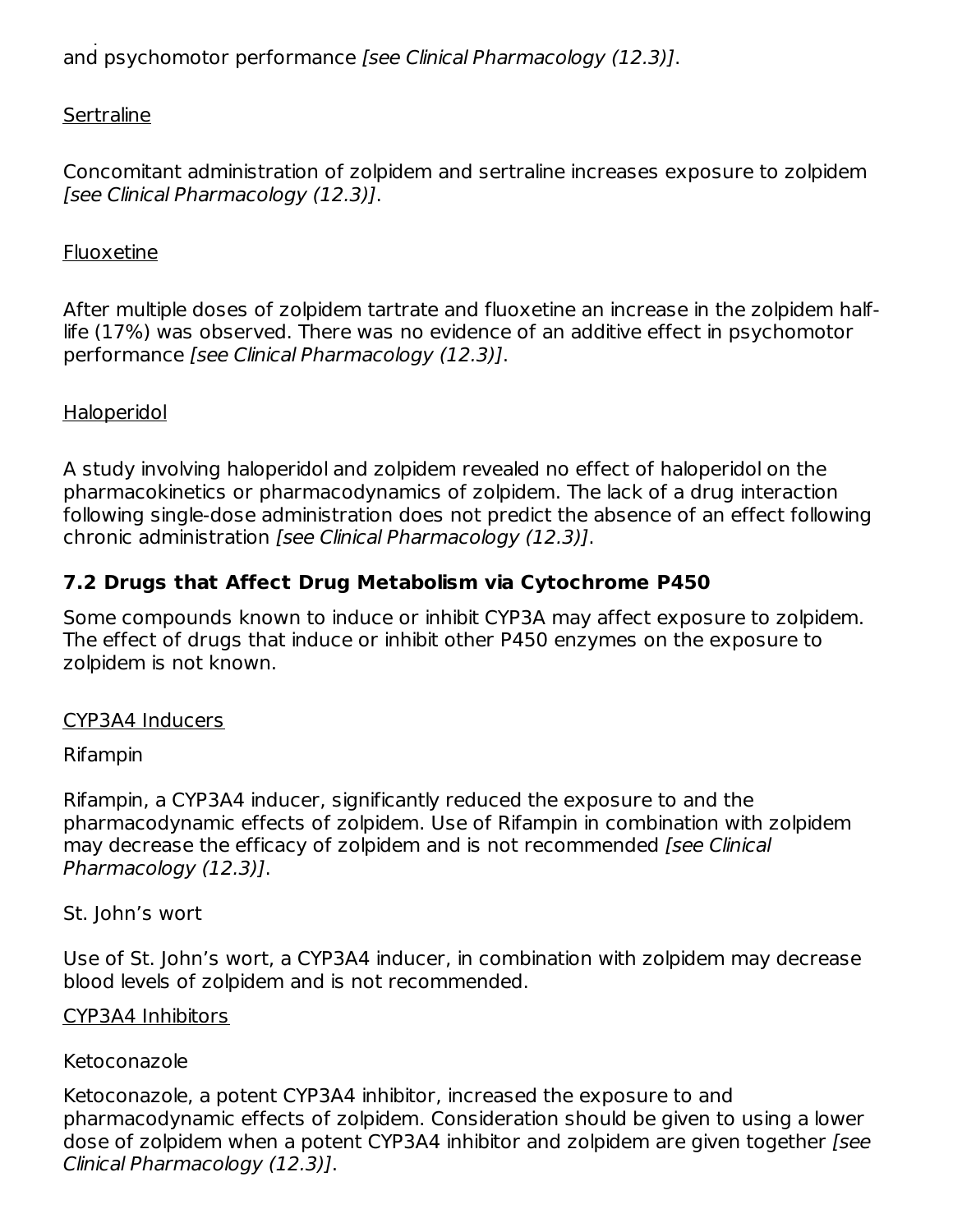# **8 USE IN SPECIFIC POPULATIONS**

#### **8.1 Pregnancy**

#### Risk Summary

Neonates born to mothers using zolpidem late in the third trimester of pregnancy have been reported to experience symptoms of respiratory depression and sedation [see Clinical Considerations and Data]. Published data on the use of zolpidem during pregnancy have not reported a clear association with zolpidem and major birth defects [see Data]. Oral administration of zolpidem to pregnant rats and rabbits did not indicate a risk for adverse effects on fetal development at clinically relevant doses [see Data].

The estimated background risk of major birth defects and miscarriage for the indicated populations are unknown. All pregnancies have a background risk of birth defect, loss, or other adverse outcomes. In the U.S. general population, the estimated background risk of major birth defects and miscarriage in clinically recognized pregnancies is 2% to 4% and 15% to 20%, respectively.

Clinical Considerations

Fetal/neonatal adverse reactions

Zolpidem crosses the placenta and may produce respiratory depression and sedation in neonates. Monitor neonates exposed to zolpidem tartrate during pregnancy and labor for signs of excess sedation, hypotonia, and respiratory depression and manage accordingly.

#### Data

Human data

Published data from observational studies, birth registries, and case reports on the use of zolpidem during pregnancy do not report a clear association with zolpidem and major birth defects.

There are limited postmarketing reports of severe to moderate cases of respiratory depression that occurred after birth in neonates whose mothers had taken zolpidem during pregnancy. These cases required artificial ventilation or intratracheal intubation. The majority of neonates recovered within hours to a few weeks after birth once treated.

Zolpidem has been shown to cross the placenta.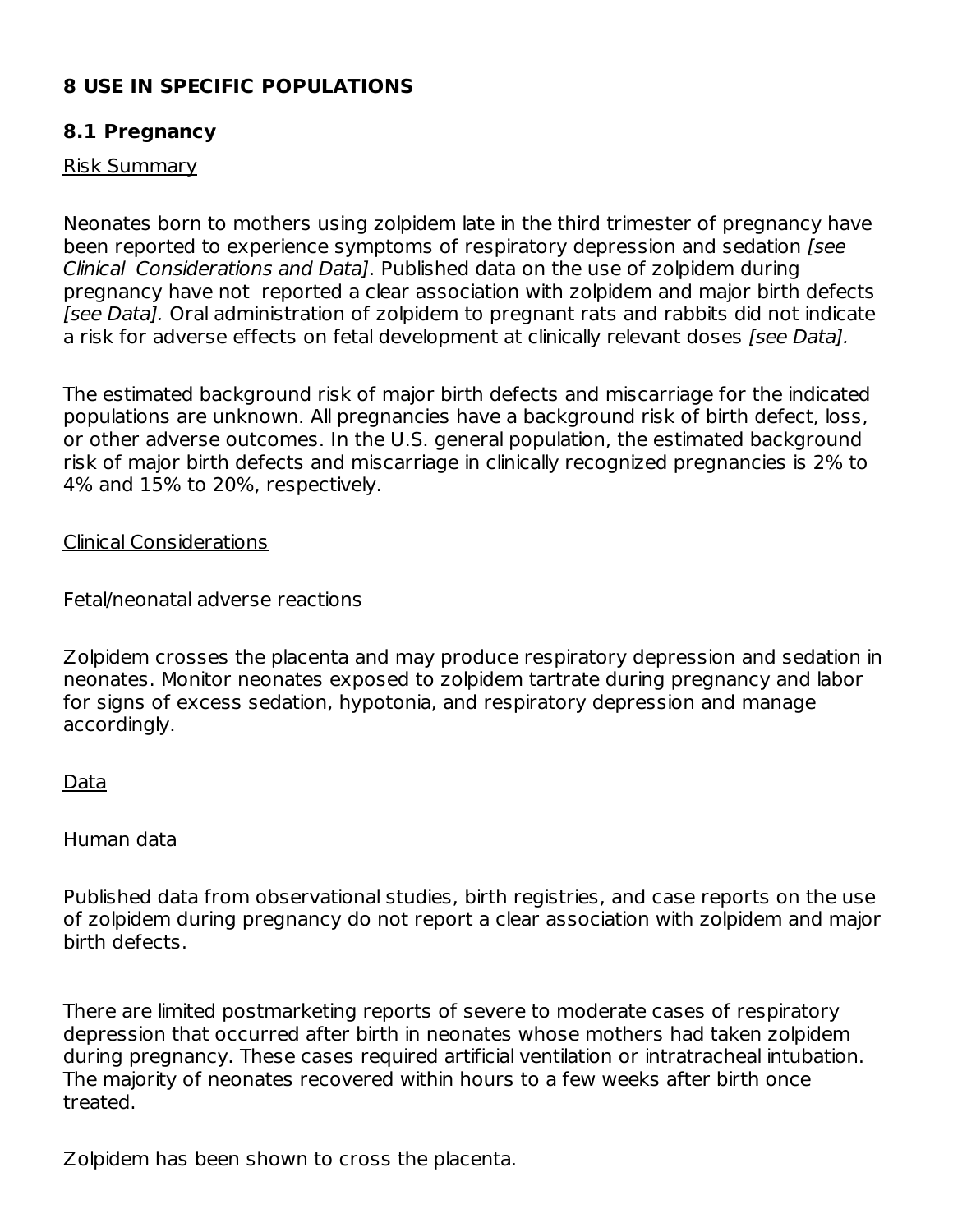#### Animal data

Oral administration of zolpidem to pregnant rats during the period of organogenesis at 4, 20, and 100 mg base/kg/day, which are approximately 5, 25, and 120 times the maximum recommended human dose (MRHD) of 10 mg/day (8 mg zolpidem base) based on mg/m<sup>2</sup> body surface area, caused delayed fetal development (incomplete fetal skeletal ossification) at maternally toxic (ataxia) doses 25 and 120 times the MRHD based on mg/m<sup>2</sup> body surface area.

Oral administration of zolpidem to pregnant rabbits during the period of organogenesis at 1, 4, and 16 mg base/kg/day, which are approximately 2.5, 10, and 40 times the MRHD of 10 mg/day (8 mg zolpidem base) based on mg/m<sup>2</sup> body surface area caused embryo-fetal death and delayed fetal development (incomplete fetal skeletal ossification) at a maternally toxic (decreased body weight gain) dose 40 times the MRHD based on mg/m<sup>2</sup> body surface area.

Oral administration of zolpidem to pregnant rats from day 15 of gestation through lactation at 4, 20, and 100 mg base/kg/day, which are approximately 5, 25, and 120 times the MRHD of 10 mg/day (8 mg zolpidem base) based on mg/m<sup>2</sup> body surface area, delayed offspring growth and decreased survival at doses 25 and 120 times, respectively, the MRHD based on mg/m<sup>2</sup> body surface area.

# **8.2 Lactation**

#### Risk Summary

Limited data from published literature report the presence of zolpidem in human milk. There are reports of excess sedation in infants exposed to zolpidem through breastmilk [see Clinical Considerations]. There is no information on the effects of zolpidem on milk production. The developmental and health benefits of breastfeeding should be considered along with the mother's clinical need for zolpidem tartrate and any potential adverse effects on the breastfed infant from zolpidem tartrate or from the underlying maternal condition.

#### Clinical Considerations

Infants exposed to zolpidem tartrate through breastmilk should be monitored for excess sedation, hypotonia, and respiratory depression. A lactating woman may consider interrupting breastfeeding and pumping and discarding breast milk during treatment and for 23 hours (approximately 5 elimination half-lives) after zolpidem tartrate administration in order to minimize drug exposure to a breast fed infant.

#### **8.4 Pediatric Use**

Zolpidem tartrate is not recommended for use in children. Safety and effectiveness of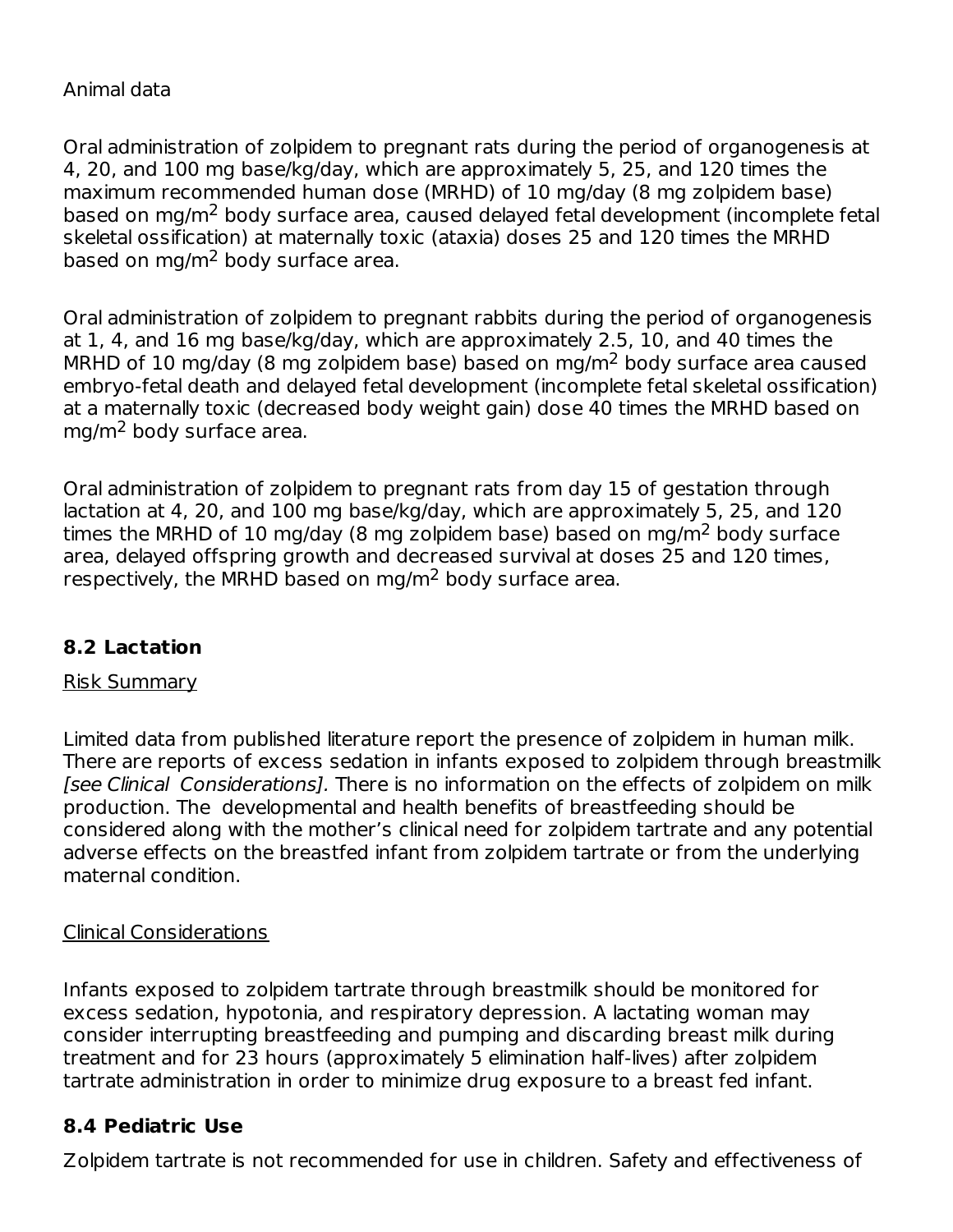zolpidem in pediatric patients below the age of 18 years have not been established.

In an 8-week study in pediatric patients (aged 6 to 17 years) with insomnia associated with attention-deficit/hyperactivity disorder (ADHD) an oral solution of zolpidem tartrate dosed at 0.25 mg/kg at bedtime did not decrease sleep latency compared to placebo. Psychiatric and nervous system disorders comprised the most frequent (>5%) treatment emergent adverse reactions observed with zolpidem versus placebo and included dizziness (23.5% vs 1.5%), headache (12.5% vs 9.2%), and hallucinations were reported in 7% of the pediatric patients who received zolpidem; none of the pediatric patients who received placebo reported hallucinations [see Warnings and Precautions (5.5)]. Ten patients on zolpidem (7.4%) discontinued treatment due to an adverse reaction.

# **8.5 Geriatric Use**

A total of 154 patients in U.S. controlled clinical trials and 897 patients in non-U.S. clinical trials who received zolpidem were ≥60 years of age. For a pool of U.S. patients receiving zolpidem at doses of ≤10 mg or placebo, there were three adverse reactions occurring at an incidence of at least 3% for zolpidem and for which the zolpidem incidence was at least twice the placebo incidence (i.e., they could be considered drug related).

| <b>Adverse Event</b> | <b>Zolpidem</b> | <b>Placebo</b> |
|----------------------|-----------------|----------------|
| Dizziness            | 3%              | $2\%$          |
| <b>Drowsiness</b>    | 5%              | $2\%$          |
| Diarrhea             | 3%              | 1%             |

A total of 30/1,959 (1.5%) non-U.S. patients receiving zolpidem reported falls, including 28/30 (93%) who were ≥70 years of age. Of these 28 patients, 23 (82%) were receiving zolpidem doses >10 mg. A total of 24/1,959 (1.2%) non-U.S. patients receiving zolpidem reported confusion, including  $18/24$  (75%) who were  $\geq$ 70 years of age. Of these 18 patients, 14 (78%) were receiving zolpidem doses >10 mg.

The dose of zolpidem tartrate in elderly patients is 5 mg to minimize adverse effects related to impaired motor and/or cognitive performance and unusual sensitivity to sedative/hypnotic drugs [see Warnings and Precautions (5.2)].

# **8.6 Gender Difference in Pharmacokinetics**

Women clear zolpidem tartrate from the body at a lower rate than men. C<sub>max</sub> and AUC parameters of zolpidem were approximately 45% higher at the same dose in female subjects compared with male subjects. Given the higher blood levels of zolpidem tartrate in women compared to men at a given dose, the recommended initial dose of zolpidem tartrate for adult women is 5 mg, and the recommended dose for adult men is 5 or 10 mg.

In geriatric patients, clearance of zolpidem is similar in men and women. The recommended dose of zolpidem tartrate in geriatric patients is 5 mg regardless of gender.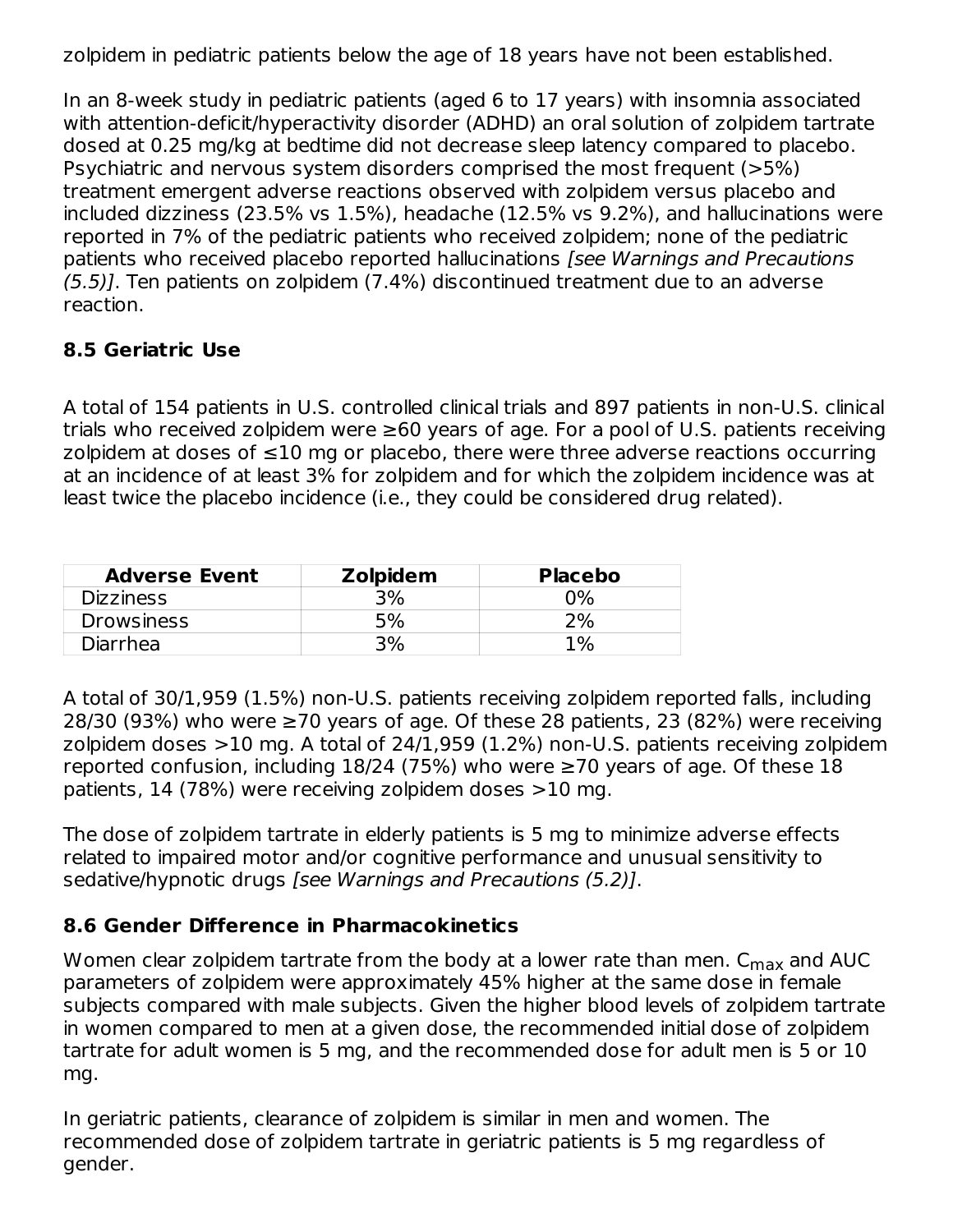#### **8.7 Hepatic Impairment**

The recommended dose of zolpidem tartrate in patients with mild to moderate hepatic impairment is 5 mg once daily immediately before bedtime. Avoid zolpidem tartrate use in patients with severe hepatic impairment as it may contribute to encephalopathy (see Dosage and Administration (2.2), Warnings and Precautions (5.8), Clinical Pharmacology (12.3)].

### **9 DRUG ABUSE AND DEPENDENCE**

#### **9.1 Controlled Substance**

Zolpidem tartrate is classified as a Schedule IV controlled substance by federal regulation.

#### **9.2 Abuse**

Abuse and addiction are separate and distinct from physical dependence and tolerance. Abuse is characterized by misuse of the drug for non-medical purposes, often in combination with other psychoactive substances. Tolerance is a state of adaptation in which exposure to a drug induces changes that result in a diminution of one or more of the drug effects over time. Tolerance may occur to both desired and undesired effects of drugs and may develop at different rates for different effects.

Addiction is a primary, chronic, neurobiological disease with genetic, psychosocial, and environmental factors influencing its development and manifestations. It is characterized by behaviors that include one or more of the following: impaired control over drug use, compulsive use, continued use despite harm, and craving. Drug addiction is a treatable disease, using a multidisciplinary approach, but relapse is common.

Studies of abuse potential in former drug abusers found that the effects of single doses of zolpidem tartrate 40 mg were similar, but not identical, to diazepam 20 mg, while zolpidem tartrate 10 mg was difficult to distinguish from placebo.

Because persons with a history of addiction to, or abuse of, drugs or alcohol are at increased risk for misuse, abuse and addiction of zolpidem, they should be monitored carefully when receiving zolpidem or any other hypnotic.

#### **9.3 Dependence**

Use of zolpidem tartrate may lead to the development of physical and/or psychological dependence. The risk of dependence increases with dose and duration of treatment. The risk of abuse and dependence is also greater in patients with a history of alcohol or drug abuse. Zolpidem tartrate should be used with extreme caution in patients with current or past alcohol or drug abuse

Physical dependence is a state of adaptation that is manifested by a specific withdrawal syndrome that can be produced by abrupt cessation, rapid dose reduction, decreasing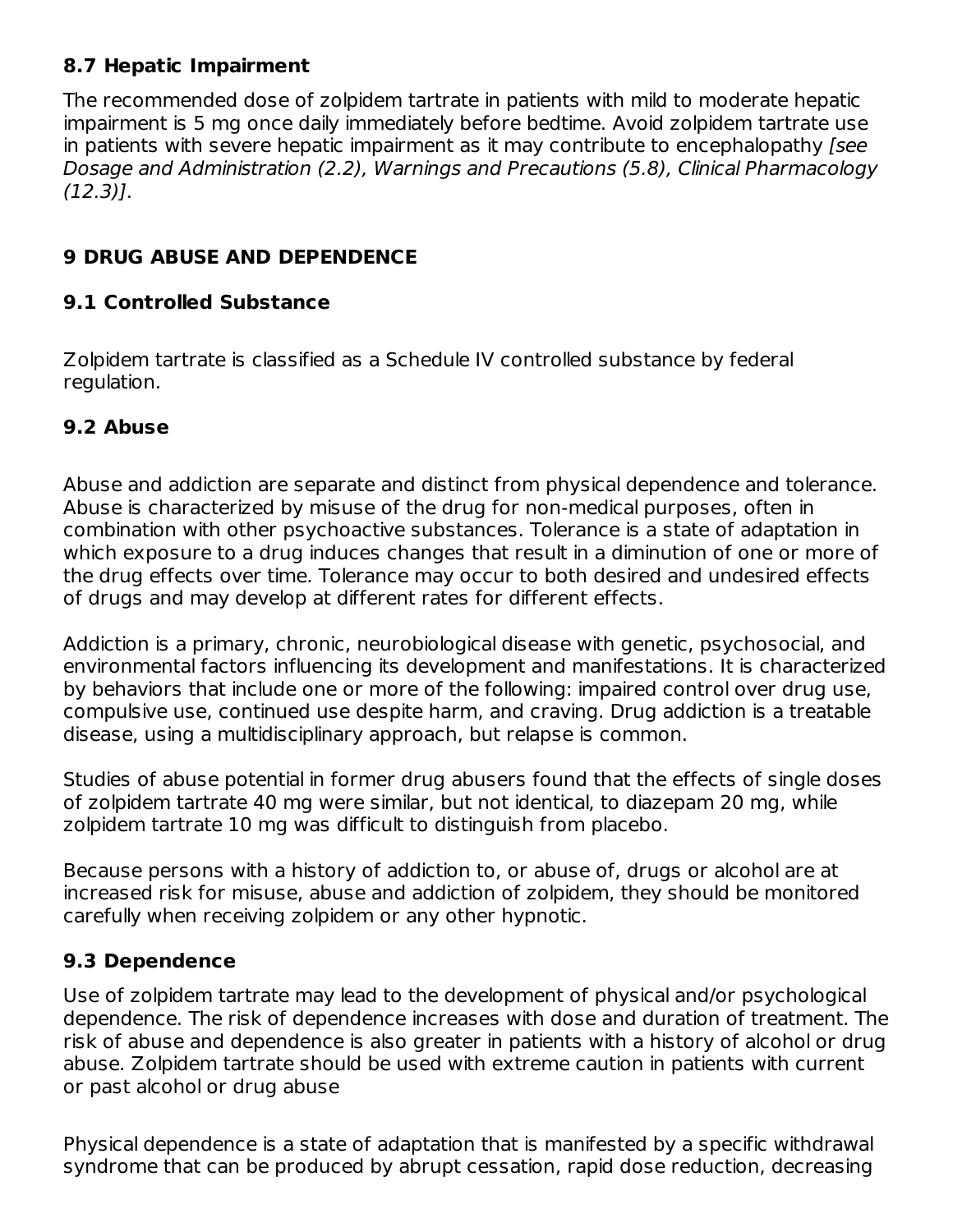blood level of the drug, and/or administration of an antagonist.

Sedative/hypnotics have produced withdrawal signs and symptoms following abrupt discontinuation. These reported symptoms range from mild dysphoria and insomnia to a withdrawal syndrome that may include abdominal and muscle cramps, vomiting, sweating, tremors, convulsions, and delirium.

The following adverse events, which are considered to meet the DSM-III-R criteria for uncomplicated sedative/hypnotic withdrawal, were reported during clinical trials with zolpidem tartrate following placebo substitution occurring within 48 hours following last zolpidem treatment: fatigue, nausea, flushing, lightheadedness, uncontrolled crying, emesis, stomach cramps, panic attack, nervousness, and abdominal discomfort. These reported adverse events occurred at an incidence of 1% or less. However, available data cannot provide a reliable estimate of the incidence, if any, of dependence during treatment at recommended doses. There have been postmarketing reports of abuse, dependence and withdrawal with zolpidem.

# **10 OVERDOSAGE**

# **10.1 Signs and Symptoms**

In postmarketing experience of overdose with zolpidem tartrate alone, or in combination with CNS-depressant agents, impairment of consciousness ranging from somnolence to coma, cardiovascular and/or respiratory compromise, and fatal outcomes have been reported.

# **10.2 Recommended Treatment**

General symptomatic and supportive measures should be used along with immediate gastric lavage where appropriate. Intravenous fluids should be administered as needed. Zolpidem's sedative hypnotic effect was shown to be reduced by flumazenil and therefore may be useful; however, flumazenil administration may contribute to the appearance of neurological symptoms (convulsions). As in all cases of drug overdose, respiration, pulse, blood pressure, and other appropriate signs should be monitored and general supportive measures employed. Hypotension and CNS depression should be monitored and treated by appropriate medical intervention. Sedating drugs should be withheld following zolpidem overdosage, even if excitation occurs. The value of dialysis in the treatment of overdosage has not been determined, although hemodialysis studies in patients with renal failure receiving therapeutic doses have demonstrated that zolpidem is not dialyzable.

As with the management of all overdosage, the possibility of multiple drug ingestion should be considered. The physician may wish to consider contacting a poison control center for up-to-date information on the management of hypnotic drug product overdosage.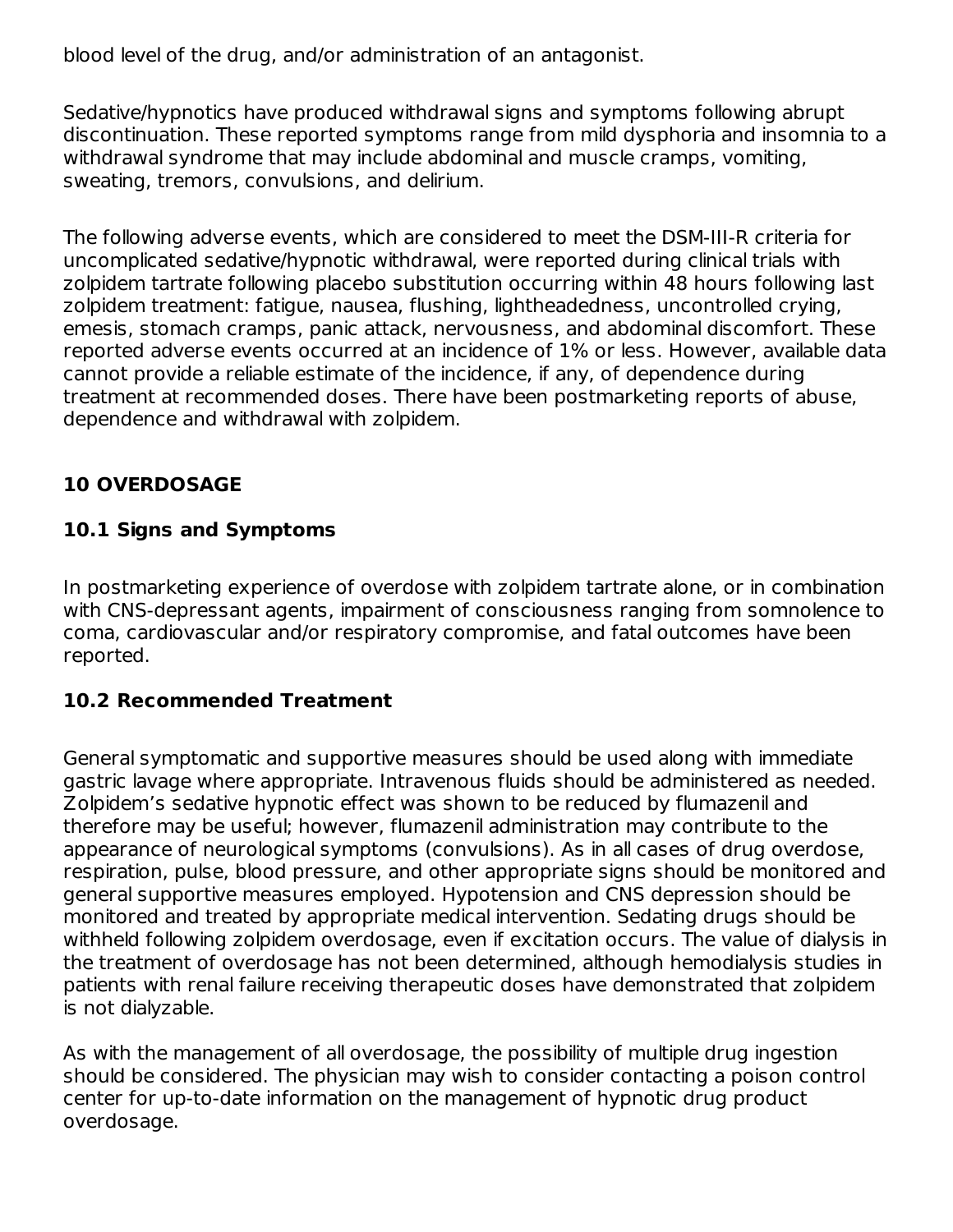# **11 DESCRIPTION**

Zolpidem tartrate USP is a gamma-aminobutyric acid (GABA) A receptor positive modulator of the imidazopyridine class. Zolpidem tartrate USP is available in 5 mg and 10 mg strength tablets for oral administration.

Chemically, zolpidem is N,N,6-trimethyl-2-p-tolylimidazo[1,2-a] pyridine-3-acetamide L- (+)-tartrate (2:1). It has the following structure:



Zolpidem tartrate USP is a white to off-white crystalline powder that is sparingly soluble in water, alcohol, and propylene glycol. It has a molecular weight of 764.88.

Each zolpidem tartrate tablet, USP includes the following inactive ingredients: lactose monohydrate, microcrystalline cellulose, sodium starch glycolate, magnesium stearate, hypromellose, polyethylene glycol, and titanium dioxide.

Meets USP Dissolution Test-3.

# **12 CLINICAL PHARMACOLOGY**

#### **12.1 Mechanism of Action**

Zolpidem is a GABA A receptor positive modulator presumed to exert its therapeutic effects in the short-term treatment of insomnia through binding to the benzodiazepine  $\sin \alpha$  subunit containing GABA A receptors, increasing the frequency of chloride channel opening resulting in the inhibition of neuronal excitation.

#### **12.2 Pharmacodynamics**

Zolpidem binds to GABA A receptors with greater affinity for  $\alpha$ 1 subunit relative to  $\alpha$ 2 and  $\alpha$ 3 subunit containing receptors. Zolpidem has no appreciable binding affinity for  $\alpha$ 5 subunit containing GABA A receptors. This binding profile may explain the relative absence of myorelaxant effects in animal studies. Zolpidem has no appreciable binding affinity for dopaminergic D2, serotonergic 5HT2, adrenergic, histaminergic or muscarinic receptors.

#### **12.3 Pharmacokinetics**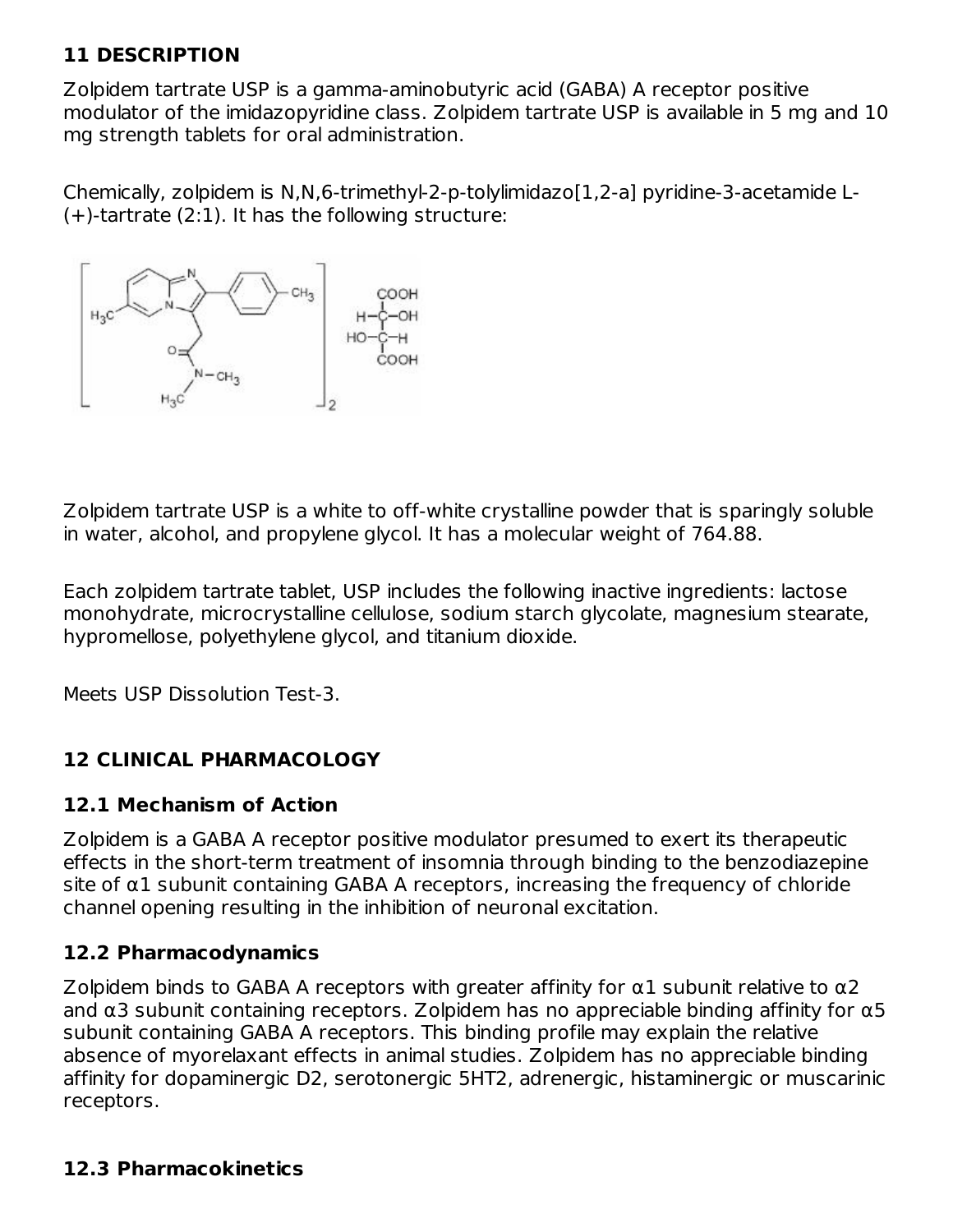The pharmacokinetic profile of zolpidem tartrate is characterized by rapid absorption from the gastrointestinal tract and a short elimination half-life (T $_{\rm 1/2}$ ) in healthy subjects.

In a single-dose crossover study in 45 healthy subjects administered 5 and 10 mg zolpidem tartrate tablets, the mean peak concentrations (C<sub>max</sub>) were 59 (range: 29 to 113) and 121 (range: 58 to 272) ng/mL, respectively, occurring at a mean time (T $_{\sf max}$ ) of 1.6 hours for both. The mean zolpidem tartrate elimination half-life was 2.6 (range: 1.4 to 4.5) and 2.5 (range: 1.4 to 3.8) hours, for the 5 and 10 mg tablets, respectively. Zolpidem tartrate is converted to inactive metabolites that are eliminated primarily by renal excretion. Zolpidem tartrate demonstrated linear kinetics in the dose range of 5 to 20 mg. Total protein binding was found to be  $92.5 \pm 0.1\%$  and remained constant, independent of concentration between 40 and 790 ng/mL. Zolpidem did not accumulate in young adults following nightly dosing with 20 mg zolpidem tartrate tablets for 2 weeks.

A food-effect study in 30 healthy male subjects compared the pharmacokinetics of zolpidem tartrate 10 mg when administered while fasting or 20 minutes after a meal. Results demonstrated that with food, mean AUC and C<sub>max</sub> were decreased by 15% and 25%, respectively, while mean T<sub>max</sub> was prolonged by 60% (from 1.4 to 2.2 hr). The half-life remained unchanged. These results suggest that, for faster sleep onset, zolpidem tartrate should not be administered with or immediately after a meal.

#### Special Populations

#### **Elderly**

In the elderly, the dose for zolpidem tartrate should be 5 mg [see Warnings and Precautions (5), Dosage and Administration (2)]. This recommendation is based on several studies in which the mean C $_{\sf max}$ , T $_{1/2}$ , and AUC were significantly increased when compared to results in young adults. In one study of eight elderly subjects (>70 years), the means for C<sub>max</sub>, T<sub>1/2</sub>, and AUC significantly increased by 50% (255 vs 384 ng/mL), 32% (2.2 vs 2.9 hr), and 64% (955 vs 1,562 ng•hr/mL), respectively, as compared to younger adults (20 to 40 years) following a single 20 mg oral dose. Zolpidem tartrate did not accumulate in elderly subjects following nightly oral dosing of 10 mg for 1 week.

#### Hepatic impairment

The pharmacokinetics of zolpidem tartrate in eight patients with chronic hepatic insufficiency was compared to results in healthy subjects. Following a single 20 mg oral zolpidem tartrate dose, mean C<sub>max</sub> and AUC were found to be two times (250 vs 499 ng/mL) and five times (788 vs 4,203 ng•hr/mL) higher, respectively, in hepatically compromised patients.  ${\sf T}_{\sf max}$  did not change. The mean half-life in cirrhotic patients of 9.9 hr (range: 4.1 to 25.8 hr) was greater than that observed in normal subjects of 2.2 hr (range: 1.6 to 2.4 hr) [see Dosage and Administration (2.2), Warnings and Precautions (5.8), Use in Specific Populations (8.7)].

#### Renal impairment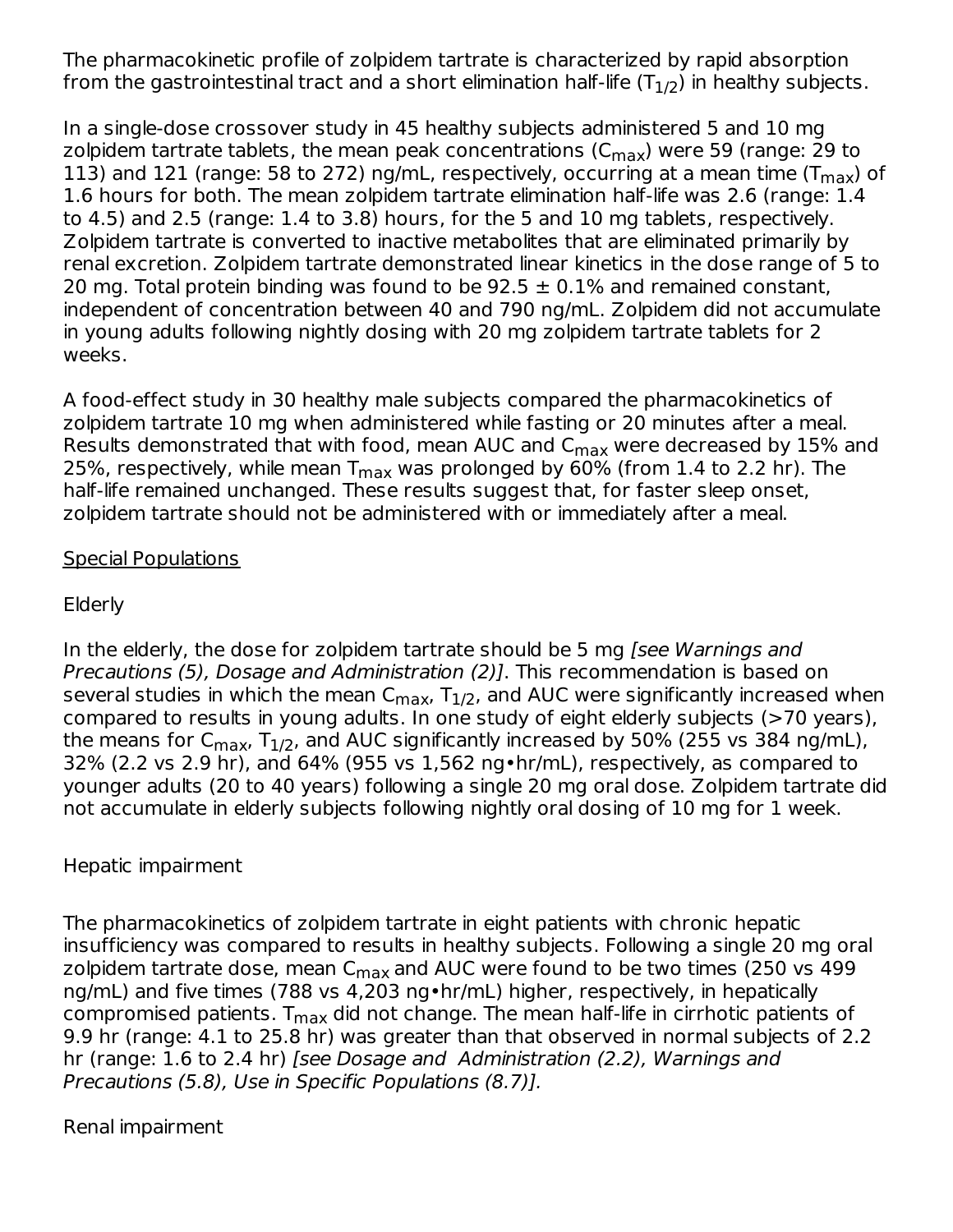The pharmacokinetics of zolpidem tartrate was studied in 11 patients with end-stage renal failure (mean Cl $_{\rm Cr}$  = 6.5  $\pm$  1.5 mL/min) undergoing hemodialysis three times a week, who were dosed with zolpidem tartrate 10 mg orally each day for 14 or 21 days. No statistically significant differences were observed for  $\mathsf{C}_{\mathsf{max}}$ ,  $\mathsf{T}_{\mathsf{max}}$ , half-life, and AUC between the first and last day of drug administration when baseline concentration adjustments were made. Zolpidem was not hemodialyzable. No accumulation of unchanged drug appeared after 14 or 21 days. Zolpidem pharmacokinetics was not significantly different in renally impaired patients. No dosage adjustment is necessary in patients with compromised renal function.

### Drug Interactions

### CNS depressants

Coadministration of zolpidem with other CNS depressants increases the risk of CNS depression [see Warnings and Precautions (5.2)]. Zolpidem tartrate was evaluated in healthy volunteers in single-dose interaction studies for several CNS drugs. Imipramine in combination with zolpidem produced no pharmacokinetic interaction other than a 20% decrease in peak levels of imipramine, but there was an additive effect of decreased alertness. Similarly, chlorpromazine in combination with zolpidem produced no pharmacokinetic interaction, but there was an additive effect of decreased alertness and psychomotor performance.

A study involving haloperidol and zolpidem revealed no effect of haloperidol on the pharmacokinetics or pharmacodynamics of zolpidem. The lack of a drug interaction following single-dose administration does not predict the absence of an effect following chronic administration.

An additive adverse effect on psychomotor performance between alcohol and oral zolpidem was demonstrated [see Warnings and Precautions (5.2)].

Following five consecutive nightly doses at bedtime of oral zolpidem tartrate 10 mg in the presence of sertraline 50 mg (17 consecutive daily doses, at 7:00 am, in healthy female volunteers), zolpidem C<sub>max</sub> was significantly higher (43%) and T<sub>max</sub> was significantly decreased (-53%). Pharmacokinetics of sertraline and N-desmethylsertraline were unaffected by zolpidem.

A single-dose interaction study with zolpidem tartrate 10 mg and fluoxetine 20 mg at steady-state levels in male volunteers did not demonstrate any clinically significant pharmacokinetic or pharmacodynamic interactions. When multiple doses of zolpidem and fluoxetine were given at steady state and the concentrations evaluated in healthy females, an increase in the zolpidem half-life (17%) was observed. There was no evidence of an additive effect in psychomotor performance.

Drugs that affect drug metabolism via cytochrome P450

Some compounds known to inhibit CYP3A may increase exposure to zolpidem. The effect of inhibitors of other P450 enzymes on the pharmacokinetics of zolpidem is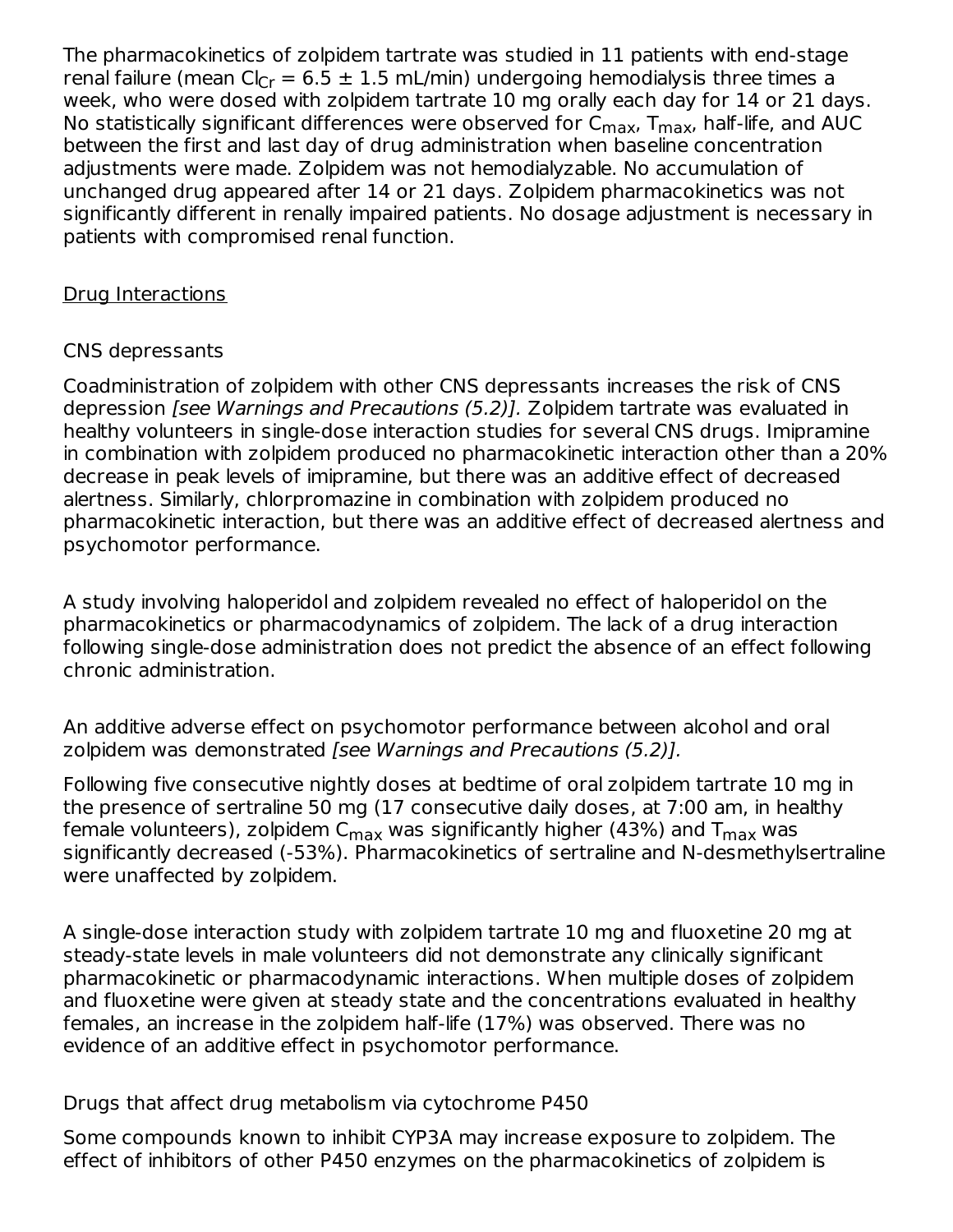unknown.

A single-dose interaction study with zolpidem tartrate 10 mg and itraconazole 200 mg at steady-state levels in male volunteers resulted in a 34% increase in AUC $_{\rm 0\text{-}\infty}$  of zolpidem tartrate. There were no pharmacodynamic effects of zolpidem detected on subjective drowsiness, postural sway, or psychomotor performance.

A single-dose interaction study with zolpidem tartrate 10 mg and rifampin 600 mg at steady-state levels in female subjects showed significant reductions of the AUC (-73%), C<sub>max</sub> (-58%), and T $_{1/2}$  (-36%) of zolpidem together with significant reductions in the pharmacodynamic effects of zolpidem tartrate. Rifampin, a CYP3A4 inducer, significantly reduced the exposure to and the pharmacodynamic effects of zolpidem [see Drug] Interactions (7.2)].

Similarly, St. John's wort, a CYP3A4 inducer, may also decrease the blood levels of zolpidem.

A single-dose interaction study with zolpidem tartrate 5 mg and ketoconazole, a potent CYP3A4 inhibitor, given as 200 mg twice daily for 2 days increased  $\mathsf{C}_{\mathsf{max}}$  of zolpidem (30%) and the total AUC of zolpidem (70%) compared to zolpidem alone and prolonged the elimination half-life (30%) along with an increase in the pharmacodynamic effects of zolpidem [see Drug Interactions (7.2)].

Additionally, fluvoxamine (a strong inhibitor of CYP1A2 and a weak inhibitor of CYP3A4 and CYP2C9) and ciprofloxacin (a strong inhibitor of CYP1A2 and a moderate inhibitor of CYP3A4) are also likely to inhibit zolpidem's metabolic pathways, potentially leading to an increase in zolpidem exposure.

Other drugs with no interactions with zolpidem

A study involving cimetidine/zolpidem tartrate and ranitidine/zolpidem tartrate combinations revealed no effect of either drug on the pharmacokinetics or pharmacodynamics of zolpidem.

Zolpidem tartrate had no effect on digoxin pharmacokinetics and did not affect prothrombin time when given with warfarin in healthy subjects.

# **13 NONCLINICAL TOXICOLOGY**

#### **13.1 Carcinogenesis, Mutagenesis, Impairment of Fertility**

**Carcinogenesis** 

Zolpidem was administered to mice and rats for 2 years at oral doses of 4, 18, and 80 mg base/kg/day. In mice, these doses are approximately 2.5, 10, and 50 times the MRHD of 10 mg/day (8 mg zolpidem base) based on mg/m<sup>2</sup> body surface area and in rats, these doses are approximately 5, 20, and 100 times the MRHD based on mg/m<sup>2</sup>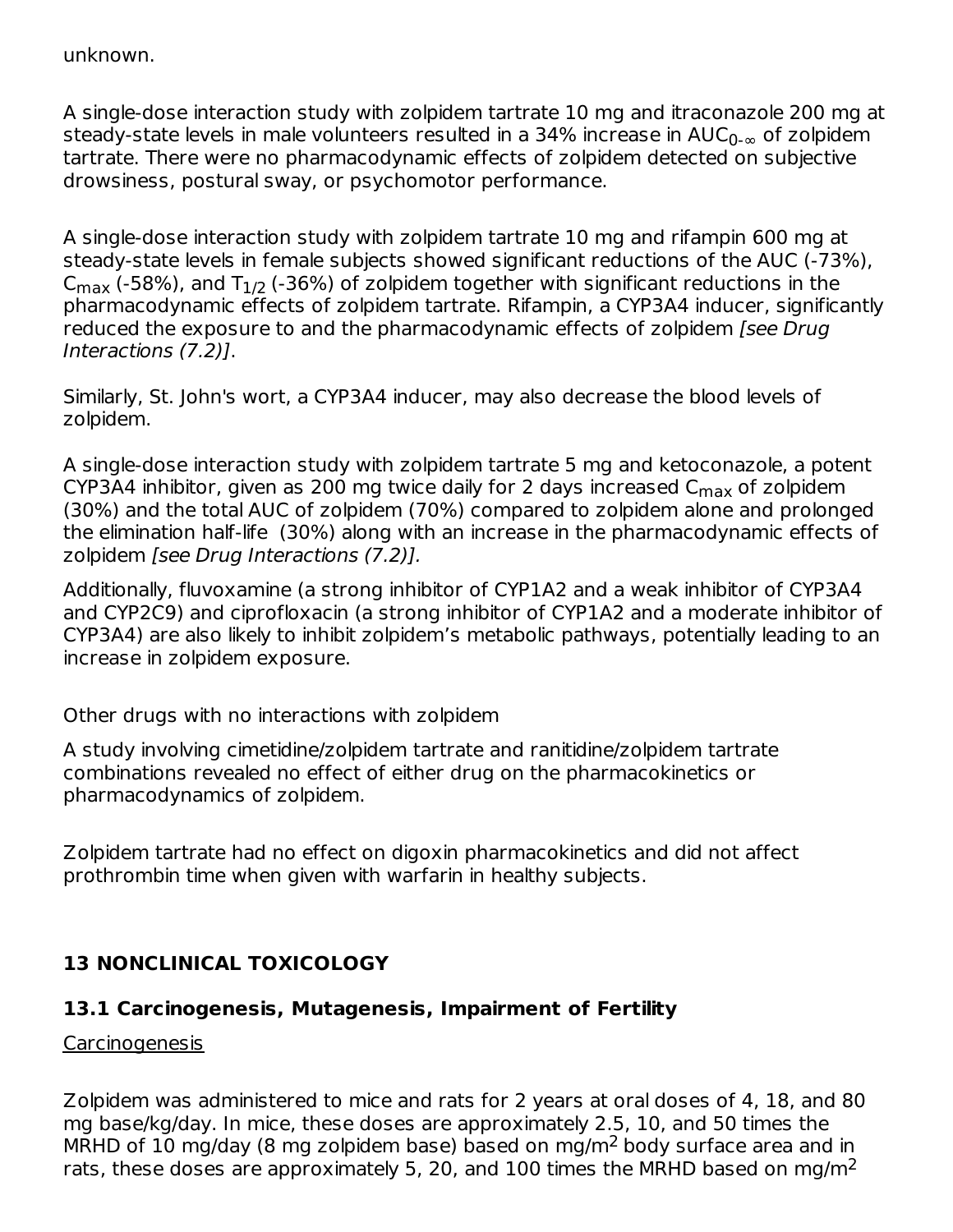body surface area. No evidence of carcinogenic potential was observed in mice. In rats, renal tumors (lipoma, liposarcoma) were seen at the mid and high doses.

#### Mutagenesis

Zolpidem was negative in *in vitro* (bacterial reverse mutation, mouse lymphoma, and chromosomal aberration) and in vivo (mouse micronucleus) genetic toxicology assays.

#### Impairment of Fertility

Zolpidem was administered to rats at 4, 20, and 100 mg base/kg/day, which are approximately 5, 25, and 120 times the MRHD of 10 mg/day (8 mg zolpidem base) based on mg/m<sup>2</sup> body surface area, prior to and during mating, and continuing in females through postpartum day 25. Zolpidem caused irregular estrus cycles and prolonged precoital intervals at the highest dose tested, which is approximately 120 times the MRHD based on mg/m<sup>2</sup> body surface area. The NOAEL for these effects is 25 times the MRHD based on a mg/m<sup>2</sup> body surface area. There was no impairment of fertility at any dose tested.

# **14 CLINICAL STUDIES**

### **14.1 Transient Insomnia**

Normal adults experiencing transient insomnia (n=462) during the first night in a sleep laboratory were evaluated in a double-blind, parallel group, single-night trial comparing two doses of zolpidem (7.5 and 10 mg) and placebo. Both zolpidem doses were superior to placebo on objective (polysomnographic) measures of sleep latency, sleep duration, and number of awakenings.

Normal elderly adults (mean age 68) experiencing transient insomnia (n=35) during the first two nights in a sleep laboratory were evaluated in a double-blind, crossover, 2-night trial comparing four doses of zolpidem (5, 10, 15 and 20 mg) and placebo. All zolpidem doses were superior to placebo on the two primary PSG parameters (sleep latency and efficiency) and all four subjective outcome measures (sleep duration, sleep latency, number of awakenings, and sleep quality).

# **14.2 Chronic Insomnia**

Zolpidem was evaluated in two controlled studies for the treatment of patients with chronic insomnia (most closely resembling primary insomnia, as defined in the APA Diagnostic and Statistical Manual of Mental Disorders, DSM-IV™). Adult outpatients with chronic insomnia (n=75) were evaluated in a double-blind, parallel group, 5-week trial comparing two doses of zolpidem tartrate and placebo. On objective (polysomnographic) measures of sleep latency and sleep efficiency, zolpidem 10 mg was superior to placebo on sleep latency for the first 4 weeks and on sleep efficiency for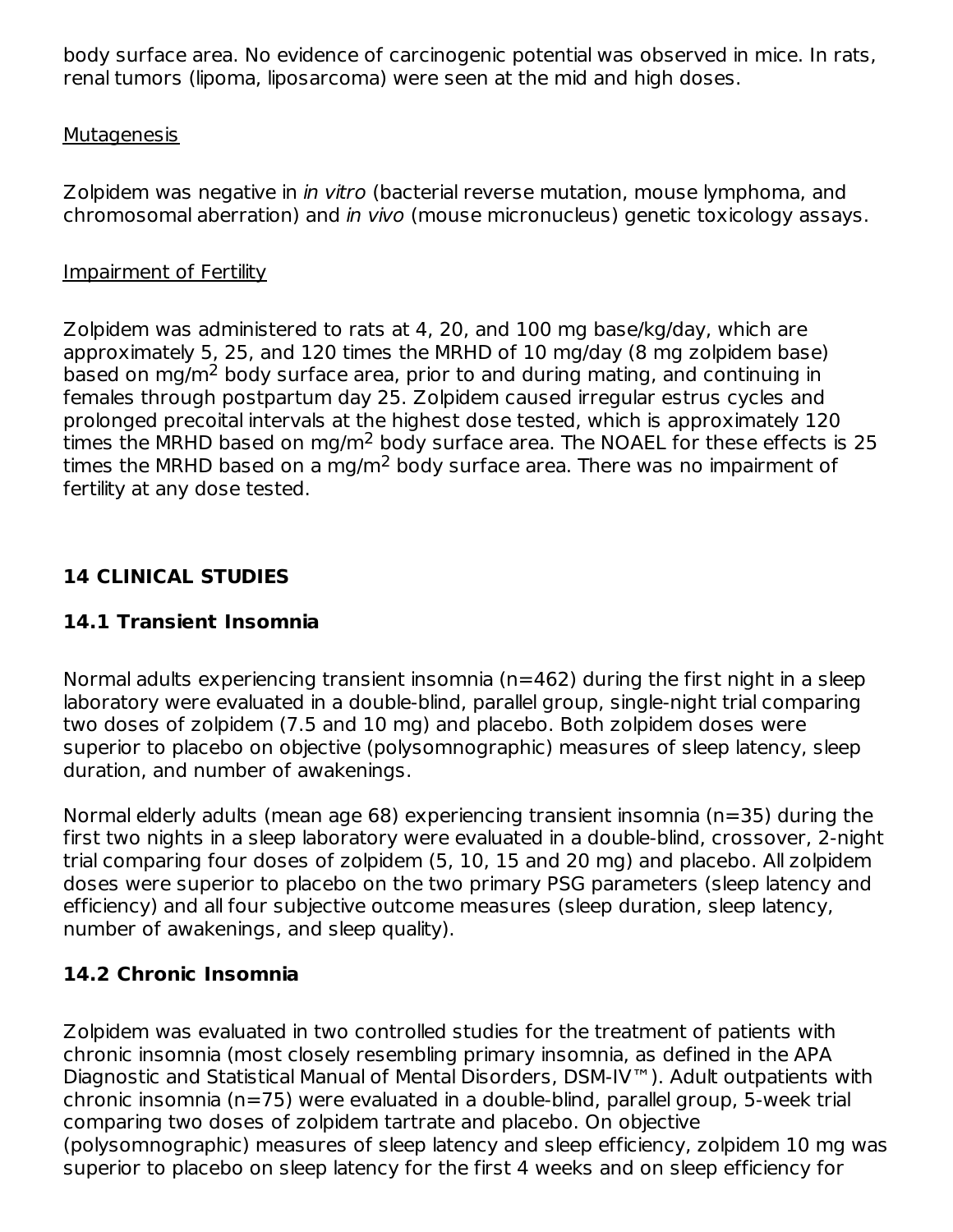weeks 2 and 4. Zolpidem was comparable to placebo on number of awakenings at both doses studied.

Adult outpatients (n=141) with chronic insomnia were also evaluated, in a double-blind, parallel group, 4-week trial comparing two doses of zolpidem and placebo. Zolpidem 10 mg was superior to placebo on a subjective measure of sleep latency for all 4 weeks, and on subjective measures of total sleep time, number of awakenings, and sleep quality for the first treatment week.

Increased wakefulness during the last third of the night as measured by polysomnography has not been observed in clinical trials with zolpidem tartrate.

# **14.3 Studies Pertinent to Safety Concerns for Sedative/Hypnotic Drugs**

#### Next-Day Residual Effects

Next-day residual effects of zolpidem tartrate were evaluated in seven studies involving normal subjects. In three studies in adults (including one study in a phase advance model of transient insomnia) and in one study in elderly subjects, a small but statistically significant decrease in performance was observed in the Digit Symbol Substitution Test (DSST) when compared to placebo. Studies of zolpidem tartrate in non-elderly patients with insomnia did not detect evidence of next-day residual effects using the DSST, the Multiple Sleep Latency Test (MSLT), and patient ratings of alertness.

### Rebound Effects

There was no objective (polysomnographic) evidence of rebound insomnia at recommended doses seen in studies evaluating sleep on the nights following discontinuation of zolpidem tartrate. There was subjective evidence of impaired sleep in the elderly on the first post-treatment night at doses above the recommended elderly dose of 5 mg.

#### Memory Impairment

Controlled studies in adults utilizing objective measures of memory yielded no consistent evidence of next-day memory impairment following the administration of zolpidem tartrate. However, in one study involving zolpidem doses of 10 and 20 mg, there was a significant decrease in next-morning recall of information presented to subjects during peak drug effect (90 minutes post dose), i.e., these subjects experienced anterograde amnesia. There was also subjective evidence from adverse event data for anterograde amnesia occurring in association with the administration of zolpidem tartrate, predominantly at doses above 10 mg.

#### Effects on Sleep Stages

In studies that measured the percentage of sleep time spent in each sleep stage, zolpidem tartrate has generally been shown to preserve sleep stages. Sleep time spent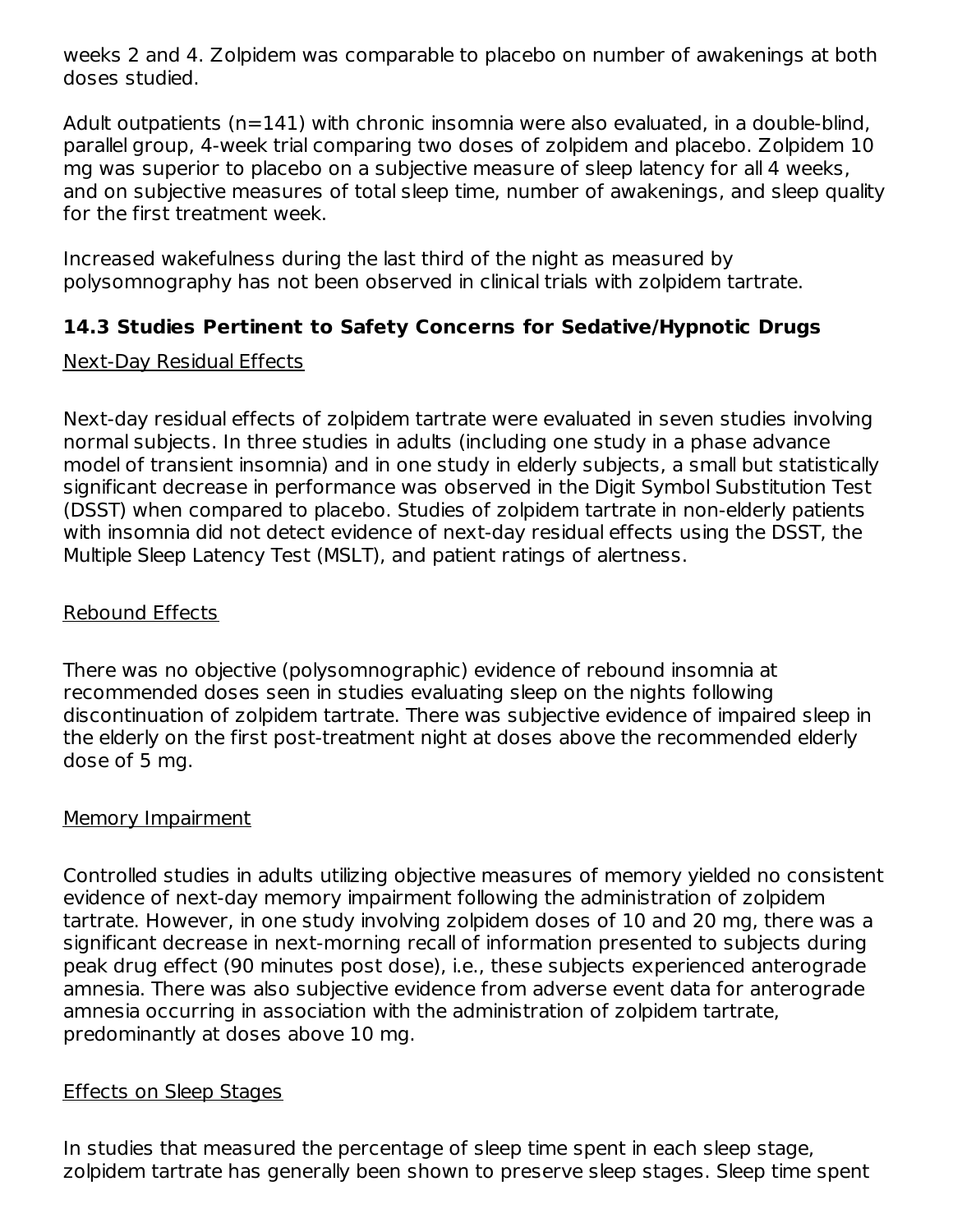in stages 3 and 4 (deep sleep) was found comparable to placebo with only inconsistent, minor changes in REM (paradoxical) sleep at the recommended dose.

### **16 HOW SUPPLIED/STORAGE AND HANDLING**

**Zolpidem Tartrate Tablets USP, 5 mg** are white to off-white, circular, biconvex, filmcoated tablets, debossed with "E" on one side and "78" on the other side.

| Bottles of 100                   | NDC 65862-159-01 |
|----------------------------------|------------------|
| Bottles of 500                   | NDC 65862-159-05 |
| Bottles of 1,000                 | NDC 65862-159-99 |
| $10 \times 10$ Unit-dose Tablets | NDC 65862-159-10 |

**Zolpidem Tartrate Tablets USP, 10 mg** are white to off-white, oval shaped, biconvex, film-coated tablets, debossed with "E" on one side and "79" on the other side.

| Bottles of 100                   | NDC 65862-160-01 |
|----------------------------------|------------------|
| Bottles of 500                   | NDC 65862-160-05 |
| Bottles of 1,000                 | NDC 65862-160-99 |
| $10 \times 10$ Unit-dose Tablets | NDC 65862-160-10 |

**Store at** 20° to 25°C (68° to 77°F); excursions permitted to 15° to 30°C (59° to 86°F) [see USP Controlled Room Temperature].

# **17 PATIENT COUNSELING INFORMATION**

Advise the patient to read the FDA-approved patient labeling (Medication Guide).

Inform patients and their families about the benefits and risks of treatment with zolpidem tartrate. Inform patients of the availability of a Medication Guide and instruct them to read the Medication Guide prior to initiating treatment with zolpidem tartrate and with each prescription refill. Review the zolpidem tartrate Medication Guide with every patient prior to initiation of treatment. Instruct patients or caregivers that zolpidem tartrate should be taken only as prescribed.

#### Complex Sleep Behaviors

Instruct patients and their families that zolpidem tartrate may cause complex sleep behaviors, including sleep-walking, sleep-driving, preparing and eating food, making phone calls, or having sex while not being fully awake. Serious injuries and death have occurred during complex sleep behavior episodes. Tell patients to discontinue zolpidem tartrate and notify their healthcare provider immediately if they develop any of these symptoms [see Boxed Warning, Warnings and Precautions (5.1)].

#### CNS-Depressant Effects and Next-Day Impairment

Tell patients that zolpidem tartrate has the potential to cause next-day impairment, and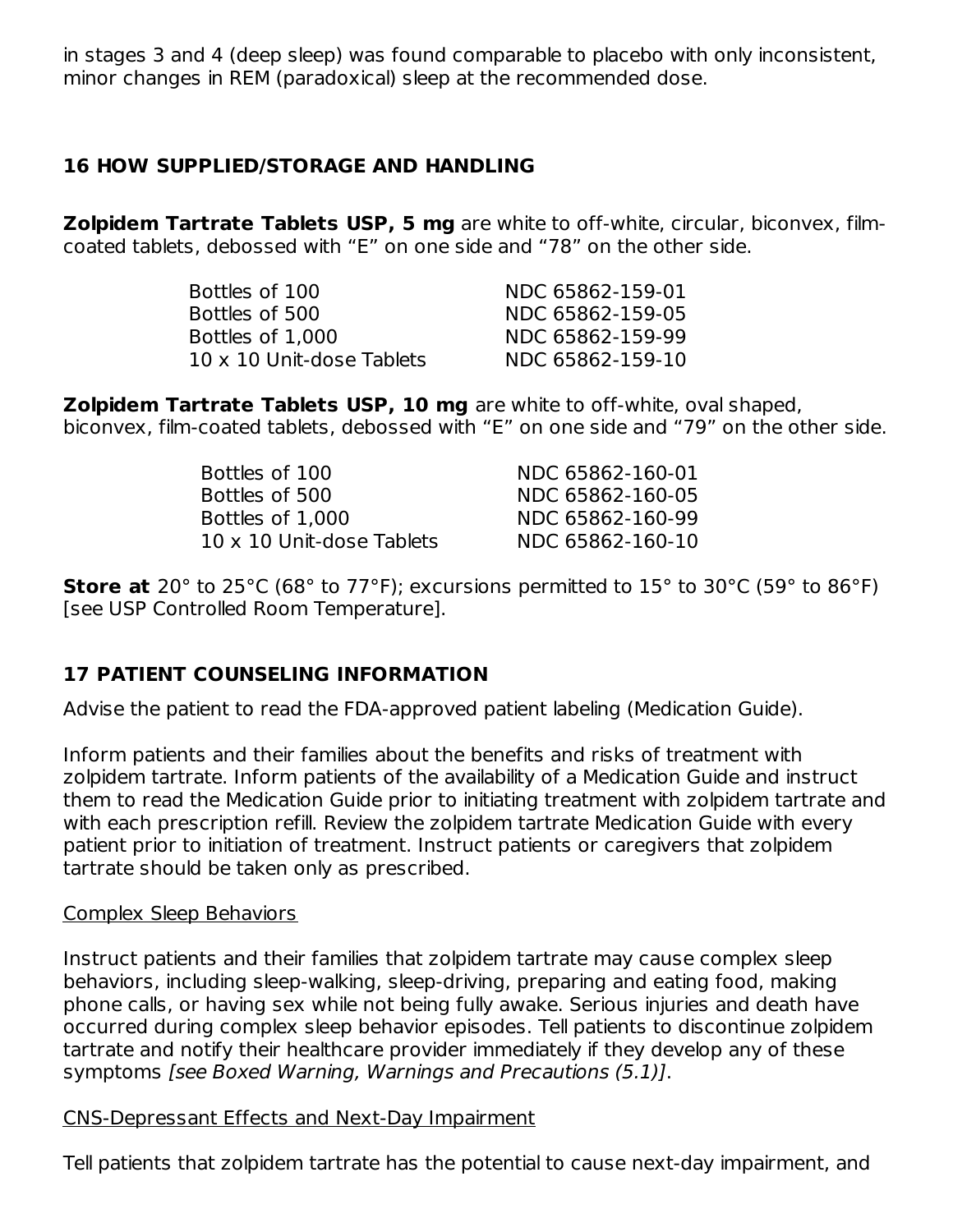that this risk is increased if dosing instructions are not carefully followed. Tell patients to wait for at least 8 hours after dosing before driving or engaging in other activities requiring full mental alertness. Inform patients that impairment can be present despite feeling fully awake. Advise patients that increased drowsiness and decreased consciousness may increase the risk of falls in some patients [see Warnings and Precautions (5.2)].

### Severe Anaphylactic and Anaphylactoid Reactions

Inform patients that severe anaphylactic and anaphylactoid reactions have occurred with zolpidem. Describe the signs/symptoms of these reactions and advise patients to seek medical attention immediately if any of them occur [see Warnings and Precautions  $(5.4)$ .

### Suicide

Tell patients to immediately report any suicidal thoughts.

# Alcohol and other Drugs

Ask patients about alcohol consumption, medicines they are taking, and drugs they may be taking without a prescription. Advise patients not to use zolpidem tartrate if they drank alcohol that evening or before bed.

#### Concomitant Use with Opioids

Inform patients and caregivers that potentially serious additive effects may occur if zolpidem tartrate is used with opioids and not to use such drugs concomitantly unless supervised by a healthcare provider [see Warnings and Precautions (5.2, 5.7), Drug Interactions (7.1)].

#### Tolerance, Abuse, and Dependence

Tell patients not to increase the dose of zolpidem tartrate on their own, and to inform you if they believe the drug "does not work."

#### Administration Instructions

Patients should be counseled to take zolpidem tartrate right before they get into bed and only when they are able to stay in bed a full night (7 to 8 hours) before being active again. Zolpidem tartrate tablets should not be taken with or immediately after a meal. Advise patients NOT to take zolpidem tartrate if they drank alcohol that evening.

#### **Pregnancy**

Advise patients to notify their healthcare provider if they become pregnant or intend to become pregnant during treatment with zolpidem tartrate. Advise patients that use of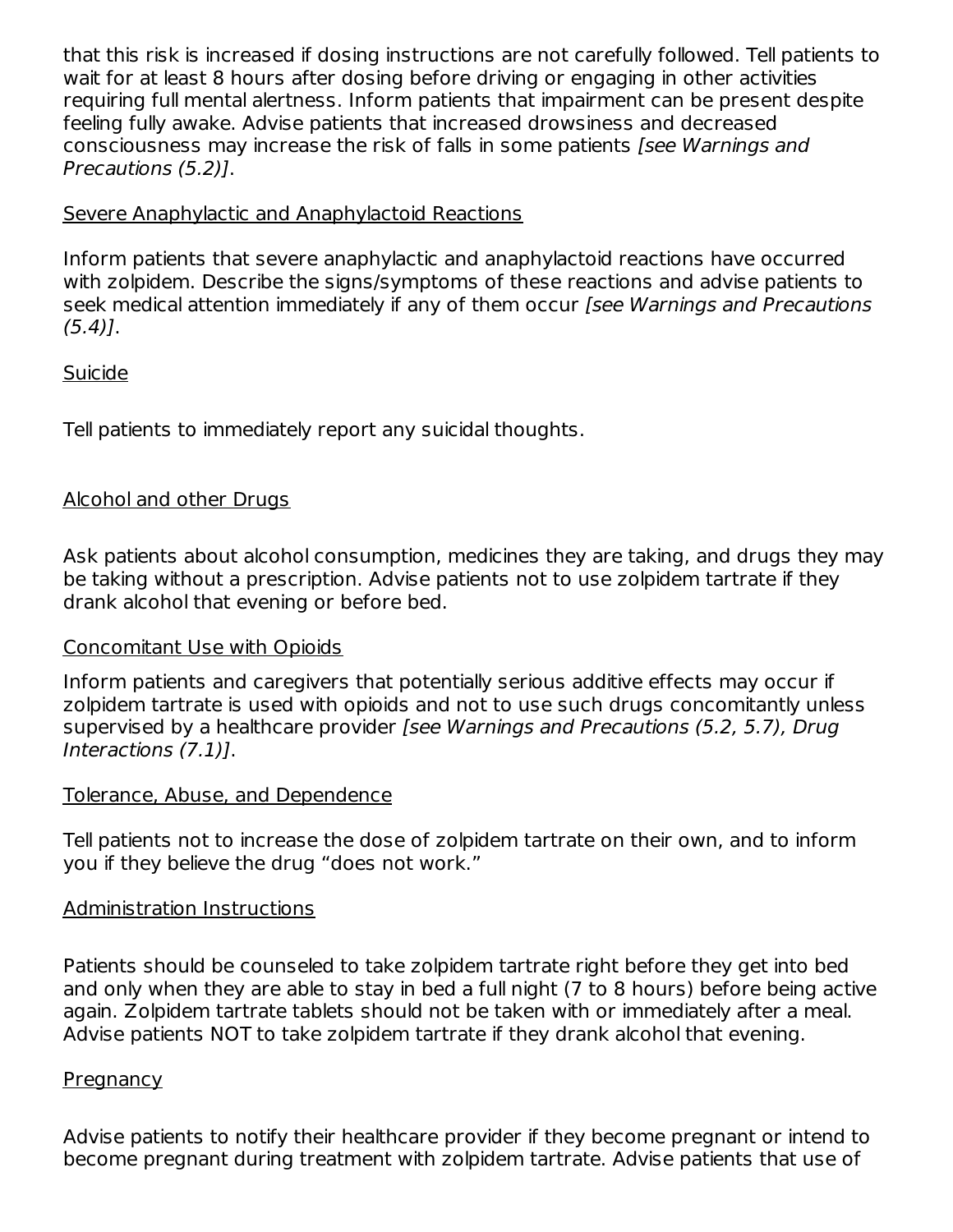zolpidem tartrate late in the third trimester may cause respiratory depression and sedation in neonates. Advise mothers who used zolpidem tartrate during the late third trimester of pregnancy to monitor neonates for signs of sleepiness (more than usual), breathing difficulties, or limpness [see Use in Specific Populations (8.1)].

#### Lactation

Advise breastfeeding mothers using zolpidem tartrate to monitor infants for increased sleepiness, breathing difficulties, or limpness. Instruct breastfeeding mothers to seek immediate medical care if they notice these signs. A lactating woman may consider pumping and discarding breastmilk during treatment and for 23 hours after zolpidem tartrate administration to minimize drug exposure to a breastfed infant *[see Use in* Specific Populations (8.2)].

#### **Dispense with Medication Guide available at: www.aurobindousa.com/medication-guides**

# **MEDICATION GUIDE**

### **Zolpidem Tartrate Tablets, USP (zol' pi dem tar' trate)**

**What is the most important information I should know about zolpidem tartrate tablets?**

# **Zolpidem tartrate tablets may cause serious side effects, including:**

- **Complex sleep behaviors.** After taking zolpidem tartrate tablets, you may get up out of bed while not being fully awake and do an activity that you do not know you are doing. The next morning, you may not remember that you did anything during the night. These activities may happen with zolpidem tartrate tablets whether or not you drink alcohol or take other medicines that make you sleepy. Some of these complex sleep behaviors have caused serious injury and death. People taking zolpidem tartrate tablets have reported:
	- sleep-walking
	- sleep-driving
	- making and eating food
	- talking on the phone
	- having sex

**Stop taking zolpidem tartrate tablets and tell your healthcare provider right away if you find out that you have done any of the above activities after taking zolpidem tartrate tablets. What are zolpidem tartrate tablets?**

Zolpidem tartrate tablets are a prescription sleep medicine used for the short-term treatment of adults who have trouble falling asleep (insomnia).

• It is not known if zolpidem tartrate tablets are safe and effective in children under the age of 18 years. Zolpidem tartrate tablets are not recommended for use in children under the age of 18 years.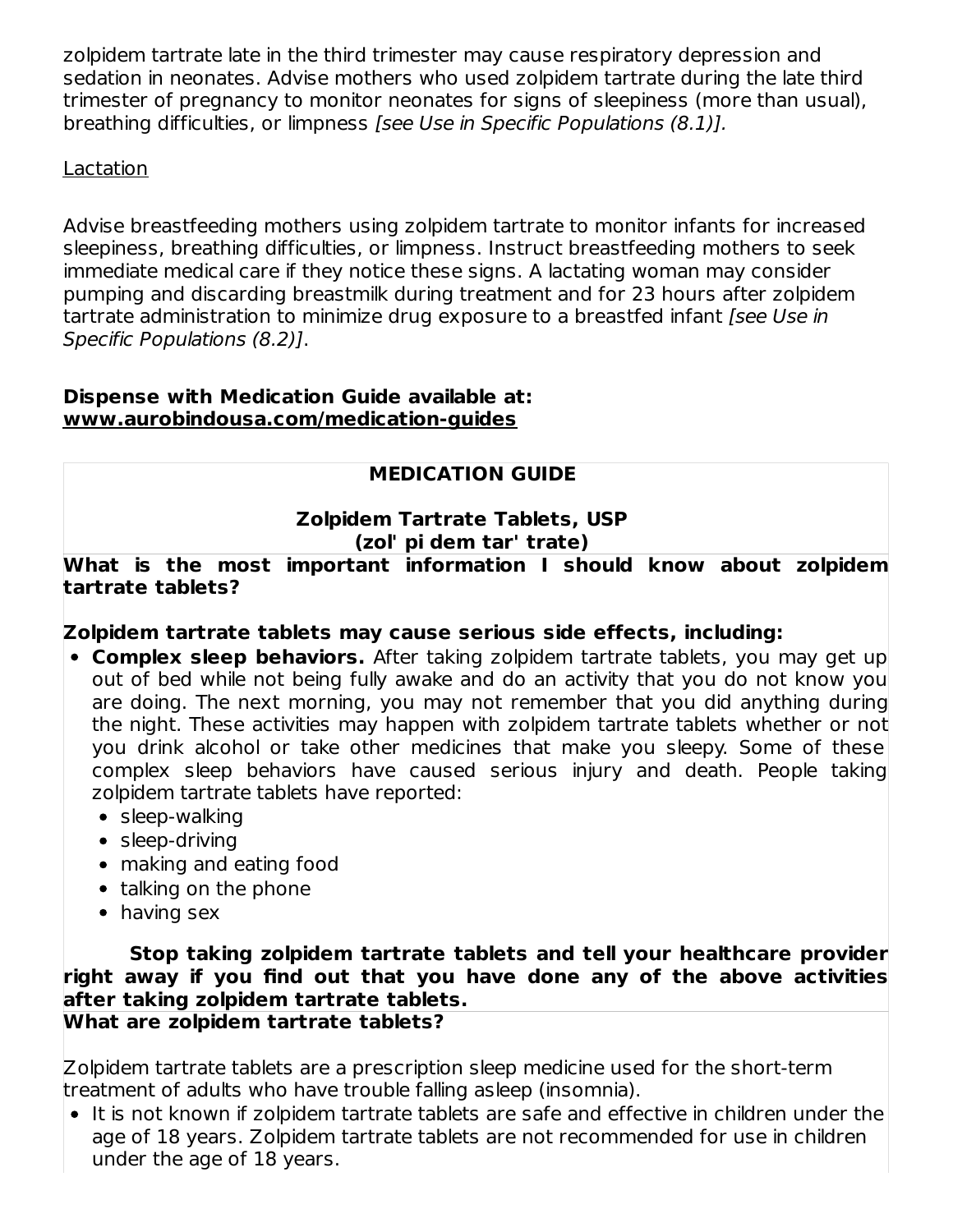**Zolpidem tartrate tablets are a federally controlled substance (C-IV) because it can be abused or lead to dependence**. Keep zolpidem tartrate tablets in a safe place to protect it from theft. Never give your zolpidem tartrate tablets to anyone else because it may cause death or harm them. Selling or giving away this medicine is against the law.

### **Do not take zolpidem tartrate tablets if you:**

- have had complex sleep behaviors that happened after taking zolpidem tartrate tablets in the past. See **"What is the most important information I should know about zolpidem tartrate tablets?"**
- are allergic to zolpidem or any of the ingredients in zolpidem tartrate tablets. See the end of this Medication Guide for a complete list of ingredients in zolpidem tartrate tablets.

#### **Before taking zolpidem tartrate tablets, tell your healthcare provider about all of your medical conditions, including if you:**

- have a history of depression, mental illness, or suicidal thoughts or actions
- have a history of drug or alcohol abuse or addiction
- have kidney or liver disease
- have a lung disease or breathing problems
- have sleep apnea
- have myasthenia gravis
- are pregnant or plan to become pregnant. Taking zolpidem tartrate tablets in the third trimester of pregnancy may harm your unborn baby.
	- Tell your healthcare provider if you become pregnant or plan to become pregnant during treatment with zolpidem tartrate tablets.
	- Babies born to mothers who take zolpidem tartrate tablets during the third trimester of pregnancy may have symptoms of breathing problems and sedation (such as sleepiness or low muscle tone).
- are breastfeeding or plan to breastfeed. Zolpidem tartrate passes into your breast milk and may harm your baby. Talk to your healthcare provider about the best way to feed your baby during treatment with zolpidem tartrate tablets.

**Tell your healthcare provider about all of the medicines you take**, including prescription and over-the-counter medicines, vitamins, and herbal supplements.

Zolpidem tartrate tablets and other medicines can interact with each other causing serious side effects. Zolpidem tartrate tablets may affect the way other medicines work, and other medicines may affect how zolpidem tartrate tablets work.

# **Especially tell your healthcare provider if you:**

- take benzodiazepines
- take opioids as it may increase the risk of breathing problems (respiratory depression)
- take tricyclic antidepressants
- take other medicines that can make you sleepy or affect your breathing (including other zolpidem medicines)
- drink alcohol

You can ask your pharmacist for a list of medicines that interact with zolpidem tartrate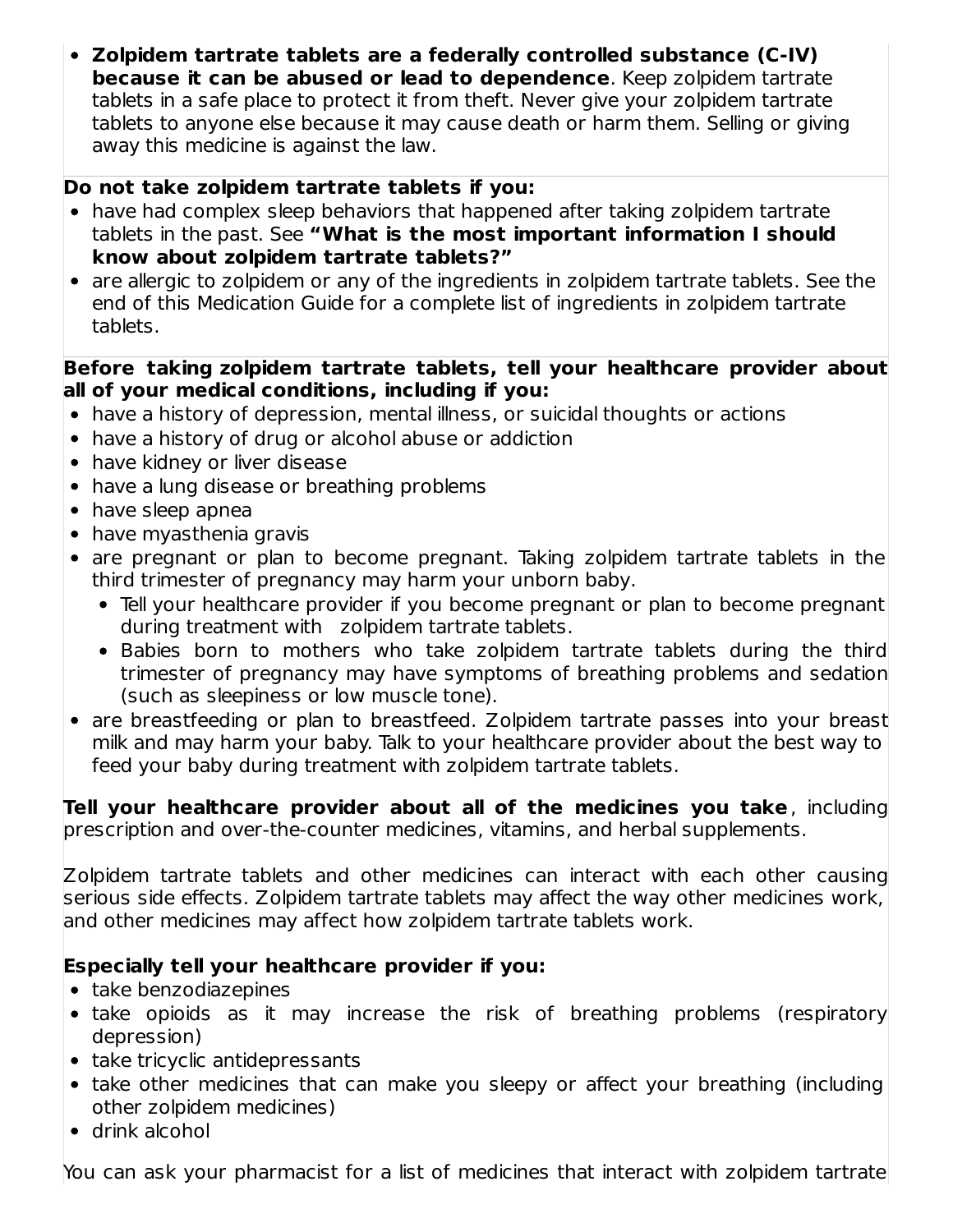tablets.

Know the medicines you take. Keep a list of them to show your healthcare provider and pharmacist when you get a new medicine.

# **How should I take zolpidem tartrate tablets?**

- **Take zolpidem tartrate tablets exactly as prescribed.** Do not change your dose on your own. Tell your healthcare provider if you think zolpidem tartrate tablets are not working for you.
- **Zolpidem tartrate tablets are for short-term use only.** Treatment with zolpidem tartrate tablets should be as short as possible because the risk of dependence increases the longer you are being treated.
- Take **1** zolpidem tartrate tablet at night right before bedtime.
- **Do not take zolpidem tartrate tablets if you are not able to stay in bed a full night (7 to 8 hours) before you must be active again.**
- You should not take zolpidem tartrate tablets with or right after a meal. Zolpidem tartrate tablets may help you fall asleep faster if you take it on an empty stomach.
- **Do not** take zolpidem tartrate tablets if you drank alcohol that evening or before bed.
- Call your healthcare provider if your sleep problems get worse or do not get better within 7 to 10 days. This may mean that there is another condition causing your sleep problems.
- If you take too much zolpidem tartrate, call your healthcare provider or go to the nearest hospital emergency room right away.

# **What are the possible side effects of zolpidem tartrate tablets?**

# **Zolpidem tartrate tablets may cause serious side effects, including:**

- S e e **"What is the most important information I should know about zolpidem tartrate tablets?"**
- **Zolpidem tartrate tablets can make you sleepy or dizzy and can slow your thinking and motor skills.** Because zolpidem tartrate tablets can make you sleepy or dizzy you are at a higher risk for falls.
	- Do not drive, operate heavy machinery, or do other dangerous activities until you know how zolpidem tartrate tablets affect you.
	- Do not drink alcohol or take opioids or other medicines that may make you sleepy or dizzy while taking zolpidem tartrate tablets without first talking to your healthcare provider. When taken with alcohol or other medicines that cause sleepiness or dizziness, zolpidem tartrate tablets may make your sleepiness or dizziness much worse.
- **Severe allergic reactions.** Symptoms include swelling of the tongue or throat, trouble breathing, and nausea and vomiting. Get emergency medical help right away if you develop any of these symptoms during treatment with zolpidem tartrate tablets.
- **Abnormal thoughts and behavior.** Symptoms include more outgoing or aggressive behavior than normal, confusion (delirium), acting strangely, agitation, hallucinations, worsening of depression, and suicidal thoughts or actions.
- **Risk of suicide and worsening of depression.** Worsening of depression, including suicidal thoughts and actions can happen during treatment with medicines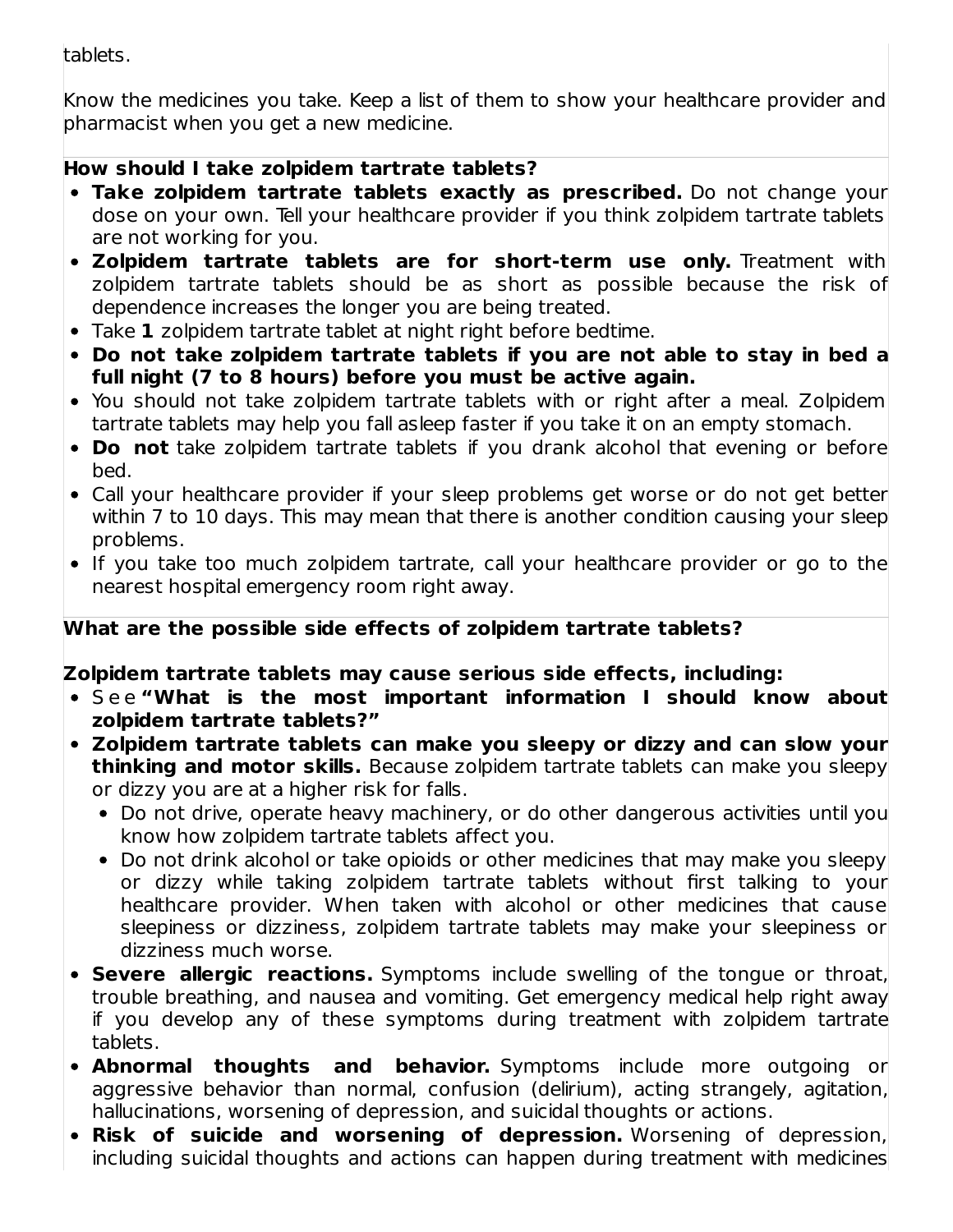like zolpidem tartrate tablets. Call your healthcare provider right away if you develop any thoughts of suicide, dying, or worsening depression during treatment with zolpidem tartrate tablets.

- **Breathing problems.** See "**Before taking zolpidem tartrate tablets, tell your healthcare provider about all of your medical conditions, including if you:**" Call your healthcare provider or get emergency medical help right away if you develop breathing problems during treatment with zolpidem tartrate tablets.
- **Problems with your nervous system caused by severe liver disease (hepatic encephalopathy).**
- **Withdrawal symptoms.** You may have withdrawal symptoms if you stop taking zolpidem tartrate tablets suddenly. Withdrawal symptoms can be serious and include stomach and muscle cramps, vomiting, sweating, shakiness, seizures, and confusion (delirium). Talk to your healthcare provider about slowly stopping zolpidem tartrate tablets to avoid withdrawal symptoms.

**The most common side effects of zolpidem tartrate tablets include** sleepiness, dizziness, diarrhea, and grogginess or feeling like you have been drugged.

These are not all the side effects of zolpidem tartrate tablets.

Call your doctor for medical advice about side effects. You may report side effects to FDA at 1-800-FDA-1088.

### **How should I store zolpidem tartrate tablets?**

Store zolpidem tartrate at room temperature 20° to 25°C (68° to 77°F); excursions permitted to 15° to 30°C (59° to 86°F).

#### **Keep zolpidem tartrate tablets and all medicines out of reach of children. General Information about the safe and effective use of zolpidem tartrate tablets.**

Medicines are sometimes prescribed for purposes other than those listed in a Medication Guide. Do not use zolpidem tartrate tablets for a condition for which it was not prescribed. Do not give zolpidem tartrate tablets to other people, even if they have the same symptoms that you have. It may harm them. You can ask your healthcare provider or pharmacist for information about zolpidem tartrate tablets that is written for healthcare professionals.

**What are the ingredients in zolpidem tartrate tablets? Active Ingredient:** Zolpidem tartrate

**Inactive Ingredients:** lactose monohydrate, microcrystalline cellulose, sodium starch glycolate, magnesium stearate, hypromellose, polyethylene glycol, and titanium dioxide.

### **Dispense with Medication Guide available at: www.aurobindousa.com/medication-guides**

Distributed by: **Aurobindo Pharma USA, Inc.** 279 Princeton-Hightstown Road East Windsor, NJ 08520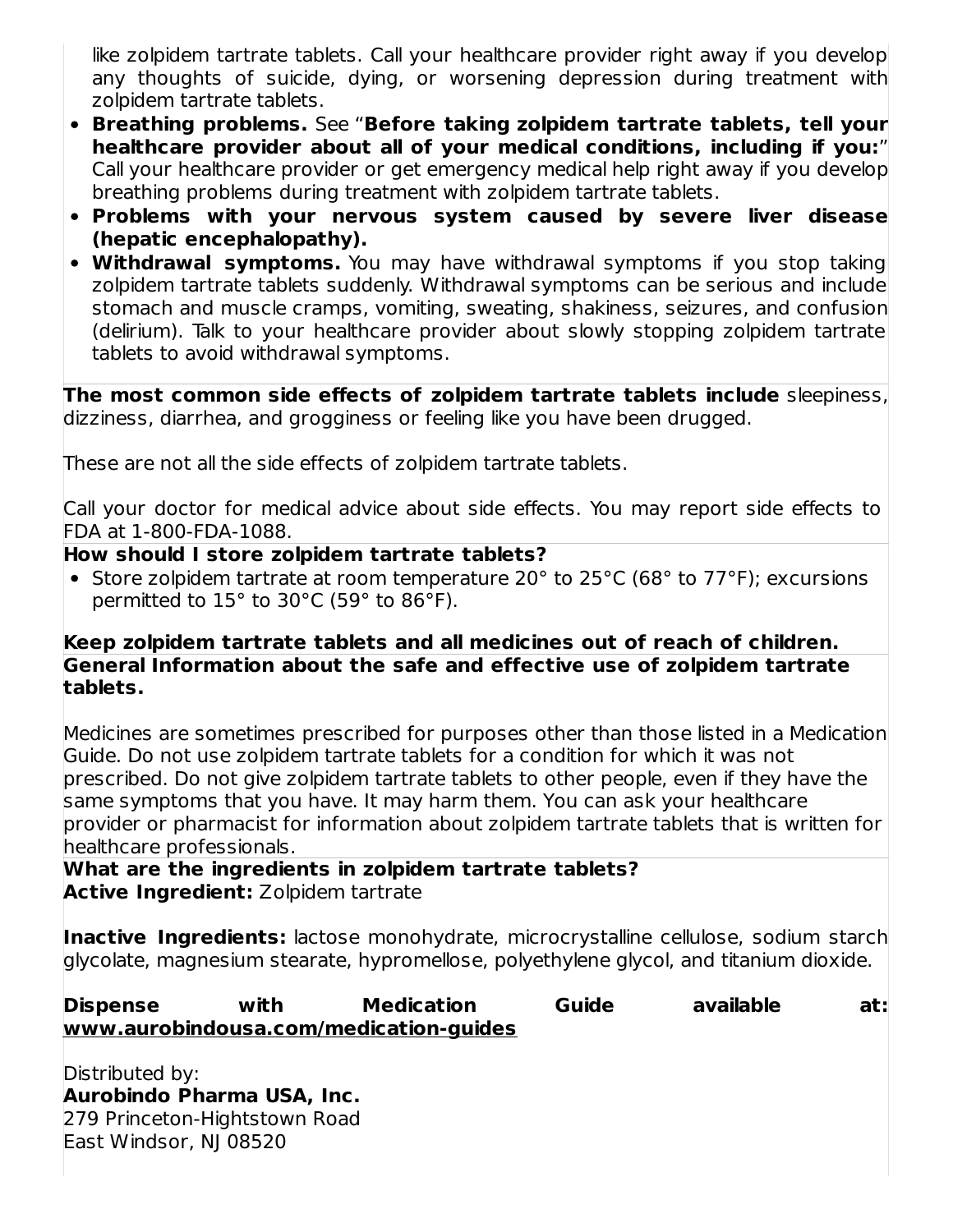Manufactured by: **Aurobindo Pharma Limited** Hyderabad-500 032, India

For more information, call Aurobindo Pharma USA, Inc. at 1-866-850-2876.

This Medication Guide has been approved by the U.S. Food and Drug Administration.

Revised: 04/2022

#### **PACKAGE LABEL-PRINCIPAL DISPLAY PANEL - 5 mg (100 Tablets Bottle)**

**NDC 65862-159-01 Rx only Zolpidem Tartrate Tablets, USP 5 mg CIV PHARMACIST: PLEASE DISPENSE WITH MEDICATION GUIDE PROVIDED SEPARATELY AUROBINDO 100 Tablets**

|                                                                                 | NDC 65862-159-01   | Each film-coated tablet contains:<br>Zolpidem tartrate USP 5 mg.<br>Usual Adult Dosage: One or two tablets at                      | Distributed by:<br>Aurobindo Pharma USA, Inc.<br>279 Princeton-Hightstown Road<br>East Windsor, NJ 08520 | Made in India<br>Code: TS/DRUGS/22/2009                              |
|---------------------------------------------------------------------------------|--------------------|------------------------------------------------------------------------------------------------------------------------------------|----------------------------------------------------------------------------------------------------------|----------------------------------------------------------------------|
| <b>Rx</b> only<br><b>Zolpidem Tartrate</b>                                      |                    | bedtime as directed. See complete prescribing<br>Information.                                                                      |                                                                                                          | P1420584                                                             |
| Tablets, USP $\overline{5}$ mg) $\mathcal{C}$                                   |                    | Store at 20° to 25°C (68° to 77°F); excursions<br>permitted to 15° to 30°C (59° to 86°F) [see<br>USP Controlled Room Temperature]. | ÷                                                                                                        |                                                                      |
| PHARMACIST: PLEASE DISPENSE WITH<br><b>MEDICATION GUIDE PROVIDED SEPARATELY</b> |                    | Dispense in a tight, light-resistant,<br>child-resistant container.                                                                |                                                                                                          |                                                                      |
| <b>AUROBINDO</b>                                                                | <b>100 Tablets</b> | Revised: 04/2018                                                                                                                   |                                                                                                          |                                                                      |
|                                                                                 |                    |                                                                                                                                    | *Over printing Zone                                                                                      | <b>Coding Area</b><br>(45 x 15 mm)<br>Dotted lines not to be printed |

**PACKAGE LABEL-PRINCIPAL DISPLAY PANEL - 5 mg Blister Carton (10 x 10 Unit-dose)**

**NDC 65862-159-10 Rx only Zolpidem Tartrate Tablets, USP**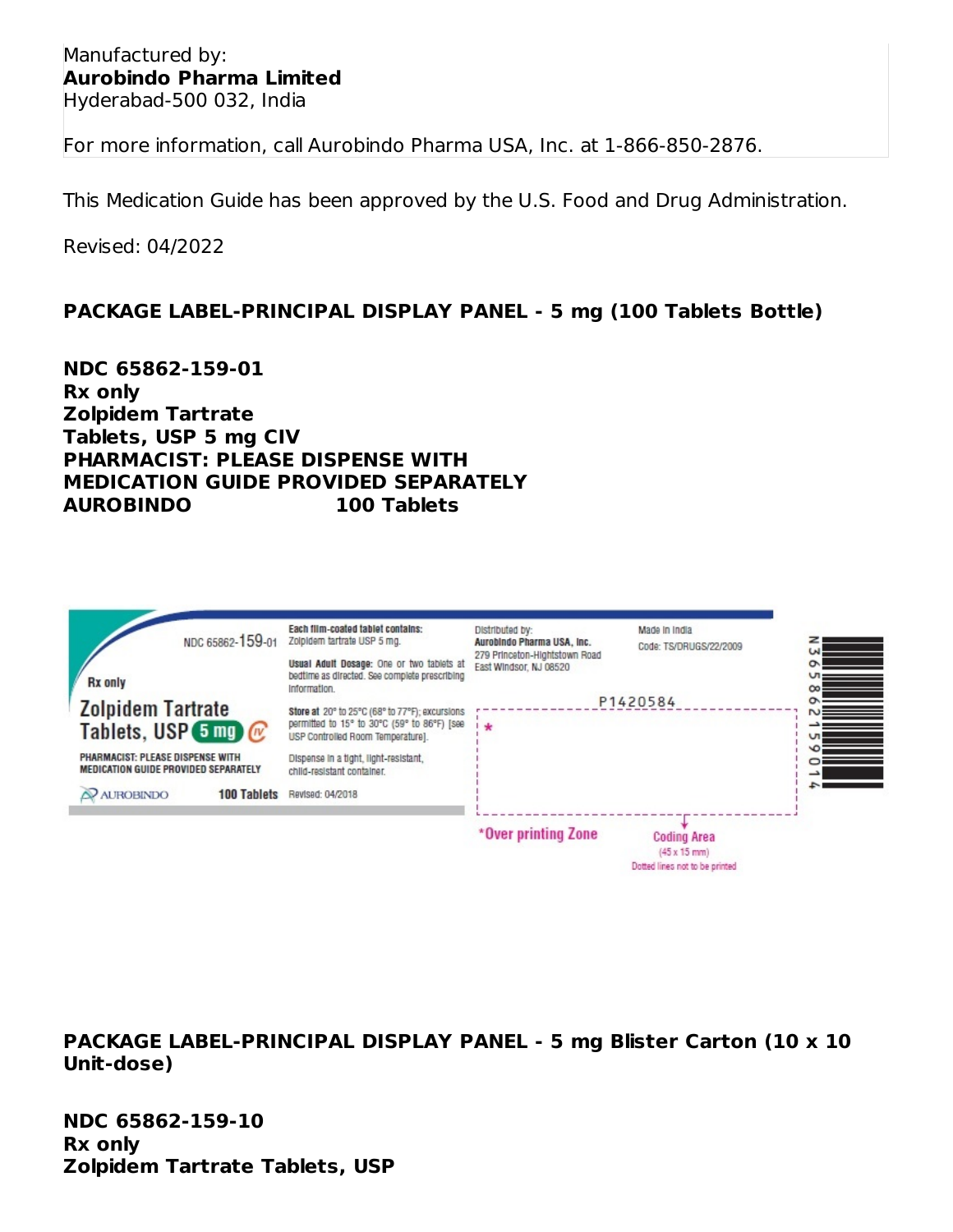#### **5 mg CIV PHARMACIST: PLEASE DISPENSE WITH MEDICATION GUIDE PROVIDED SEPARATELY AUROBINDO 100 Tablets (10 x 10 Unit-dose)**

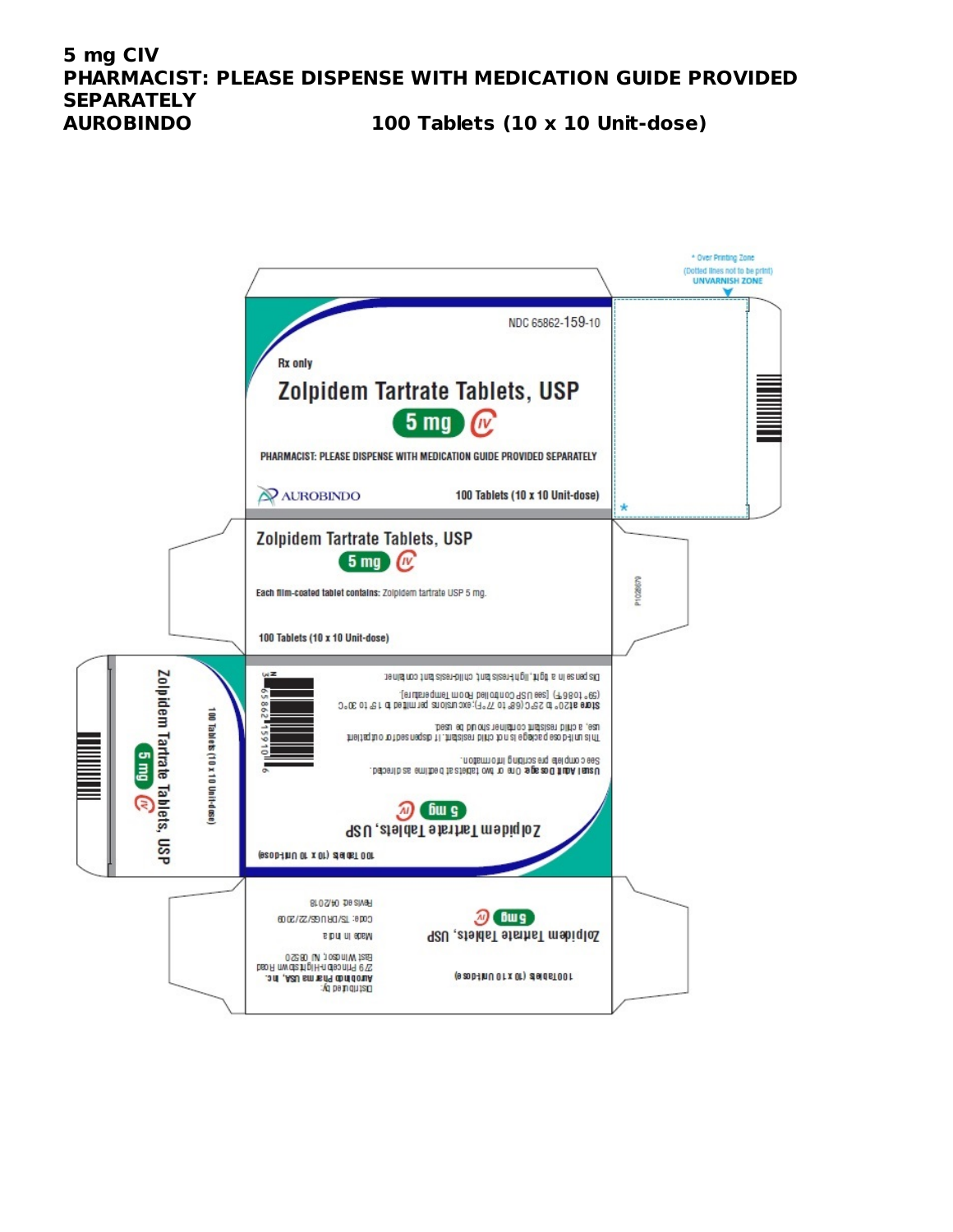#### **PACKAGE LABEL-PRINCIPAL DISPLAY PANEL - 10 mg (100 Tablets Bottle)**

**NDC 65862-160-01 Rx only Zolpidem Tartrate Tablets, USP 10 mg CIV PHARMACIST: PLEASE DISPENSE WITH MEDICATION GUIDE PROVIDED SEPARATELY AUROBINDO 100 Tablets**

|                                                                                 | NDC 65862-160-01   | Each film-coated tablet contains:<br>Zolpidem tartrate USP 10 mg.                                                                  | Distributed by:<br>Aurobindo Pharma USA, Inc.           | Made in India<br>Code: TS/DRUGS/22/2009                                             |
|---------------------------------------------------------------------------------|--------------------|------------------------------------------------------------------------------------------------------------------------------------|---------------------------------------------------------|-------------------------------------------------------------------------------------|
| <b>Rx</b> only                                                                  |                    | Usual Adult Dosage: One tablet at bedtime<br>as directed. See complete prescribing<br>information.                                 | 279 Princeton-Hightstown Road<br>East Windsor, NJ 08520 |                                                                                     |
| <b>Zolpidem Tartrate</b><br>Tablets, USP $(10 \text{ mg})$ $\alpha$             |                    | Store at 20° to 25°C (68° to 77°F); excursions<br>permitted to 15° to 30°C (59° to 86°F) [see<br>USP Controlled Room Temperature]. | $\ast$                                                  | P1420586                                                                            |
| PHARMACIST: PLEASE DISPENSE WITH<br><b>MEDICATION GUIDE PROVIDED SEPARATELY</b> |                    | Dispense in a tight, light-resistant,<br>child-resistant container.                                                                |                                                         |                                                                                     |
| <b>AUROBINDO</b>                                                                | <b>100 Tablets</b> | Revised: 04/2018                                                                                                                   |                                                         |                                                                                     |
|                                                                                 |                    |                                                                                                                                    | *Over printing Zone                                     | <b>Coding Area</b><br>$(45 \times 15 \text{ mm})$<br>Dotted lines not to be printed |

**PACKAGE LABEL-PRINCIPAL DISPLAY PANEL - 10 mg Blister Carton (10 x 10 Unit-dose)**

**NDC 65862-160-10 Rx only Zolpidem Tartrate Tablets, USP 10 mg CIV PHARMACIST: PLEASE DISPENSE WITH MEDICATION GUIDE PROVIDED SEPARATELY AUROBINDO 100 Tablets (10 x 10 Unit-dose)**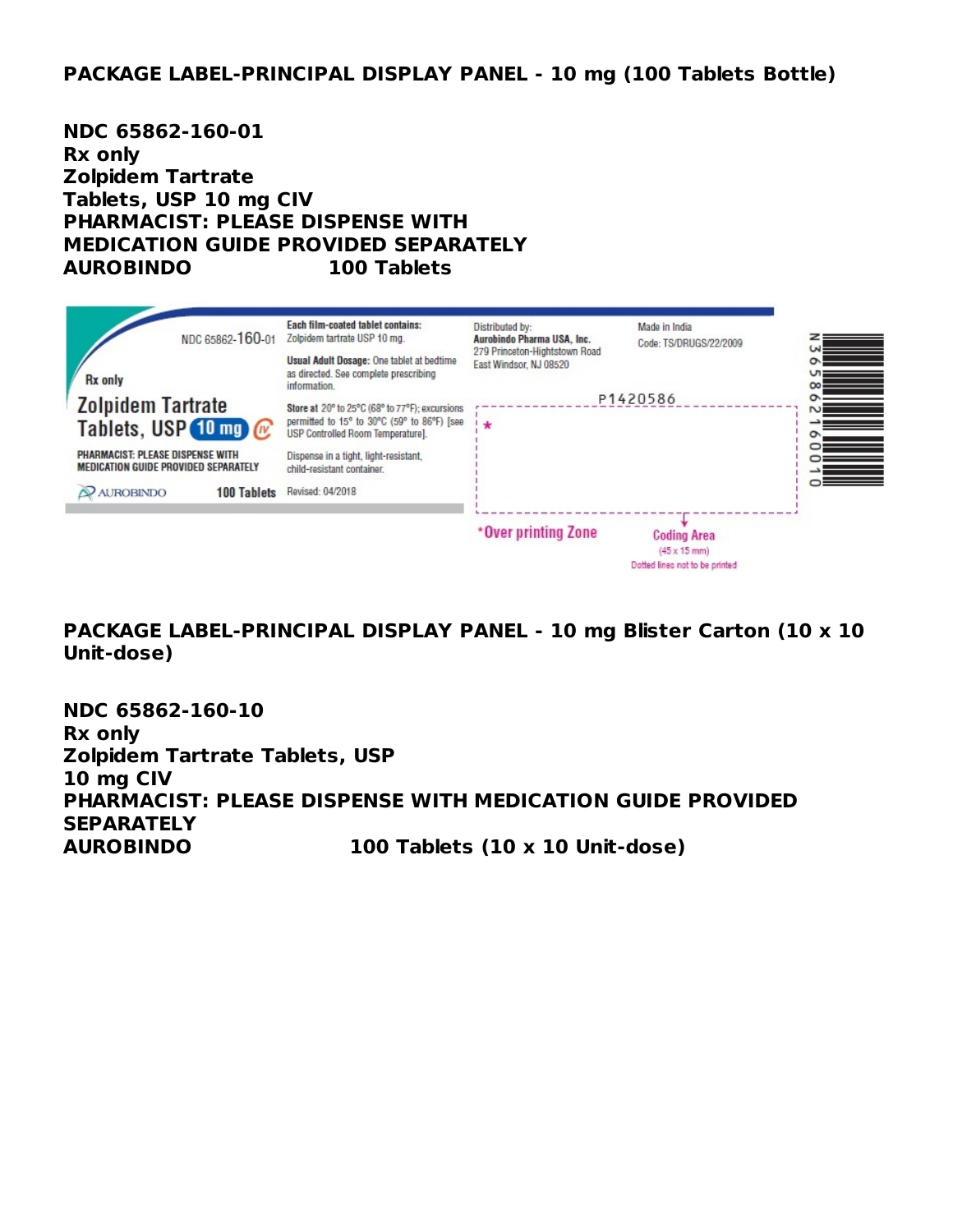

| <b>ZOLPIDEM TARTRATE</b><br>zolpidem tartrate tablet, film coated |                         |                           |               |  |
|-------------------------------------------------------------------|-------------------------|---------------------------|---------------|--|
| <b>Product Information</b>                                        |                         |                           |               |  |
| <b>Product Type</b>                                               | HUMAN PRESCRIPTION DRUG | <b>Item Code (Source)</b> | NDC:65862-159 |  |
| <b>Route of Administration</b>                                    | ORAL                    | <b>DEA Schedule</b>       | CIV           |  |
|                                                                   |                         |                           |               |  |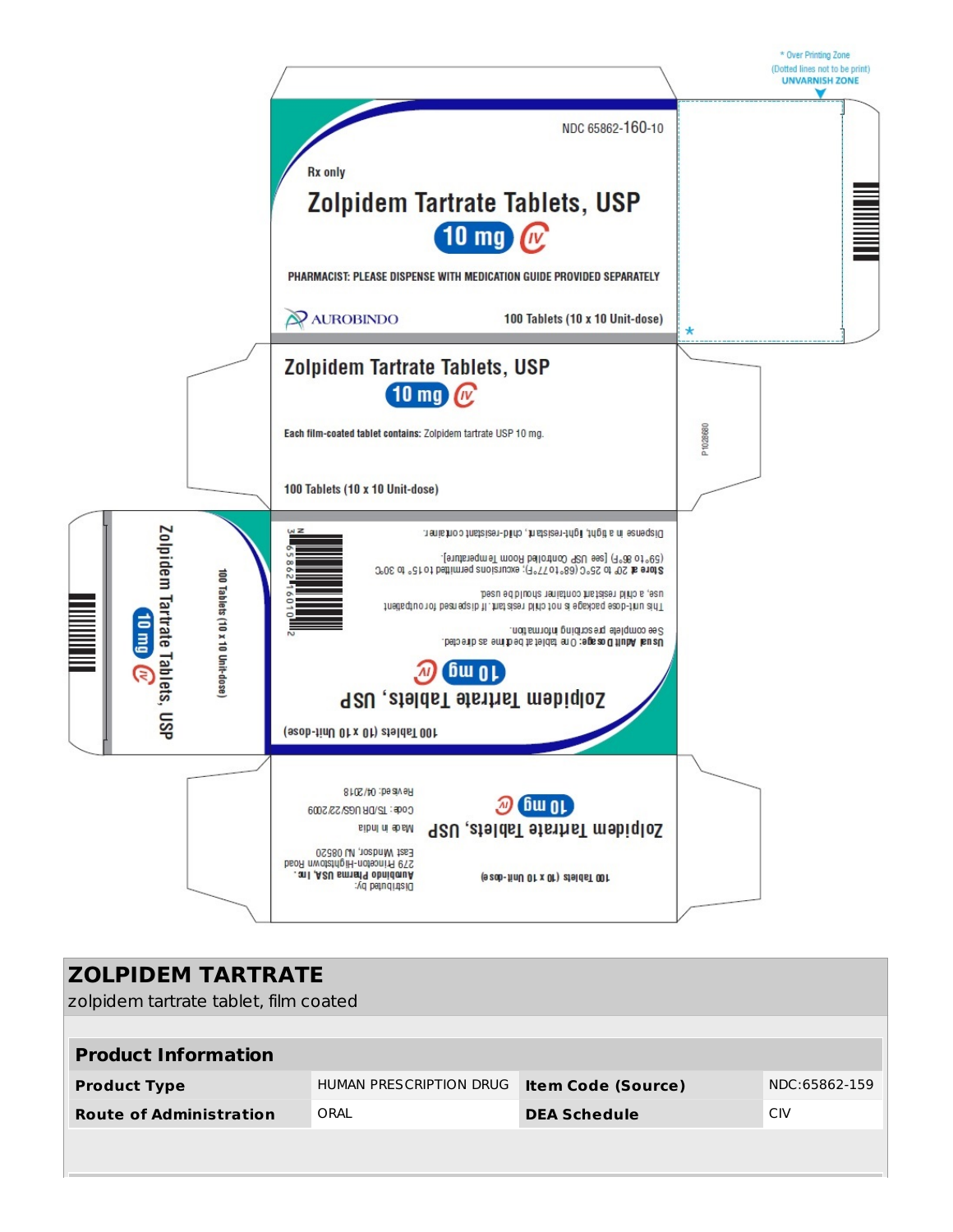|                                                    |                                | <b>Active Ingredient/Active Moiety</b>                |                                                                   |                     |                                       |      |                                     |
|----------------------------------------------------|--------------------------------|-------------------------------------------------------|-------------------------------------------------------------------|---------------------|---------------------------------------|------|-------------------------------------|
| <b>Ingredient Name</b><br><b>Basis of Strength</b> |                                |                                                       |                                                                   |                     |                                       |      | <b>Strength</b>                     |
|                                                    |                                |                                                       | ZOLPIDEM TARTRATE (UNII: WY6W63843K) (ZOLPIDEM - UNII:7K383OQI23) |                     | <b>ZOLPIDEM TARTRATE</b>              |      | 5 <sub>mg</sub>                     |
|                                                    |                                |                                                       |                                                                   |                     |                                       |      |                                     |
|                                                    | <b>Inactive Ingredients</b>    |                                                       |                                                                   |                     |                                       |      |                                     |
|                                                    |                                |                                                       | <b>Ingredient Name</b>                                            |                     |                                       |      | <b>Strength</b>                     |
| <b>LACTOSE MONOHYDRATE (UNII: EWQ57Q8I5X)</b>      |                                |                                                       |                                                                   |                     |                                       |      |                                     |
|                                                    |                                | MICROCRYSTALLINE CELLULOSE (UNII: OP1R32D61U)         |                                                                   |                     |                                       |      |                                     |
|                                                    |                                |                                                       | SODIUM STARCH GLYCOLATE TYPE A POTATO (UNII: 5856J3G2A2)          |                     |                                       |      |                                     |
|                                                    |                                | <b>MAGNESIUM STEARATE (UNII: 70097M6I30)</b>          |                                                                   |                     |                                       |      |                                     |
|                                                    |                                | <b>HYPROMELLOSE 2910 (5 MPA.S) (UNII: R75537T0T4)</b> |                                                                   |                     |                                       |      |                                     |
|                                                    |                                | POLYETHYLENE GLYCOL 400 (UNII: B697894SGQ)            |                                                                   |                     |                                       |      |                                     |
|                                                    |                                | TITANIUM DIOXIDE (UNII: 15FIX9V2JP)                   |                                                                   |                     |                                       |      |                                     |
|                                                    |                                |                                                       |                                                                   |                     |                                       |      |                                     |
|                                                    |                                |                                                       |                                                                   |                     |                                       |      |                                     |
|                                                    | <b>Product Characteristics</b> |                                                       |                                                                   |                     |                                       |      |                                     |
|                                                    | Color                          | WHITE (White to Off-white)                            |                                                                   | <b>Score</b>        |                                       |      | no score                            |
|                                                    | <b>Shape</b>                   | ROUND (Biconvex)                                      |                                                                   | <b>Size</b>         |                                       | 5mm  |                                     |
|                                                    | <b>Flavor</b>                  |                                                       |                                                                   | <b>Imprint Code</b> |                                       | E:78 |                                     |
|                                                    | <b>Contains</b>                |                                                       |                                                                   |                     |                                       |      |                                     |
|                                                    |                                |                                                       |                                                                   |                     |                                       |      |                                     |
|                                                    | <b>Packaging</b>               |                                                       |                                                                   |                     |                                       |      |                                     |
|                                                    |                                |                                                       |                                                                   |                     | <b>Marketing Start</b>                |      | <b>Marketing End</b>                |
| #                                                  | <b>Item Code</b>               |                                                       | <b>Package Description</b>                                        |                     | <b>Date</b>                           |      | <b>Date</b>                         |
| $\mathbf{1}$                                       | NDC:65862-<br>159-01           | Product                                               | 100 in 1 BOTTLE; Type 0: Not a Combination                        | 05/04/2007          |                                       |      |                                     |
| $\overline{2}$                                     | NDC:65862-<br>159-05           | Product                                               | 500 in 1 BOTTLE; Type 0: Not a Combination                        | 05/04/2007          |                                       |      |                                     |
| 3                                                  | NDC:65862-<br>159-99           | Product                                               | 1000 in 1 BOTTLE; Type 0: Not a Combination                       | 05/04/2007          |                                       |      |                                     |
| 4                                                  | NDC:65862-<br>159-10           | 10 in 1 CARTON                                        |                                                                   | 05/04/2007          |                                       |      |                                     |
| 4                                                  |                                | Product                                               | 10 in 1 BLISTER PACK; Type 0: Not a Combination                   |                     |                                       |      |                                     |
|                                                    |                                |                                                       |                                                                   |                     |                                       |      |                                     |
|                                                    |                                |                                                       |                                                                   |                     |                                       |      |                                     |
|                                                    |                                | <b>Marketing Information</b>                          |                                                                   |                     |                                       |      |                                     |
|                                                    | <b>Marketing</b><br>Category   |                                                       | <b>Application Number or Monograph</b><br><b>Citation</b>         |                     | <b>Marketing Start</b><br><b>Date</b> |      | <b>Marketing End</b><br><b>Date</b> |
| <b>ANDA</b>                                        |                                | ANDA078413                                            |                                                                   | 05/04/2007          |                                       |      |                                     |
|                                                    |                                |                                                       |                                                                   |                     |                                       |      |                                     |

| <b>ZOLPIDEM TARTRATE</b>              |                         |                           |               |  |  |
|---------------------------------------|-------------------------|---------------------------|---------------|--|--|
| zolpidem tartrate tablet, film coated |                         |                           |               |  |  |
|                                       |                         |                           |               |  |  |
| <b>Product Information</b>            |                         |                           |               |  |  |
| <b>Product Type</b>                   | HUMAN PRESCRIPTION DRUG | <b>Item Code (Source)</b> | NDC:65862-160 |  |  |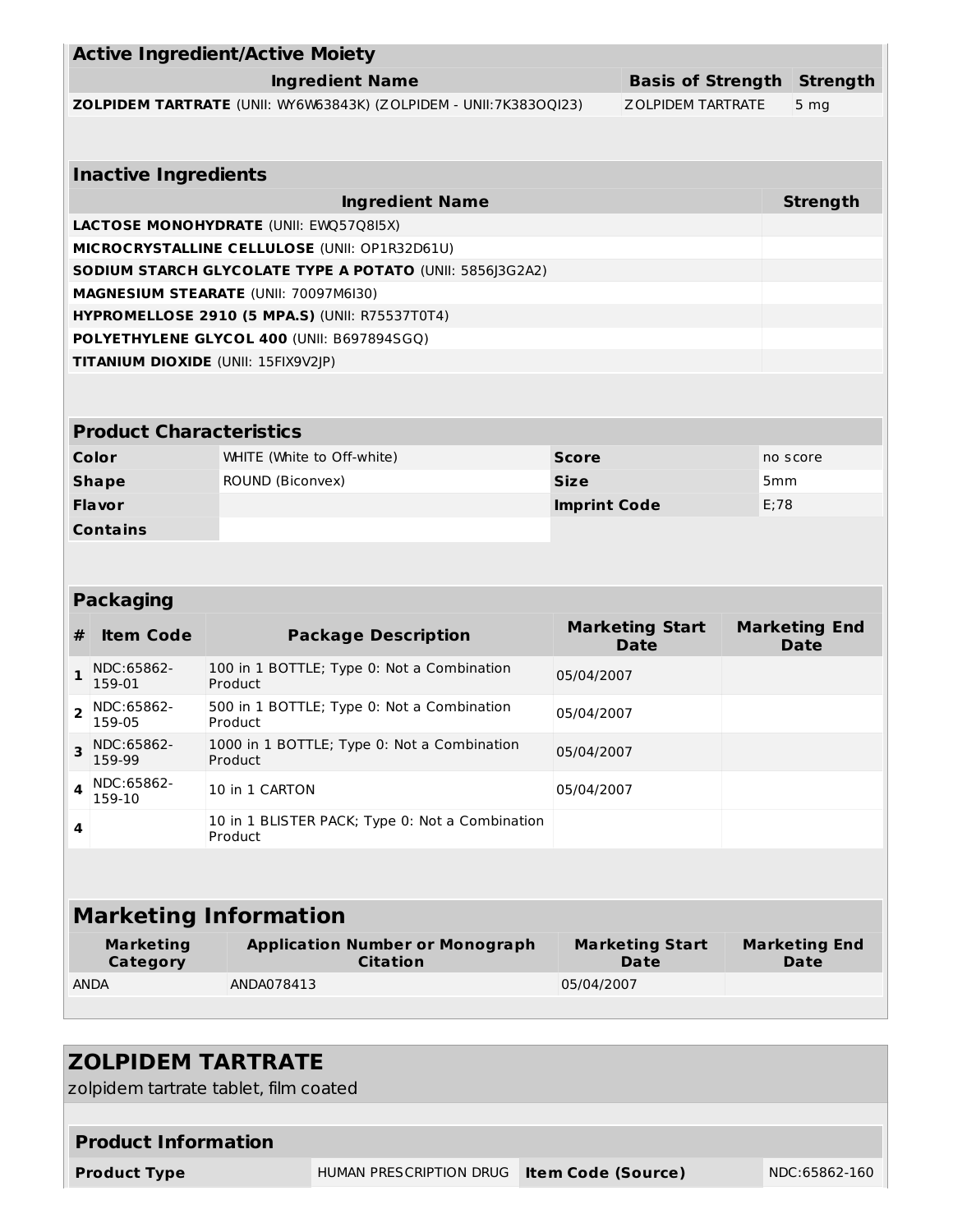| <b>Route of Administration</b>                |                                                            |                                                           | ORAL<br><b>DEA Schedule</b>                                                                         |              |                                       | <b>CIV</b> |                                     |  |  |  |  |  |  |
|-----------------------------------------------|------------------------------------------------------------|-----------------------------------------------------------|-----------------------------------------------------------------------------------------------------|--------------|---------------------------------------|------------|-------------------------------------|--|--|--|--|--|--|
|                                               |                                                            |                                                           |                                                                                                     |              |                                       |            |                                     |  |  |  |  |  |  |
|                                               | <b>Active Ingredient/Active Moiety</b>                     |                                                           |                                                                                                     |              |                                       |            |                                     |  |  |  |  |  |  |
|                                               | <b>Strength</b><br><b>Basis of Strength</b>                |                                                           |                                                                                                     |              |                                       |            |                                     |  |  |  |  |  |  |
|                                               |                                                            |                                                           | ZOLPIDEM TARTRATE (UNII: WY6W63843K) (ZOLPIDEM - UNII:7K383OQI23)                                   |              | <b>ZOLPIDEM TARTRATE</b>              |            | 10 <sub>mg</sub>                    |  |  |  |  |  |  |
|                                               |                                                            |                                                           |                                                                                                     |              |                                       |            |                                     |  |  |  |  |  |  |
|                                               | <b>Inactive Ingredients</b>                                |                                                           |                                                                                                     |              |                                       |            |                                     |  |  |  |  |  |  |
| <b>Strength</b><br><b>Ingredient Name</b>     |                                                            |                                                           |                                                                                                     |              |                                       |            |                                     |  |  |  |  |  |  |
| <b>LACTOSE MONOHYDRATE (UNII: EWQ57Q8I5X)</b> |                                                            |                                                           |                                                                                                     |              |                                       |            |                                     |  |  |  |  |  |  |
|                                               |                                                            |                                                           | MICROCRYSTALLINE CELLULOSE (UNII: OP1R32D61U)                                                       |              |                                       |            |                                     |  |  |  |  |  |  |
|                                               |                                                            |                                                           | SODIUM STARCH GLYCOLATE TYPE A POTATO (UNII: 5856J3G2A2)                                            |              |                                       |            |                                     |  |  |  |  |  |  |
|                                               | MAGNESIUM STEARATE (UNII: 70097M6I30)                      |                                                           |                                                                                                     |              |                                       |            |                                     |  |  |  |  |  |  |
|                                               |                                                            |                                                           | <b>HYPROMELLOSE 2910 (5 MPA.S) (UNII: R75537T0T4)</b><br>POLYETHYLENE GLYCOL 400 (UNII: B697894SGQ) |              |                                       |            |                                     |  |  |  |  |  |  |
|                                               | TITANIUM DIOXIDE (UNII: 15FIX9V2JP)                        |                                                           |                                                                                                     |              |                                       |            |                                     |  |  |  |  |  |  |
|                                               |                                                            |                                                           |                                                                                                     |              |                                       |            |                                     |  |  |  |  |  |  |
|                                               |                                                            |                                                           |                                                                                                     |              |                                       |            |                                     |  |  |  |  |  |  |
|                                               | <b>Product Characteristics</b>                             |                                                           |                                                                                                     |              |                                       |            |                                     |  |  |  |  |  |  |
| Color                                         |                                                            | WHITE (White to Off-white)                                |                                                                                                     | <b>Score</b> |                                       |            | no score                            |  |  |  |  |  |  |
|                                               | <b>Shape</b>                                               | OVAL (Biconvex)                                           |                                                                                                     | <b>Size</b>  |                                       |            | 9 <sub>mm</sub>                     |  |  |  |  |  |  |
|                                               | <b>Flavor</b>                                              |                                                           |                                                                                                     |              | <b>Imprint Code</b>                   |            | E;79                                |  |  |  |  |  |  |
| <b>Contains</b>                               |                                                            |                                                           |                                                                                                     |              |                                       |            |                                     |  |  |  |  |  |  |
|                                               |                                                            |                                                           |                                                                                                     |              |                                       |            |                                     |  |  |  |  |  |  |
|                                               | <b>Packaging</b>                                           |                                                           |                                                                                                     |              |                                       |            |                                     |  |  |  |  |  |  |
| #                                             | <b>Item Code</b>                                           | <b>Package Description</b>                                |                                                                                                     |              | <b>Marketing Start</b><br><b>Date</b> |            | <b>Marketing End</b><br><b>Date</b> |  |  |  |  |  |  |
| $\mathbf{1}$                                  | NDC:65862-<br>160-01                                       | 100 in 1 BOTTLE; Type 0: Not a Combination<br>Product     |                                                                                                     |              | 05/04/2007                            |            |                                     |  |  |  |  |  |  |
| $\overline{2}$                                | NDC:65862-<br>160-05<br>Product                            |                                                           | 500 in 1 BOTTLE; Type 0: Not a Combination                                                          |              | 05/04/2007                            |            |                                     |  |  |  |  |  |  |
| $\overline{\mathbf{3}}$                       | NDC:65862-<br>160-99<br>Product                            |                                                           | 1000 in 1 BOTTLE; Type 0: Not a Combination                                                         |              | 05/04/2007                            |            |                                     |  |  |  |  |  |  |
| 4                                             | NDC:65862-<br>160-10                                       | 10 in 1 CARTON                                            |                                                                                                     |              | 05/04/2007                            |            |                                     |  |  |  |  |  |  |
| 4                                             | 10 in 1 BLISTER PACK; Type 0: Not a Combination<br>Product |                                                           |                                                                                                     |              |                                       |            |                                     |  |  |  |  |  |  |
|                                               |                                                            |                                                           |                                                                                                     |              |                                       |            |                                     |  |  |  |  |  |  |
| <b>Marketing Information</b>                  |                                                            |                                                           |                                                                                                     |              |                                       |            |                                     |  |  |  |  |  |  |
| <b>Marketing</b><br>Category                  |                                                            | <b>Application Number or Monograph</b><br><b>Citation</b> |                                                                                                     |              | <b>Marketing Start</b><br>Date        |            | <b>Marketing End</b><br>Date        |  |  |  |  |  |  |
| <b>ANDA</b>                                   |                                                            | ANDA078413                                                |                                                                                                     | 05/04/2007   |                                       |            |                                     |  |  |  |  |  |  |
|                                               |                                                            |                                                           |                                                                                                     |              |                                       |            |                                     |  |  |  |  |  |  |

**Labeler -** Aurobindo Pharma Limited (650082092)